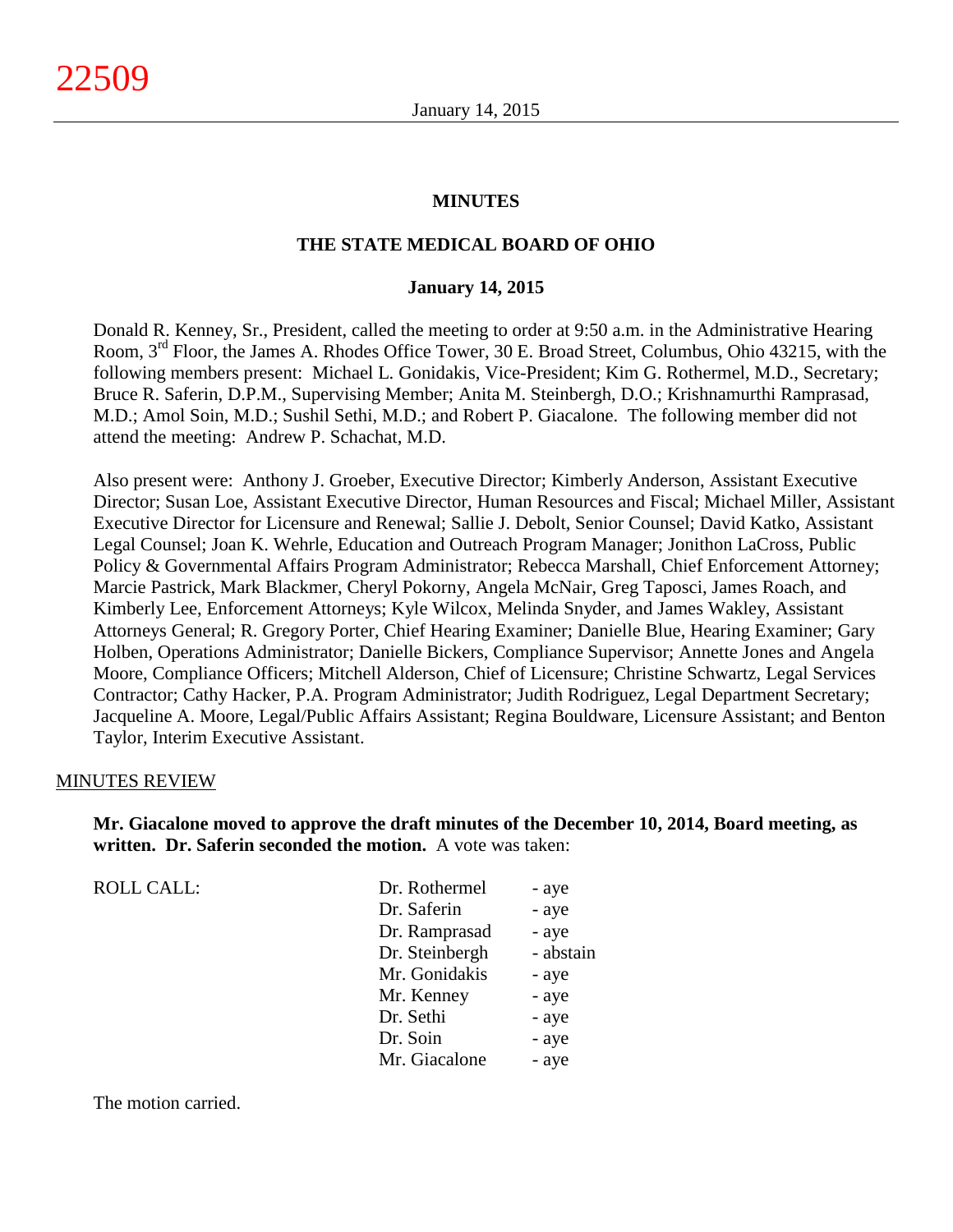#### REPORTS AND RECOMMENDATIONS

Mr. Kenney announced that the Board would now consider the Reports and Recommendations appearing on its agenda.

Mr. Kenney asked whether each member of the Board had received, read and considered the hearing records, the Findings of Fact, Conclusions of Law, Proposed Orders, and any objections filed in the matters of: Kevin Scott Balter, M.D.; Allan Belcher, D.O.; Bryan David Borland, D.O.; Matthew Aaron Colflesh, M.D.; Lyndsay Elizabeth Bruner Cook; Kurt William Froehlich, M.D.; Matthew Reid Harris, D.O.; Timothy Michael Hickey, M.D.; Lillian F. Lewis, M.D.; and Joshua Long.

A roll call was taken:

| <b>ROLL CALL:</b> | Dr. Rothermel  | - aye |
|-------------------|----------------|-------|
|                   | Dr. Saferin    | - aye |
|                   | Dr. Ramprasad  | - aye |
|                   | Dr. Steinbergh | - aye |
|                   | Mr. Gonidakis  | - aye |
|                   | Mr. Kenney     | - aye |
|                   | Dr. Sethi      | - aye |
|                   | Dr. Soin       | - aye |
|                   | Mr. Giacalone  | - aye |
|                   |                |       |

Mr. Kenney asked whether each member of the Board understands that the disciplinary guidelines do not limit any sanction to be imposed, and that the range of sanctions available in each matter runs from dismissal to permanent revocation. A roll call was taken:

| <b>ROLL CALL:</b> | Dr. Rothermel  | - aye |
|-------------------|----------------|-------|
|                   | Dr. Saferin    | - aye |
|                   | Dr. Ramprasad  | - aye |
|                   | Dr. Steinbergh | - aye |
|                   | Mr. Gonidakis  | - aye |
|                   | Mr. Kenney     | - aye |
|                   | Dr. Sethi      | - aye |
|                   | Dr. Soin       | - aye |
|                   | Mr. Giacalone  | - aye |
|                   |                |       |

Mr. Kenney noted that, in accordance with the provision in section 4731.22(F)(2), Ohio Revised Code, specifying that no member of the Board who supervises the investigation of a case shall participate in further adjudication of the case, the Secretary and Supervising Member must abstain from further participation in the adjudication of any disciplinary matters. In the matters before the Board today, Dr. Rothermel served as Secretary and Dr. Saferin served as Supervising Member.

Mr. Kenney reminded all parties that no oral motions may be made during these proceedings.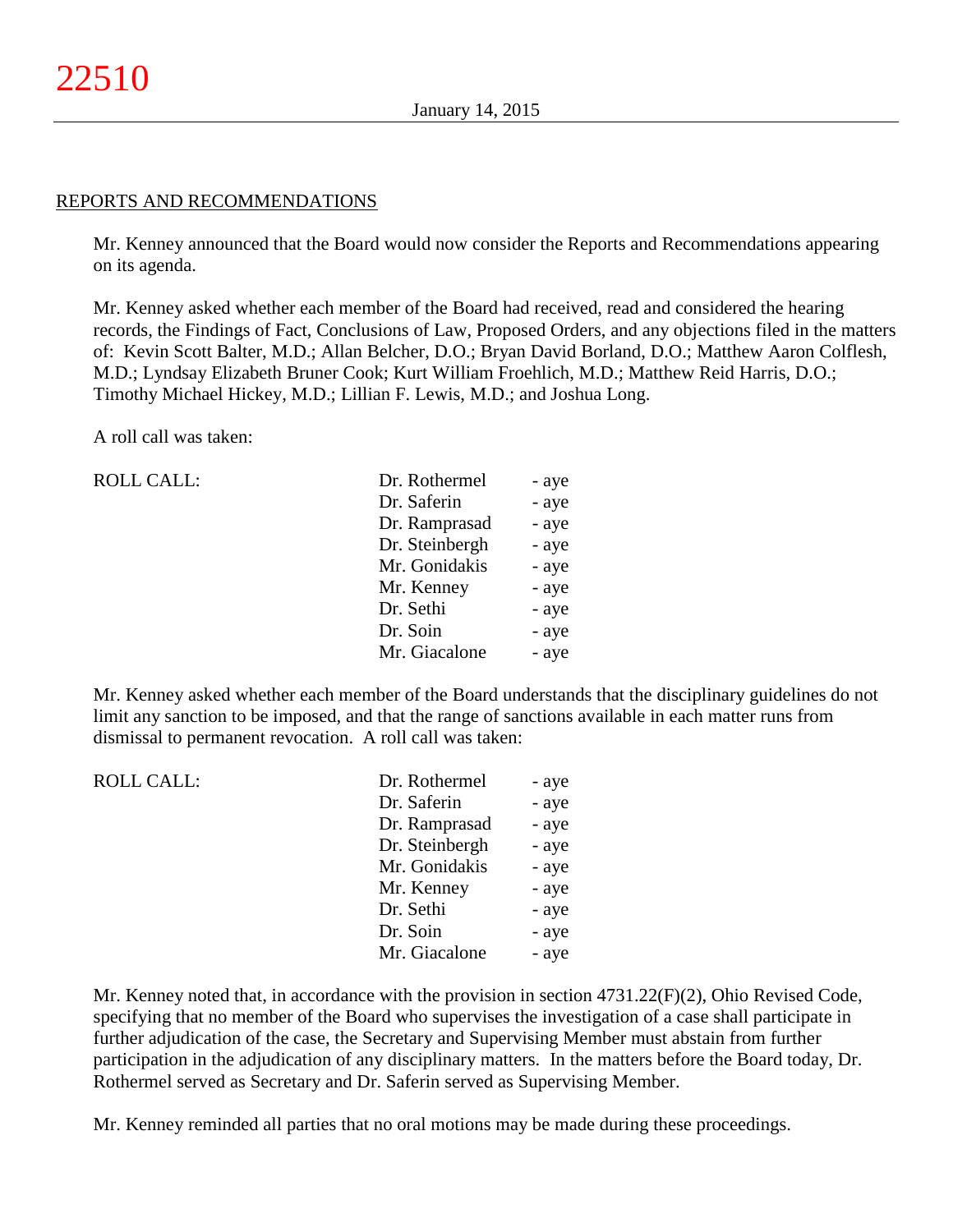The original Reports and Recommendations shall be maintained in the exhibits section of this Journal.

# KEVIN SCOTT BALTER, M.D.

Mr. Kenney directed the Board's attention to the matter of Kevin Scott Balter, M.D. No objections have been filed. Ms. Clovis was the Hearing Examiner.

Mr. Kenney stated that a request to address the Board has been timely filed on behalf of Dr. Balter. Five minutes will be allowed for that address.

Dr. Balter was represented by his attorney, Elizabeth Collis.

Ms. Collis stated that in 2012 Dr. Balter wrote prescriptions in his wife's name to obtain medication which he intended to use to commit suicide. Dr. Balter fortunately did not go through with the attempt. Dr. Balter was convicted of two misdemeanor counts of obtaining possession of a controlled substance by fraud. Based on those convictions, Dr. Balter's Nebraska medical license was placed on a one-year probation, from which he has since been released.

Ms. Collis stated that this is not the standard impairment case that is traditionally seen by the Board, noting that both Dr. Whitney at Shepherd Hill Hospital and Dr. Collins at the Cleveland Clinic determined that Dr. Balter does not meet the criteria for a diagnosis of substance abuse or impairment. Ms. Collis stated that, in fact, Dr. Balter has been evaluated and treated by more than seven mental health professionals, all of whom found that Dr. Balter does not suffer from substance dependency and that he is currently fit to return to the practice of medicine. Ms. Collis supported the Hearing Examiner's Report and Recommendation, which would impose probationary terms and conditions for a minimum of two years.

Dr. Balter stated that the last few years have brought many challenges to his personal and professional life. Dr. Balter explained that in 2009 he started to experience problems with his coworkers. Specifically, Dr. Balter was rigid when dealing with others and he became frustrated and angry when things did not go his way. When Dr. Balter sought counseling, his doctor suspected that he may have mild form of Asperger's syndrome. In 2011, Dr. Balter was shocked when his wife asked for a divorce and filed for a restraining order. Dr. Balter stated that went to his house to collect some clothes and talk to his wife, not realizing that the restraining order prohibited from entering his house.

Dr. Balter continued that he fell into a depression and had suicidal thoughts for first time in his life. Dr. Balter wrote prescriptions in his wife's name on two occasions and intended to commit suicide with the medications. After taking a few of the pills, Dr. Balter reconsidered and did not go through with the attempted suicide. Dr. Balter stated that he self-reported to the Nebraska Board of Medicine and Surgery and entered into a consent agreement which placed his Nebraska medical license on probation for one year and required him to seek mental health counseling. Dr. Balter stated that he completed the terms of his Nebraska consent agreement in 2014.

Dr. Balter stated that he has consistently sought mental health counseling since 2009. Dr. Balter stated that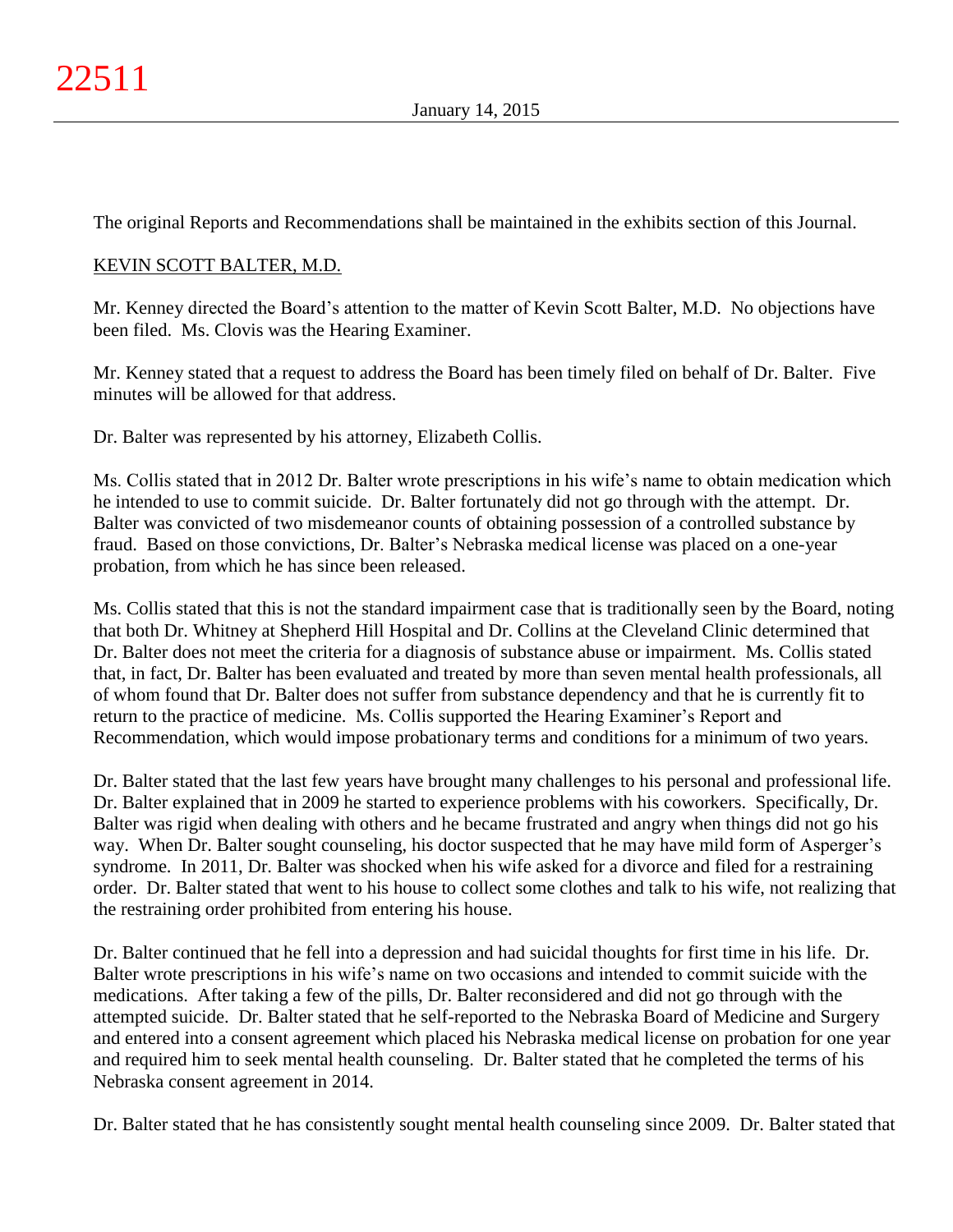he has learned coping skills to help him deal with stressful situations. Noting that all of Dr. Balter's psychiatrists and counselors have determined that he is fit to continue practicing medicine as long as he continues with mental health counseling, Dr. Balter urged the Board to approve the Proposed Order.

Mr. Kenney asked if the Assistant Attorney General would like to respond. Ms. Snyder stated that she would like to respond.

Ms. Snyder agreed with Ms. Collis that this case is different from most other cases the Board sees. Ms. Snyder stated that, based on the fact that Dr. Balter wrote prescriptions in his wife's name to obtain medications for his own use, the Board sent him to an impairment evaluation by Dr. Whitney. While there was no evidence of substance abuse disorder, Dr. Balter was diagnosed with major depressive disorder and generalized anxiety disorder. Ms. Snyder stated that Dr. Balter understands his diagnoses and is currently under treatment by mental health professionals. Ms. Snyder stated that the State supports the Proposed Order.

# **Dr. Steinbergh moved to approve and confirm Ms. Collis' Findings of Fact, Conclusions of Law, and Proposed Order in the matter of Kevin Scott Balter, M.D. Dr. Ramprasad seconded the motion.**

Mr. Kenney stated that he would now entertain discussion in the above matter.

Dr. Soin briefly reviewed Dr. Balter's career, including his having practiced pain management in multiple states since completing his residency in 1990. Dr. Soin noted that Dr. Balter has had several difficult encounters due to anger management issues, which in one instance resulted in his termination from a Salt Lake City, Utah, hospital. In December 2011, Dr. Balter's wife filed for divorce. When Dr. Balter returned to his home to obtain some personal items, he was arrested and convicted of violating a protection order.

Dr. Soin continued that in May 2012, Dr. Balter wrote prescriptions under his wife's name for morphine, Ambien, and promethazine. In September 2012, Dr. Balter wrote a prescription for morphine, again in his wife's name. Dr. Balter testified that he had intended to use the medications to kill himself due to his despondence over his pending divorce.

In June 2013, Dr. Balter began practicing in the Akron, Ohio area. In April 2014, the Medical Board ordered Dr. Balter to an examination at Shepherd Hill Hospital. Richard Whitney, M.D., Medical Director of the addiction program at Shepherd Hill Hospital, testified that Dr. Balter was not diagnosed with substance abuse disorder, but there was evidence of anger management problems and a history of poor frustration and coping skills.

Based on the evidence and testimony, Dr. Soin supported the Proposed Order, which would impose probationary terms and conditions for a minimum of two years. Dr. Soin stated that he agrees with the Report and Recommendation's "Rationale for the Proposed Order," which states, in part, "Dr. Balter seems sincere in his desire to put the difficulty of his divorce behind him and to improve his social skills." Dr. Soin hoped that Dr. Balter has learned from his experiences and opined that a probationary term on Dr. Balter's medical license will adequately protect the public.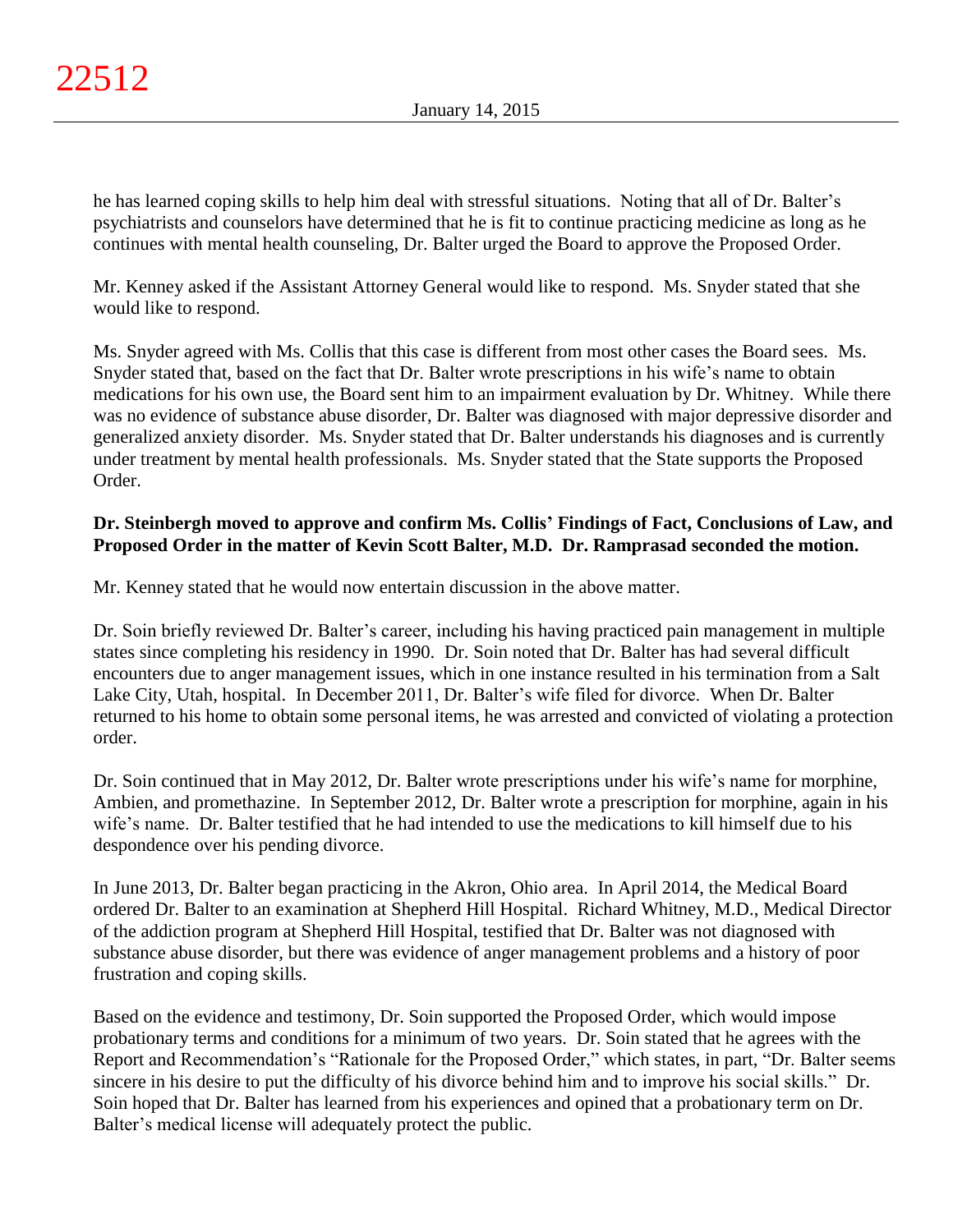Dr. Steinbergh stated that she also agrees with the Proposed Order, but noted that it references a "distressed physician program." Dr. Steinbergh stated that she has never seen that language in a Board Order and asked for comment on that aspect of the Proposed Order. Mr. Porter replied that a distressed physician program was suggested by one of the experts who testified at Dr. Balter's hearing. Mr. Giacalone stated that Dr. Whitney noted three such programs which are available for Dr. Balter.

A vote was taken on Dr. Steinbergh's motion to approve:

| <b>ROLL CALL:</b> | Dr. Rothermel  | - abstain |
|-------------------|----------------|-----------|
|                   | Dr. Saferin    | - abstain |
|                   | Dr. Ramprasad  | - aye     |
|                   | Dr. Steinbergh | - aye     |
|                   | Mr. Gonidakis  | - aye     |
|                   | Mr. Kenney     | - aye     |
|                   | Dr. Sethi      | - aye     |
|                   | Dr. Soin       | - aye     |
|                   | Mr. Giacalone  | - aye     |
|                   |                |           |

The motion to approve carried.

# ALLAN BELCHER, D.O.

Mr. Kenney directed the Board's attention to the matter of Allan Belcher, D.O. No objections have been filed. Ms. Shamansky was the Hearing Examiner.

# **Dr. Steinbergh moved to approve and confirm Ms. Shamansky's Findings of Fact, Conclusions of Law, and Proposed Order in the matter of Allan Belcher, D.O. Dr. Ramprasad seconded the motion.**

Mr. Kenney stated that he would now entertain discussion in the above matter.

Dr. Steinbergh stated that Dr. Belcher has a history of some spinal surgery when he was a child and he had managed the pain with medications. During Dr. Belcher's first year of medical school, his primary care physician prescribed tramadol, telling him it was the best non-habit forming medication to use for pain. Dr Steinbergh stated that, in fact, many orthopedists during that time were using tramadol believing it did not have potential for addiction. Over the years, it has been learned that this is not true. Dr. Belcher ultimately became addicted to tramadol and sought treatment at Glenbeigh Hospital in 2013.

Dr. Steinbergh continued that, according to testimony, Dr. Belcher was an exemplary patient during his first treatment program. Dr. Belcher also participated in random weekly drug screens through the Ohio Physician's Health Program (OPHP) and had continuously negative screens for nearly one year. On or about August 19, 2014, one of Dr. Belcher's random drug screens tested positive for very low level of fentanyl. Dr. Belcher has contended that the positive screen was due to an accidental exposure to fentanyl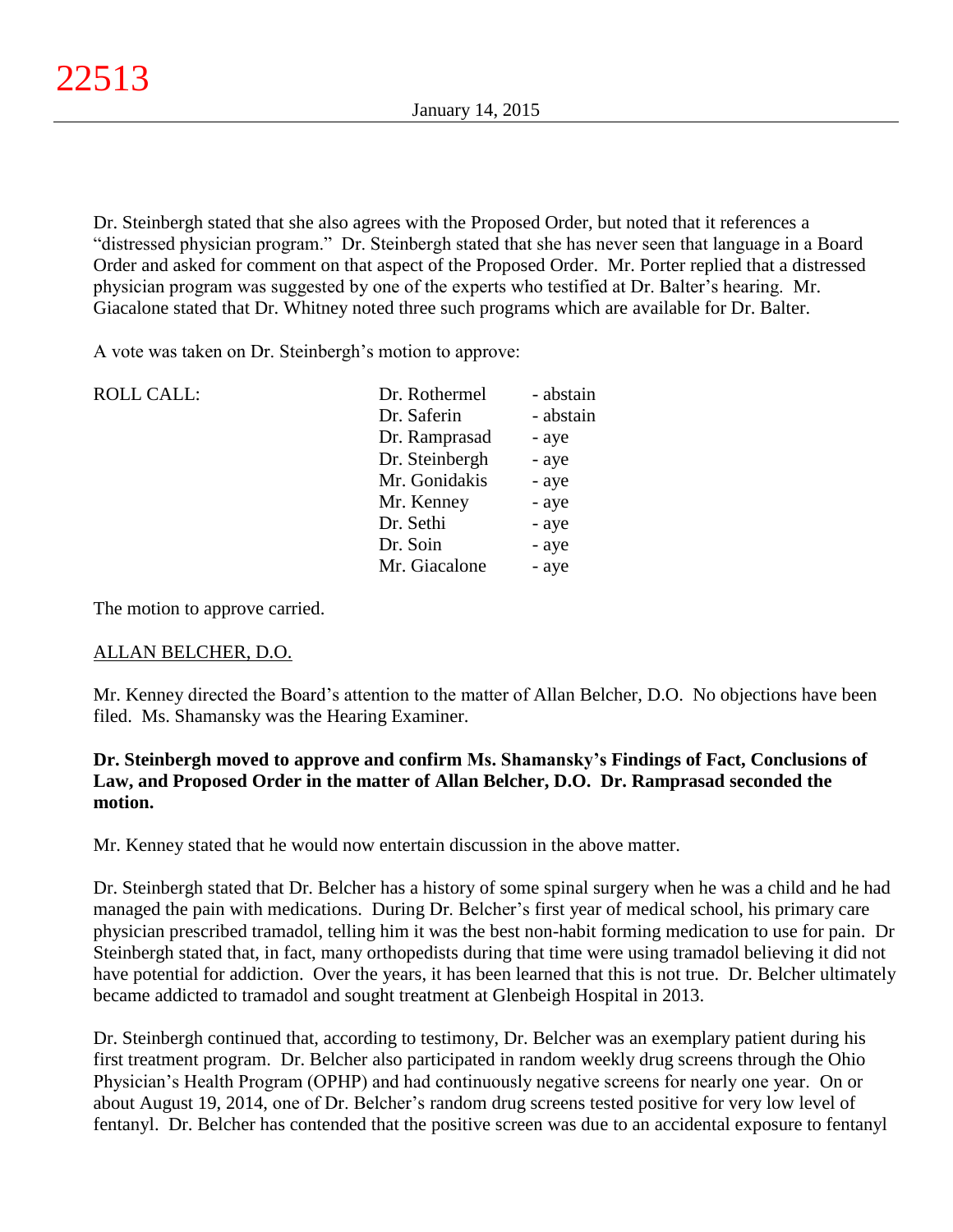when, during his practice as an anesthesiology resident, a vial of fentanyl leaked open in his pocket on two occasion, causing him to absorb a small amount of fentanyl through his skin. Nikolai Pidhorodeckyj, M.D., the Medical Director of Glenbeigh Health Services, testified that it is possible that the positive screen could have been the result of accidental exposure.

Dr. Steinbergh's most pressing concern was the significant error Dr. Belcher made by not reporting the alleged accidental exposures when they occurred, especially since Dr. Belcher is an addict. Dr. Steinbergh found it difficult to appreciate that the exposures were accidental since Dr. Belcher did not report them. However, Dr. Steinbergh also noted that Dr. Belcher voluntarily entered into another 28-day inpatient treatment program, which is what would have been required of him had he relapsed. Once again, the record showed that Dr. Belcher was a very good patient and was not bitter about participating in a second treatment program.

Dr. Steinbergh stated that the Hearing Examiner's Proposed Order would grant Dr. Belcher's application for a full medical license, immediately suspend that license for a minimum of 30 days following the date of the suspension of his training certificate on September 10, 2014, and impose requirements for reinstatement. Once his license is reinstated, Dr. Belcher would be subject to probationary terms for a minimum of five years. Dr. Steinbergh supported the Proposed Order.

Dr. Steinbergh stated that it behooves Dr. Belcher to immediately report any accidental exposure to medications. Dr. Steinbergh strongly advised Dr. Belcher to choose another medical field besides anesthesiology so that he is not exposed to such medications. Dr. Ramprasad agreed with Dr. Steinbergh that anesthesiology is a very risky field for Dr. Belcher.

Mr. Giacalone stated that he is not certain if this is a case of inadvertent exposure due to sloppy conduct, or if it was a calculated strategy to paint Dr. Belcher in the best possible light. Mr. Giacalone stated that he would, by default, support the Proposed Order because he cannot determine with certainty if Dr. Belcher's exposure was accidental or purposeful.

Dr. Soin commented that, as an anesthesiologist, he knows the accidental exposures to medications are not uncommon. Dr. Soin stated that in a busy environment, it is very convenient for an anesthesiologist to place a syringe of fentanyl in one's front pocket, and sometimes the physician's movements will cause the plunger to push downward and release some fentanyl. However, Dr. Soin stated that there is a documentation process for such instances. Because of the failure to appropriately document the incident, Dr. Soin opined that Dr. Belcher has been deceptive in this matter.

Dr. Soin was extremely concerned about Dr. Belcher's future as an anesthesiologist and urged him to consider another field of medicine. Dr. Soin stated that, more than any other specialty, being an anesthesiologist provides easy access to medications and puts Dr. Belcher at risk for relapse.

A vote was taken on Dr. Steinbergh' motion to approve:

| <b>ROLL CALL:</b> | Dr. Rothermel | - abstain |
|-------------------|---------------|-----------|
|                   | Dr. Saferin   | - abstain |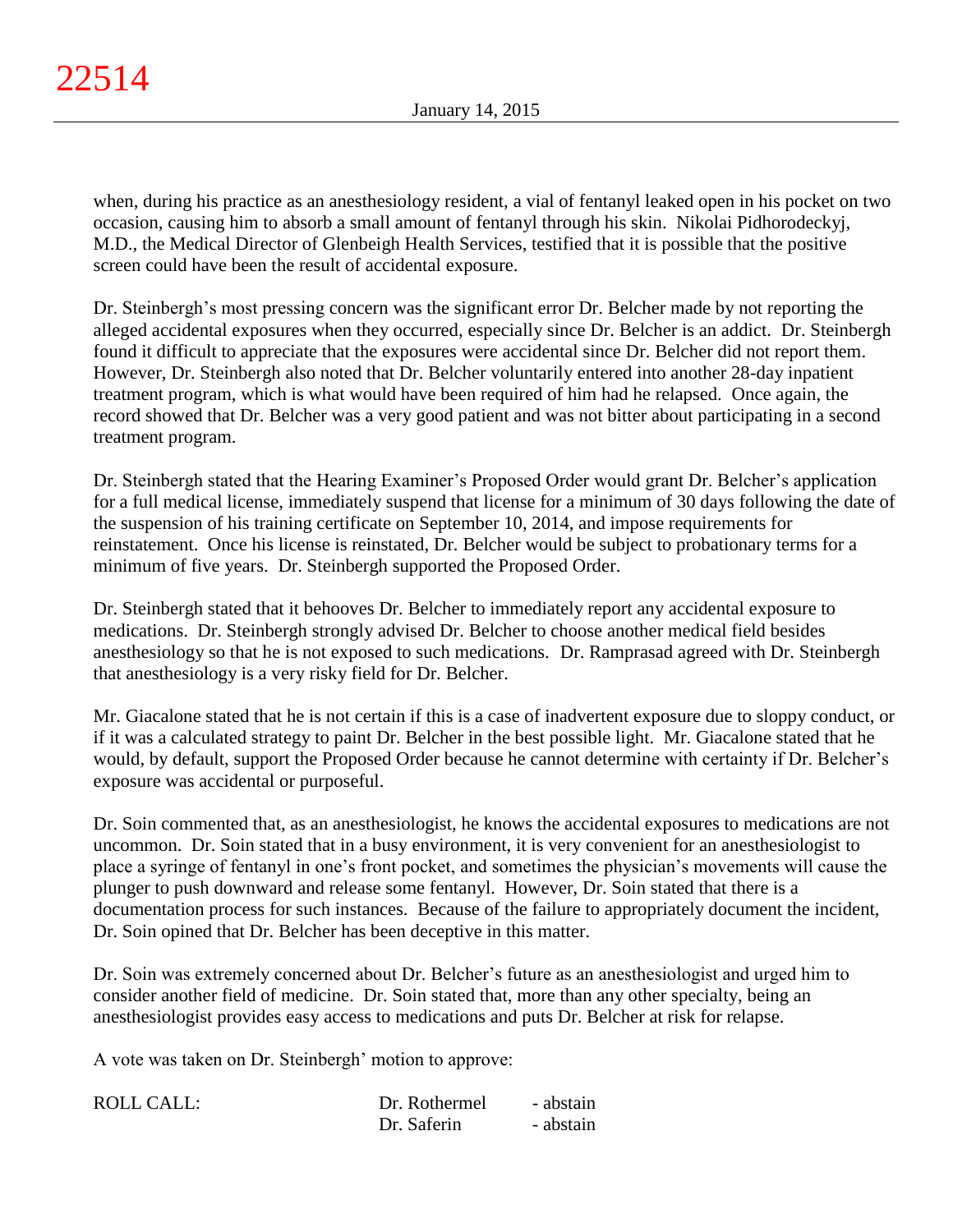| Dr. Ramprasad  | - aye |
|----------------|-------|
| Dr. Steinbergh | - aye |
| Mr. Gonidakis  | - aye |
| Mr. Kenney     | - aye |
| Dr. Sethi      | - aye |
| Dr. Soin       | - aye |
| Mr. Giacalone  | - aye |

The motion to approve carried.

## BRYAN DAVID BORLAND, D.O.

Mr. Kenney directed the Board's attention to the matter of Bryan David Borland, D.O. Objections have been filed and were previously distributed to Board members. Mr. Porter was the Hearing Examiner.

Mr. Kenney stated that he has appointed Dr. Ramprasad to be Acting Secretary for this case. Therefore, Dr. Ramprasad will recuse himself from discussion and voting in this matter.

Mr. Kenney stated that a request to address the Board has been timely filed on behalf of Dr. Borland. Five minutes will be allowed for that address.

Dr. Borland was represented by his attorney, Elizabeth Collis.

Ms. Collis briefly clarified that, contrary to a statement in the Report and Recommendation, Dr. Borland holds a full medical license and not a training certificate. Ms. Collis stated that, due to impairment, Dr. Borland sought and completed treatment at Shepherd Hill Hospital, where Dr. Whitney determined that Dr. Borland was fit to return to practice of medicine. Ms. Collis stated that, as noted in Board's rules, the State Medical Board of Ohio follows the disease model that identifies chemical dependency is a disease and that, with appropriate treatment, the physician can safely resume the practice of medicine. Ms. Collis noted Dr. Whitney's testimony that the power that drugs and alcohol have over addicts cannot be overestimated. Ms. Collis also noted Dr. Whitney's testimony that, with appropriate treatment and monitoring, these physicians can safely return to practice.

Ms. Collis stated that this is Dr. Borland's first disciplinary action by the Board. Ms. Collis further stated that Dr. Borland is young and was still in his residency training program when these incidents occurred. Ms. Collis asked the Board to impose a suspension of six to twelve months with conditions for reinstatement and to refrain from adopting the Proposed Order of revocation.

Dr. Borland stated that he is appearing before the Board today because he is addicted to drugs and alcohol. Dr. Borland briefly recounted his history of alcohol use and occasional prescription drug use throughout college and medical school. Dr. Borland stated that he thought he was in control of the situation and he did well in medical school. Dr. Borland entered an emergency medicine residency at Doctors Hospital in July 2011. Dr. Borland stated that, over time, he began to lose focus and become emotional. Dr. Borland stated that he failed to take constructive criticism well from his superiors and he lacked the maturity and coping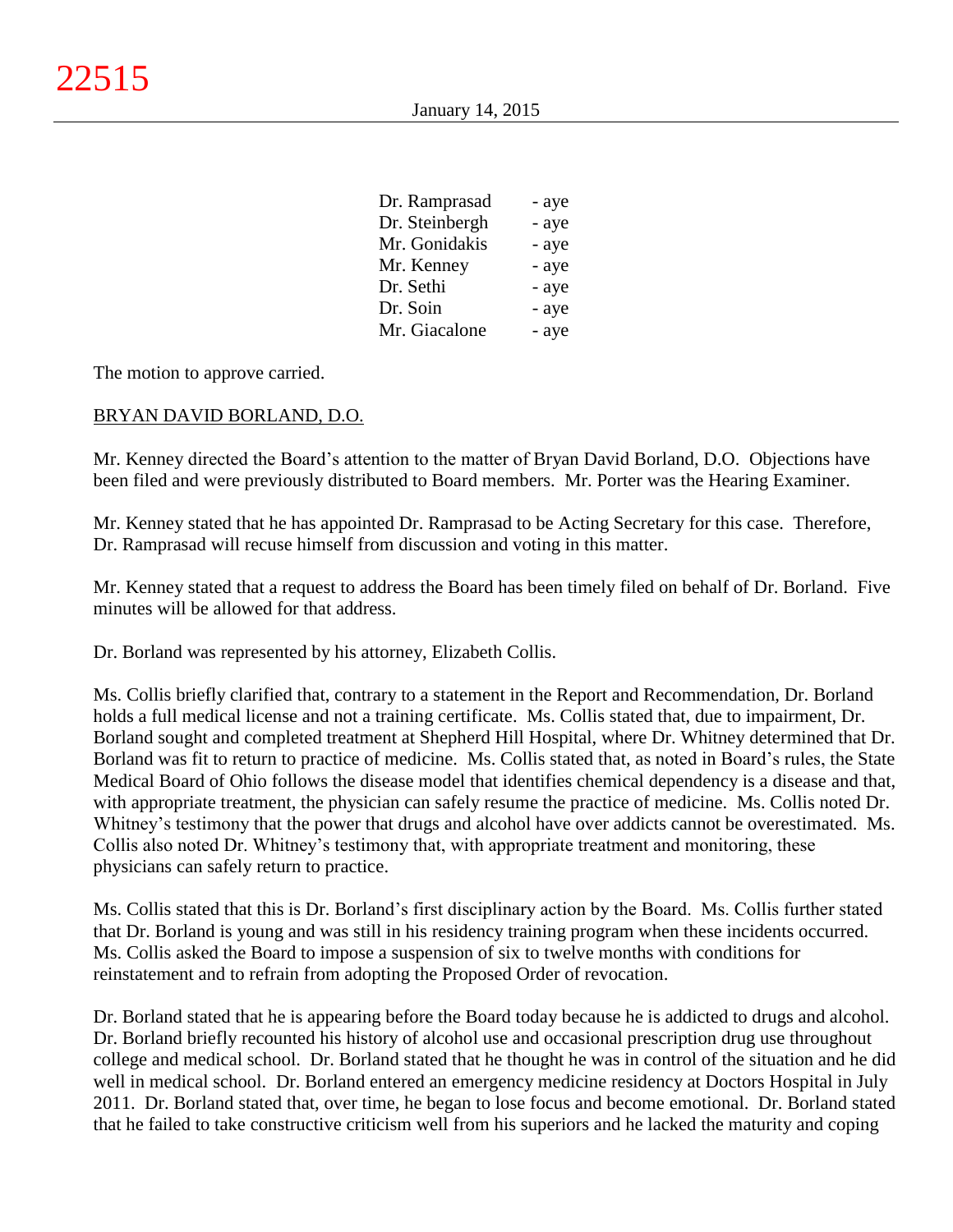skills to deal with failures and setbacks.

Dr. Borland's program director referred him to an assessment, where he was diagnosed with attention deficit hyperactivity disorder (ADHD) and prescribed Adderall. In hindsight, Dr. Borland opined that the ADHD diagnosis was incorrect. The Adderall made it difficult for Dr. Borland to sleep, so he compensated by drinking alcohol to gain sleep. Over next few months, Dr. Boland lost 70 pounds. By 2013, Dr. Borland was taking more than the prescribed dose of Adderall in order to focus at work. Dr. Borland acknowledged that on a few occasions, he took opiates and benzodiazepines from patients in the emergency department. Dr. Borland stated that he is shocked and embarrassed by his conduct.

In February 2014, Dr. Borland was sent by his program director to an evaluation at Shepherd Hill Hospital, where he was diagnosed with alcohol abuse and required to complete 28-days of residential treatment. Dr. Borland admitted that during the assessment, he did not fully disclose that he was also misusing Adderall. Following treatment, Dr. Borland returned to work but continued to misuse Adderall and to take pills from patients.

In July 2014, Dr. Borland was caught taking medications from patients and was terminated from the residency program. Dr. Borland entered into a second treatment at Shepherd Hill Hospital, during which he fully admitted the extent of his addiction. Dr. Borland stated that since that time, he has been fully open and honest with Dr. Whitney, his treatment team, his family, and himself. Dr. Borland stated that he now understands that he cannot outsmart or outwork his addiction on his own, but can only compensate for his disease through appropriate treatment and monitoring.

Dr. Borland stated that he has now completed more than 90 days of residential treatment and he understands what he needs to do to stay clean and sober. Dr. Borland asked the Board to give him a chance to prove his sobriety and allow him a path to return to the practice of medicine in Ohio.

Mr. Kenney asked if the Assistant Attorney General would like to respond. Mr. Wilcox stated that he would like to respond.

Mr. Wilcox stated that this is a serious matter of a physician taking pills from emergency department patients who brought their medications in, and then using those medications while still on duty. Mr. Wilcox stated that it would be appropriate for the Board to revoke Dr. Borland's medical license. However, Mr. Wilcox also noted that Dr. Borland is a very young and, according to the testimony of his program director, talented physician. In light of the Board's roles of both protecting the public and assisting a physician in need of help, Mr. Wilcox suggested that the Board issue an Order of a stayed permanent revocation with a lengthy suspension.

# **Dr. Steinbergh moved to approve and confirm Mr. Porter's Findings of Fact, Conclusions of Law, and Proposed Order in the matter of Bryan David Borland, D.O. Mr. Gonidakis seconded the motion.**

Mr. Kenney stated that he would now entertain discussion in the above matter.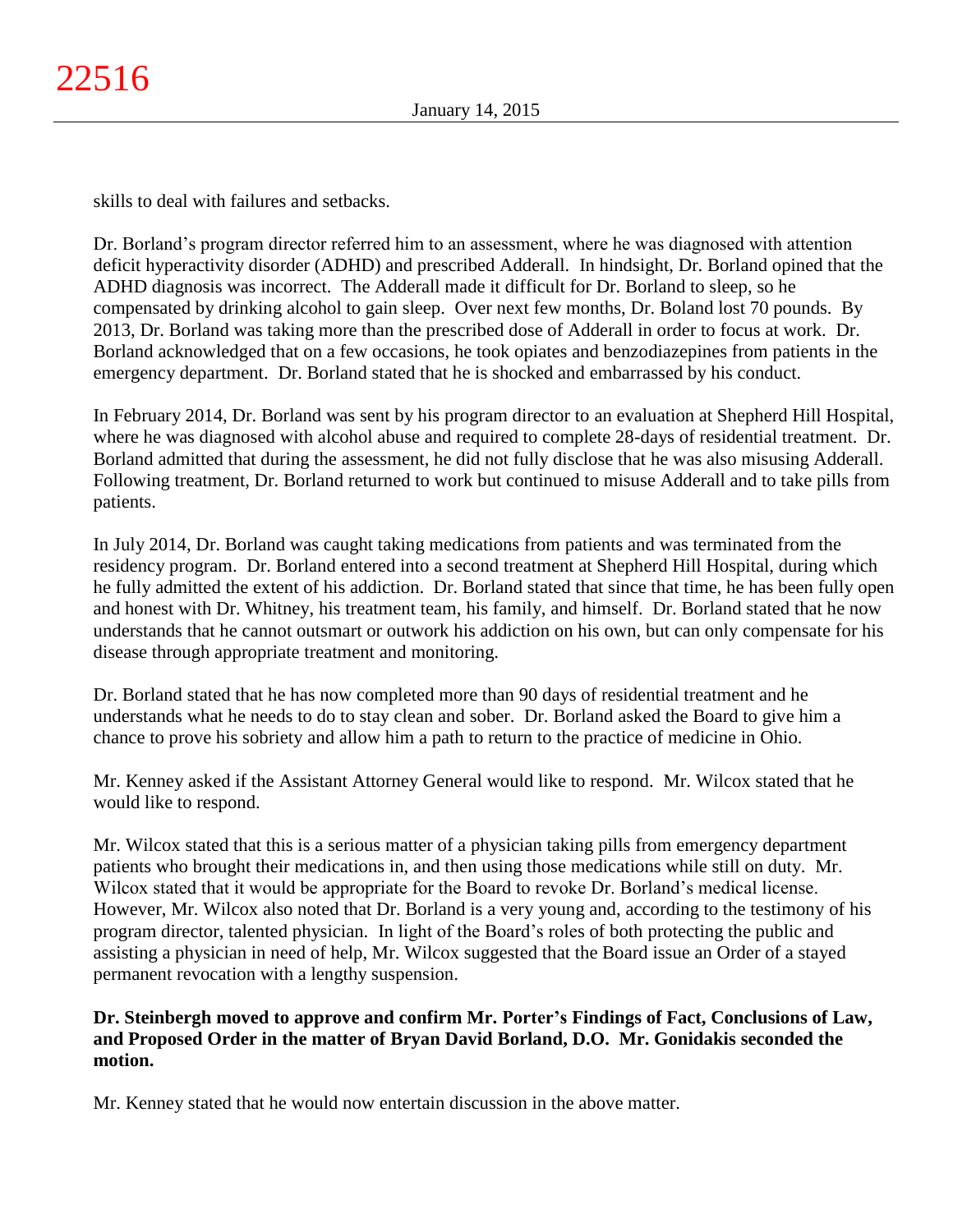Mr. Gonidakis briefly reviewed Dr. Borland's background and career, including that he completed only 34 months of a four-year residency program. Mr. Gonidakis also noted Dr. Borland's testimony regarding his past use of alcohol, marijuana, and Adderall going back to college. Dr. Borland performed very well early in his residency program, but was later sent to a behaviorist and a psychiatrist due to concerns about losing focus. Dr. Borland testified that at that young age he had trouble dealing with criticism and had not been prepared for doctors yelling at him. The psychiatrist diagnosed Dr. Borland with Attention Deficit Hyperactivity Disorder (ADHD) and prescribed Adderall.

Dr. Borland testified that these events, coupled with a bad breakup with his girlfriend, caused Dr. Borland to spend more time alone and his drinking increased. Dr. Borland further testified that by the end of 2013 he was taking significantly more Adderall than had been prescribed to him. Dr. Borland admitted that he stole opiates from patients in the emergency department and sometimes consumed them while still working. Dr. Borland acknowledged that his conduct could have harmed patients.

Mr. Gonidakis continued that Dr. Borland entered into treatment at Shepherd Hill Hospital in February 2014. Dr. Borland admitted that he did not fully disclose the full extent of his substance abuse at that time, and therefore he did not receive proper treatment.

In July 2014, Dr. Borland took Ativan and Xanax from a patient's pill bottles and consumed them at work. Two days later, Dr. Borland took oxycodone tablets from a patient's pill bottle and again consumed them at work. Dr. Borland was observed on the second occasion and he was terminated from his residency program. The following day, Dr. Borland entered into a second treatment program at Shepherd Hill Hospital for 95 days. Dr. Borland testified that he took this second treatment program much more seriously than the first treatment program.

Dr. Whitney opined during his testimony that there should be no concern about Dr. Borland's theft of drugs because all addiction patients lie, steal, and are in denial. Dr. Whitney further testified that Dr. Borland was powerless to resist taking the medications. Dr. Whitney felt that Dr. Borland has a good chance of recovery, though Mr. Gonidakis noted that Dr. Whitney had thought the same following Dr. Borland's first treatment program.

Mr. Gonidakis stated that the Board summarily suspended Dr. Borland's medical license in August 2014. Dr. Borland is currently with the Ohio Physicians Health Program, which reports the Dr. Borland has had no positive drug screens to date.

Mr. Gonidakis questioned whether the Board should accept the Hearing Examiner's Proposed Order of non-permanent revocation or if the Board should consider permanent revocation of Dr. Borland's medical license. Mr. Gonidakis noted that this is not Dr. Borland's first, or even his second, incident with substance abuse. Mr. Gonidakis stated that Dr. Borland will never be in a non-stressful position if he returns to the practice of medicine and wondered about the chances of another relapse if Dr. Borland finds himself in a stressful situation in the future. Mr. Gonidakis opined that Dr. Borland did not voluntarily enter into treatment; rather, Dr. Borland's employer ordered him into his first treatment program and he entered his second treatment program because he had no other choice after his termination. Mr. Gonidakis asked for the input of other Board members regarding permanent revocation.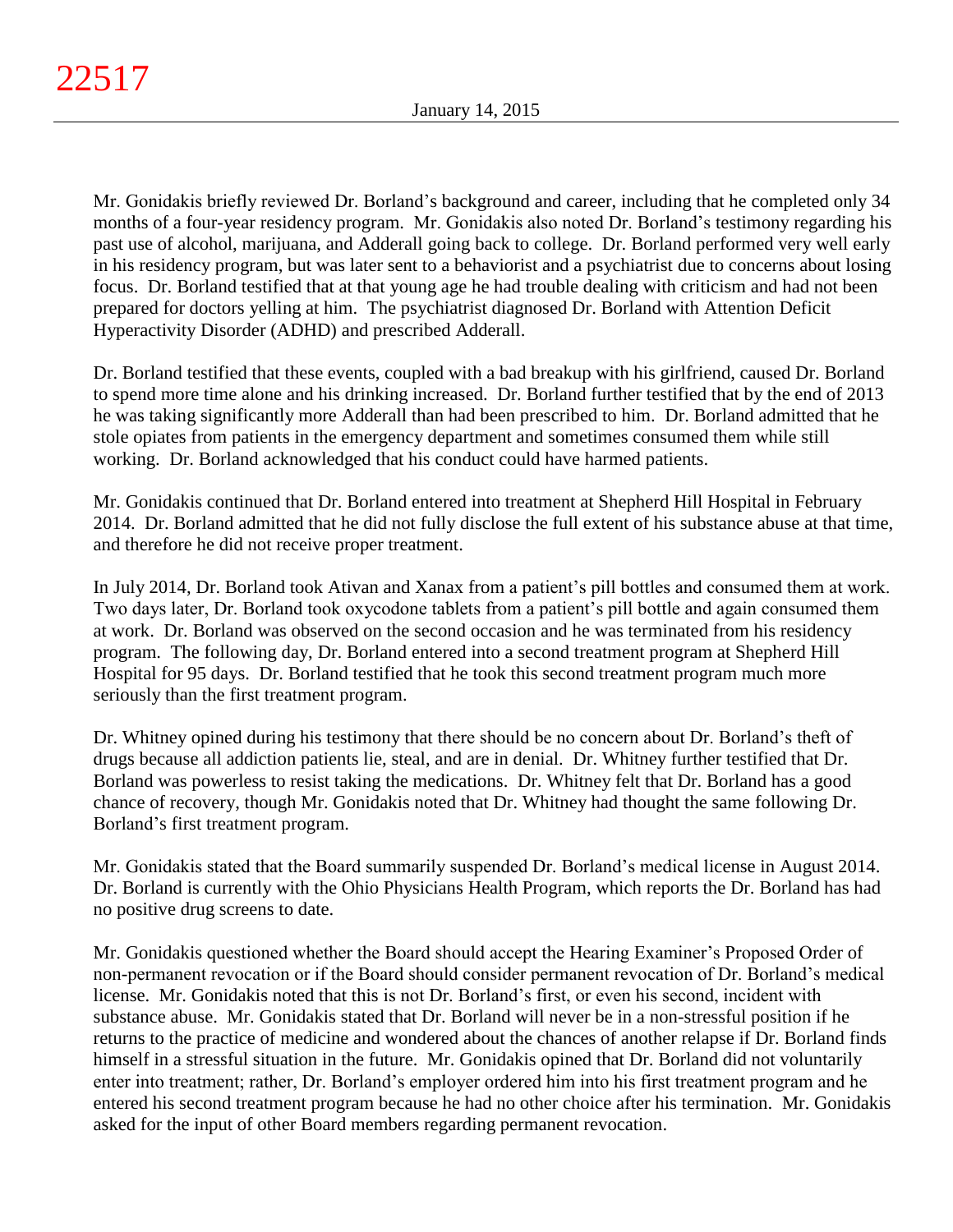Dr. Steinbergh stated that she would not favor a permanent revocation of Dr. Borland's license. Dr. Steinbergh also opined that a suspension and monitoring of Dr. Borland would be an unwise use of the Board's resources at this point. Dr. Steinbergh stated that the Hearing Examiner made a clear case for nonpermanent revocation, which gives Dr. Borland an opportunity to document his own sobriety before reapplying for a medical license. Dr. Steinbergh felt that the non-permanent revocation sufficiently protected patients in Ohio. Dr. Steinbergh commented that Dr. Borland suffers from a significant case of addiction, as demonstrated by his behavior in taking pills from patients.

Dr. Steinbergh observed that in the "Rationale for the Proposed Order" of the Report and Recommendation, the Hearing Examiner advised that any future application filed by Dr. Borland is unlikely to receive favorable consideration from the Board unless he can document at least one full year of continuous sobriety. Dr. Steinbergh agreed with the Hearing Examiner.

Mr. Giacalone expressed concern about the egregious nature of Dr. Borland's actions in stealing pills from patients and taking them while still working in the emergency department, which could have resulted in harm to patients. Mr. Giacalone stated that life is made up of stresses, whether one is a physician or in another profession, but the stresses are probably exponentially greater for physicians given the life-anddeath decisions they make. Given the nature of Dr. Borland's actions and the recurrence of his addiction, Mr. Giacalone questioned whether the revocation of Dr. Borland's license should be permanent. Mr. Giacalone opined that Dr. Borland should wait at least two or three years before applying for a new medical license. Mr. Kenney agreed, noting that some of the professional successes Dr. Borland had during the time he was abusing medications could encourage him to believe that he can continue to do so.

Dr. Steinbergh asked if the wording of the Report and Recommendation's "Rationale for the Proposed Order" could be amended so that Dr. Borland is encouraged to document at least two or three years of continuous sobriety before reapplying for a medical license. Ms. Anderson replied that the Rationale can be amended in that fashion, but noted that such an amendment would carry no force and any application filed by Dr. Borland without two or three years of documented sobriety would have to be brought to the Board for consideration, though the Board could deny the application at that time if it so chooses.

**Dr. Steinbergh moved to amend the final sentence of the Report and Recommendation's "Rational for the Proposed Order" to read as follows: "Finally, Dr. Borland is advised that any future application for a training certificate or full medical license is not likely to receive favorable consideration unless Dr. Borland can demonstrate to the Board that he has achieved at least two full years of current, continuous sobriety." Dr. Soin seconded the motion.**

Mr. Gonidakis suggested that this matter be tabled so that the amendment can be drafted by the staff and presented to the Board as a written document.

**Mr. Gonidakis moved to table the discussion of Dr. Borland. Mr. Giacalone seconded the motion.** A vote was taken: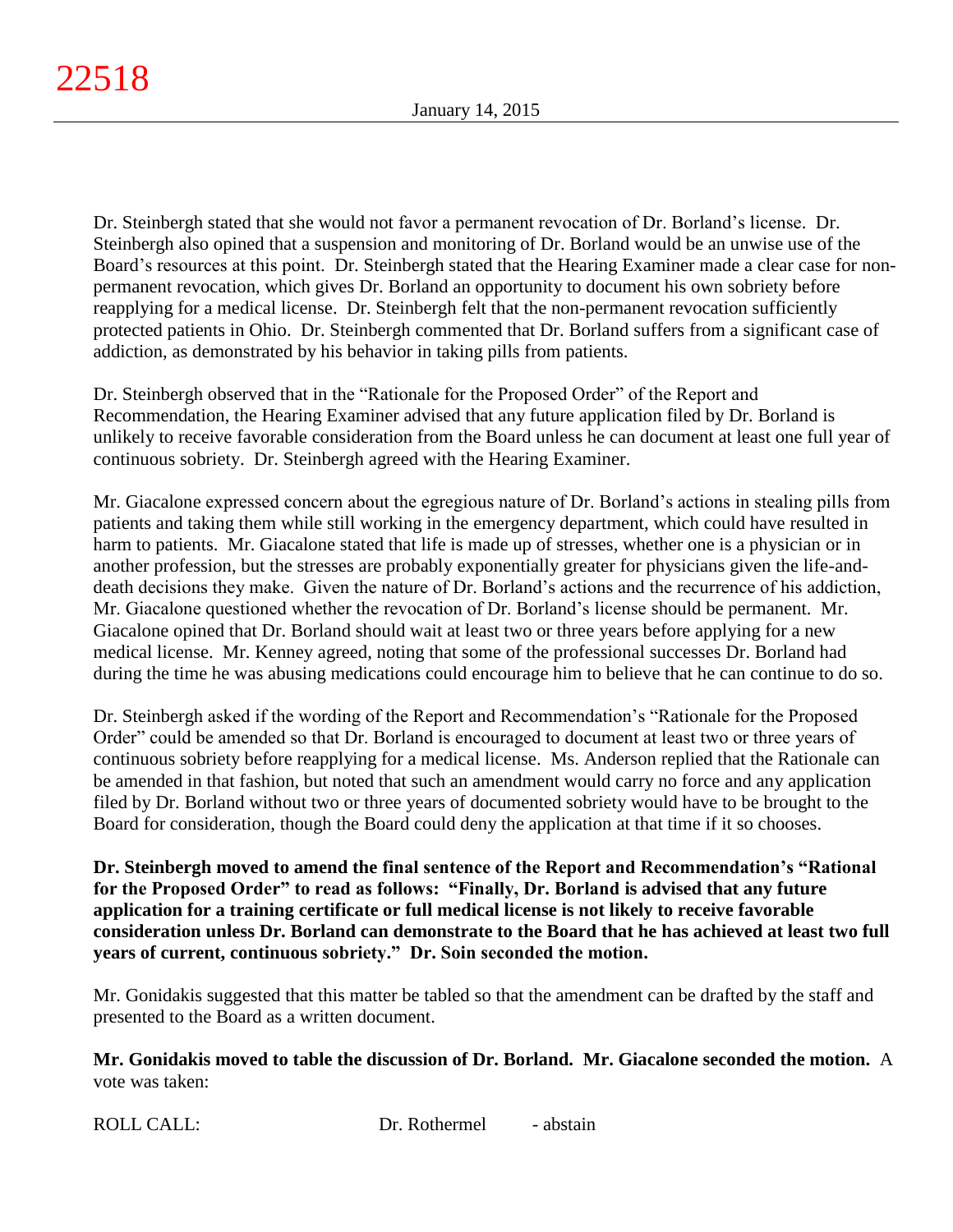| Dr. Saferin    | - abstain |
|----------------|-----------|
| Dr. Ramprasad  | - abstain |
| Dr. Steinbergh | - aye     |
| Mr. Gonidakis  | - aye     |
| Mr. Kenney     | - aye     |
| Dr. Sethi      | - aye     |
| Dr. Soin       | - aye     |
| Mr. Giacalone  | - aye     |
|                |           |

The motion to table carried.

## MATTHEW AARON COLFLESH, M.D.

Mr. Kenney directed the Board's attention to the matter of Matthew Aaron Colflesh, M.D. No objections have been filed. Ms. Blue was the Hearing Examiner.

Mr. Kenney stated that a request to address the Board has been timely filed on behalf of Dr. Colflesh. Five minutes will be allowed for that address.

Dr. Colflesh was represented by his attorney, Elizabeth Collis.

Ms. Collis stated that the Hearing Examiner did an excellent job outlining the issues in this case and making an appropriate Proposed Order. Dr. Colflesh was cited by the Board for allegations that he had left pre-signed prescriptions for nurses to use in emergency situations for dying hospice patients. Ms. Collis pointed out that for hospice patients, physicians are permitted to fax in prescriptions to pharmacies, even for narcotic medications. Ms. Collis stated that, while this policy works well for physicians who are contacted in their offices, Dr. Colflesh was often contacted in the middle of the night or other times when he did not have access to a fax machine. At that time, Dr. Colflesh's employer asked him to start signing blank prescriptions with the understanding that the nurses would always call Dr. Colflesh to get express approval before filling out the rest of the prescription.

Ms. Collis stated that there is no indication that any medications were diverted or stolen in this matter, and the blank prescriptions were only used for hospice patients in urgent situations. Ms. Collis stated that this system was set up solely to care for the hospice patients and there was no personal or financial interest gained by Dr. Colflesh. Ms. Collis stated that Dr. Colflesh has never been disciplined by the Board and is a highly respected member of local medical community. Ms. Collis asked the Board to approve the Proposed Order.

Dr. Colflesh stated that in 2011, he was approached by Amedisys Hospice to be the medical director of their St. Clairsville location. Dr. Colflesh accepted the position and started in February 2012. Dr. Colflesh quickly discovered that the volume and geographical range of the hospice patients was much greater than he had been advised. Eventually, the management staff of Amedisys asked Dr. Colflesh to leave a few pre-signed prescriptions for the nurses to use in his physical absence, as previous medical directors had done. Dr. Colflesh stated that, though he was never completely comfortable with the process, he felt that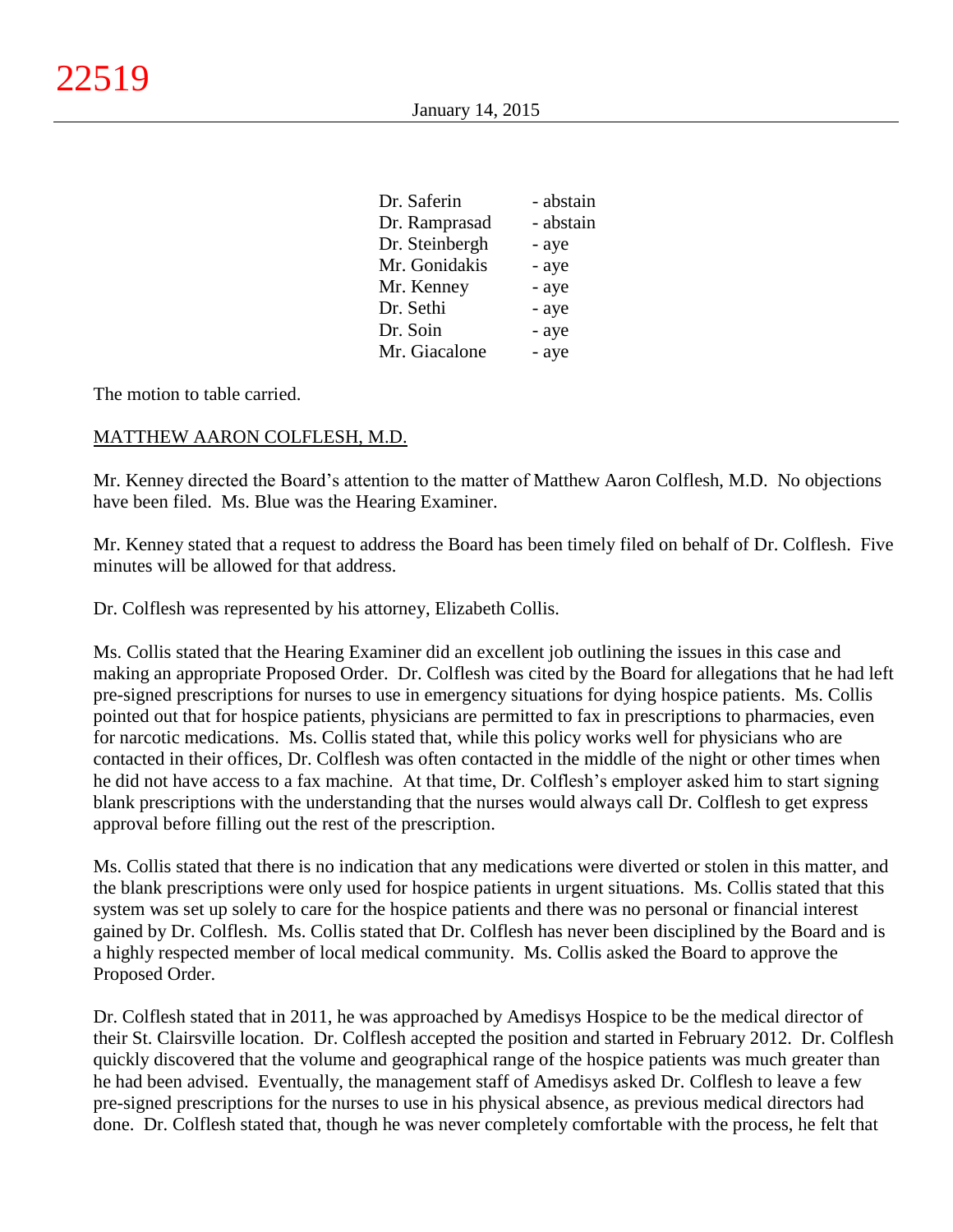the checks and balances that were instituted protected from any abuse or diversion, and that this was the best way to care for patients during off-hours. Dr. Colflesh explained that prior to any prescriptions being filled by a nurse, he was contacted for express approval. Dr. Colflesh emphasized that these prescriptions were for patients who were in urgent need of pain medications when in the final stages of their lives. Dr. Colflesh stated that he believed this was the best way to ensure that no patient was denied medications.

Dr. Colflesh stated that he only used pre-signed prescriptions when he was away from his office or when he did not have access to a fax machine. Dr. Colflesh also stated that he never left pre-signed prescriptions in his personal office or any other position he has held, nor has he done so since leaving Amedisys in July 2012. Dr. Colflesh stated that he recently completed an intensive prescribing course at Case Western Reserve University and learned a great deal. Dr. Colflesh asked the Board to adopt the Hearing Examiner's Proposed Order.

Mr. Kenney asked if the Assistant Attorney General would like to respond. Mr. Wilcox stated that he would like to respond.

Mr. Wilcox stated that when Dr. Colflesh had difficulty handling hospice patients over a large, mostly rural area, he went along with a poorly thought-out plan to pre-sign approximately 130 prescriptions in order to give the nurses more flexibility to treat the patients. Mr. Wilcox stated that this was a bad decision that ultimately cost Dr. Colflesh and several other healthcare providers their jobs. Mr. Wilcox stated that, while Dr. Colflesh's actions were ill-advised and unlawful, there is no evidence that anyone was harmed. Mr. Wilcox opined that the Proposed Order of a reprimand and probationary terms is appropriate.

# **Dr. Steinbergh moved to approve and confirm Ms. Blue's Findings of Fact, Conclusions of Law, and Proposed Order in the matter of Matthew Aaron Colflesh, M.D. Mr. Giacalone seconded the motion.**

Mr. Kenney stated that he would now entertain discussion in the above matter.

Mr. Giacalone stated that in February 2012, Dr. Colflesh accepted a position as medical director for hospice services at the St. Clairsville, Ohio, office of Trinity Health Systems. In this position, Dr. Colflesh oversaw 23 hospice patients who resided in homes or nursing homes with a 150 to 200 mile radius of St. Clairsville. In April 2012, a manager suggested that Dr. Colflesh start pre-signing blank prescriptions in order to address logistics problems. Apparently, Dr. Colflesh was informed that the company used a similar program in Parkersburg, West Virginia. Based on these representations, Dr. Colflesh admitted that between April and July 2012 he pre-signed about 130 prescriptions for hospice patients. Dr. Colflesh also signed prescription blanks on an as-needed basis, with nurses filling out the rest of the prescription information, including the name and address of the patient, the patient's date of birth, the date of the prescription, and the type and amount of the medication.

Dr. Colflesh testified that safeguards were put in place to prevent misuse of the pre-signed prescriptions, including giving verbal approval to the nurses for each prescription, being notified of any renewals or changes to the prescription, logging the prescriptions with photocopies, and placing the photocopies in a locked box. Dr. Colflesh also testified that no prescription blanks went missing or were misused.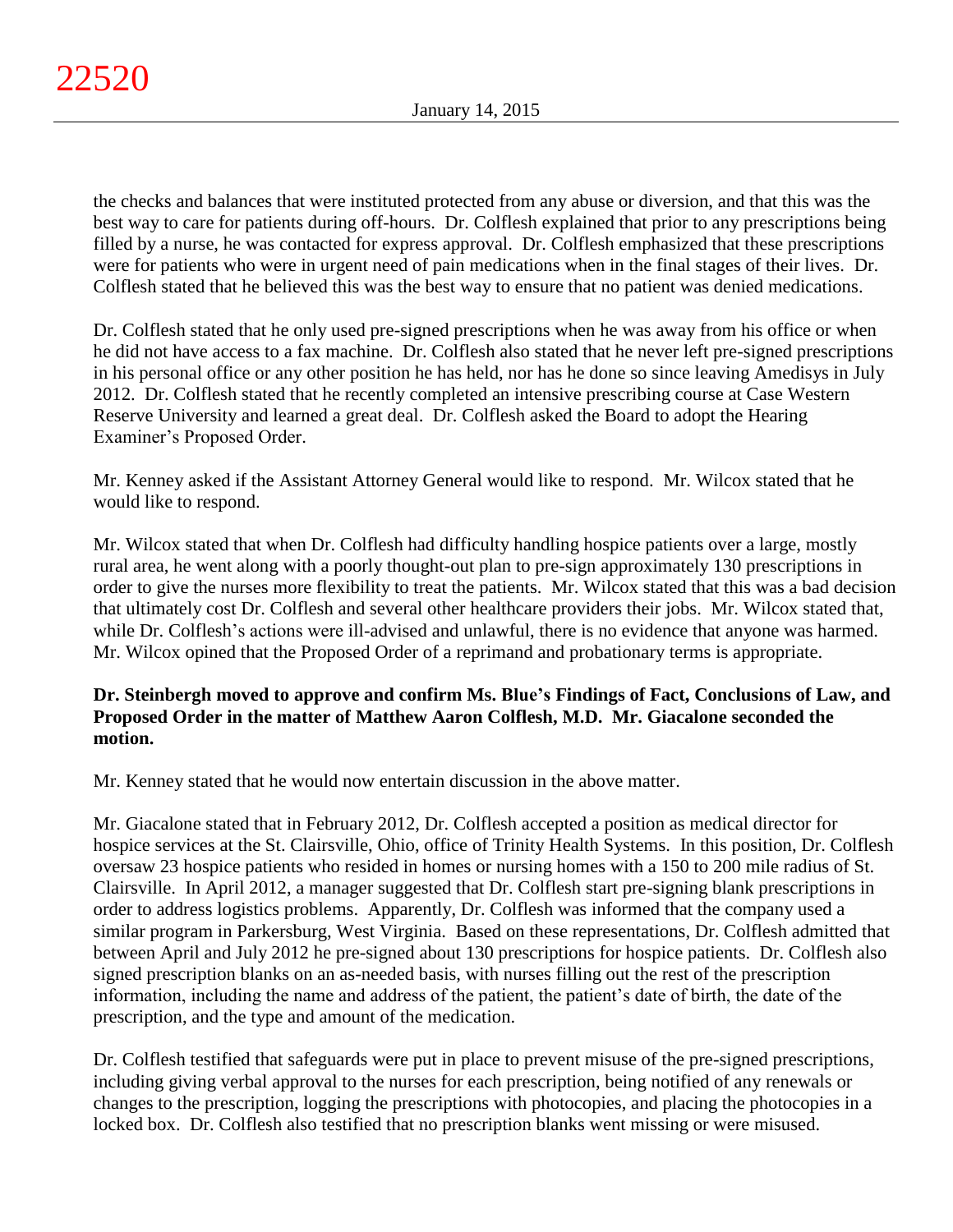Mr. Giacalone continued that on August 1, 2012, Dr. Colflesh was terminated by his employer for presigning prescription blanks. Dr. Colflesh admitted to a Medical Board investigator that he knew presigning prescriptions was unlawful and improper, but he had gone along with it because it was the way things were done in the hospice setting, for the convenience of all parties and due to constraints on travel, distance, and time. In his testimony, Dr. Colflesh stated that pre-signing prescription blanks had given him pause, but he felt it was a way to be attentive to patient needs and to demonstrate accountability.

Mr. Giacalone noted that Dr. Colflesh was aware of the Drug Enforcement Administration's (DEA) rule allowing prescriptions for short supplies of controlled substances for hospice patients to be faxed, but he found that this was not always workable because there were times when he did not have access to a fax machine. Mr. Giacalone observed that Dr. Colflesh provided this information to the DEA, but was notified that there would be no action taken by the DEA.

Mr. Giacalone agreed with the Hearing Examiner that Dr. Colflesh made these decisions when faced with an extremely difficult situation of trying to alleviate unmanageable pain that arose during off-hours and weekends in his actively dying patients in rural communities. While these actions were unlawful, Dr. Colflesh and his staff instituted checks and balances to demonstrate accountability. Mr. Giacalone reiterated that there is no evidence that the medications were diverted or retained for self-use. Lastly, Mr. Giacalone noted Dr. Colflesh's unblemished record, coupled with letters of support and testimony by witnesses. Based on the evidence and testimony, Mr. Giacalone agreed with the Report and Recommendation and the Proposed Order.

Dr. Steinbergh agreed with Mr. Giacalone and hoped that Dr. Colflesh will have the opportunity to educate other physicians and healthcare workers about this issue. Dr. Steinbergh opined that it is unlikely that the Board will see Dr. Colflesh again under these circumstances. Dr. Steinbergh suggested amending the Proposed Order to reduce the probationary time from a minimum of two years to a minimum of one year. Dr. Sethi questioned why the probationary time should be reduced in this manner. Dr. Steinbergh opined that one year should be sufficient monitoring for Dr. Colflesh.

# **Dr. Steinbergh moved to amend the Proposed Order to reduce the probationary time to at least one year, leaving all other stipulations unchanged. Mr. Giacalone seconded the motion.**

Mr. Giacalone stated that he supported the proposed amendment because no patients were harmed and Dr. Colflesh had been trying to do right by dying hospice patients, though he went about it in an incorrect manner. Mr. Kenney also agreed that a minimum one-year probation would be appropriate.

| <b>ROLL CALL:</b> | Dr. Rothermel  | - abstain |
|-------------------|----------------|-----------|
|                   | Dr. Saferin    | - abstain |
|                   | Dr. Ramprasad  | - aye     |
|                   | Dr. Steinbergh | - aye     |
|                   | Mr. Gonidakis  | - aye     |
|                   | Mr. Kenney     | - aye     |
|                   | Dr. Sethi      | - aye     |
|                   |                |           |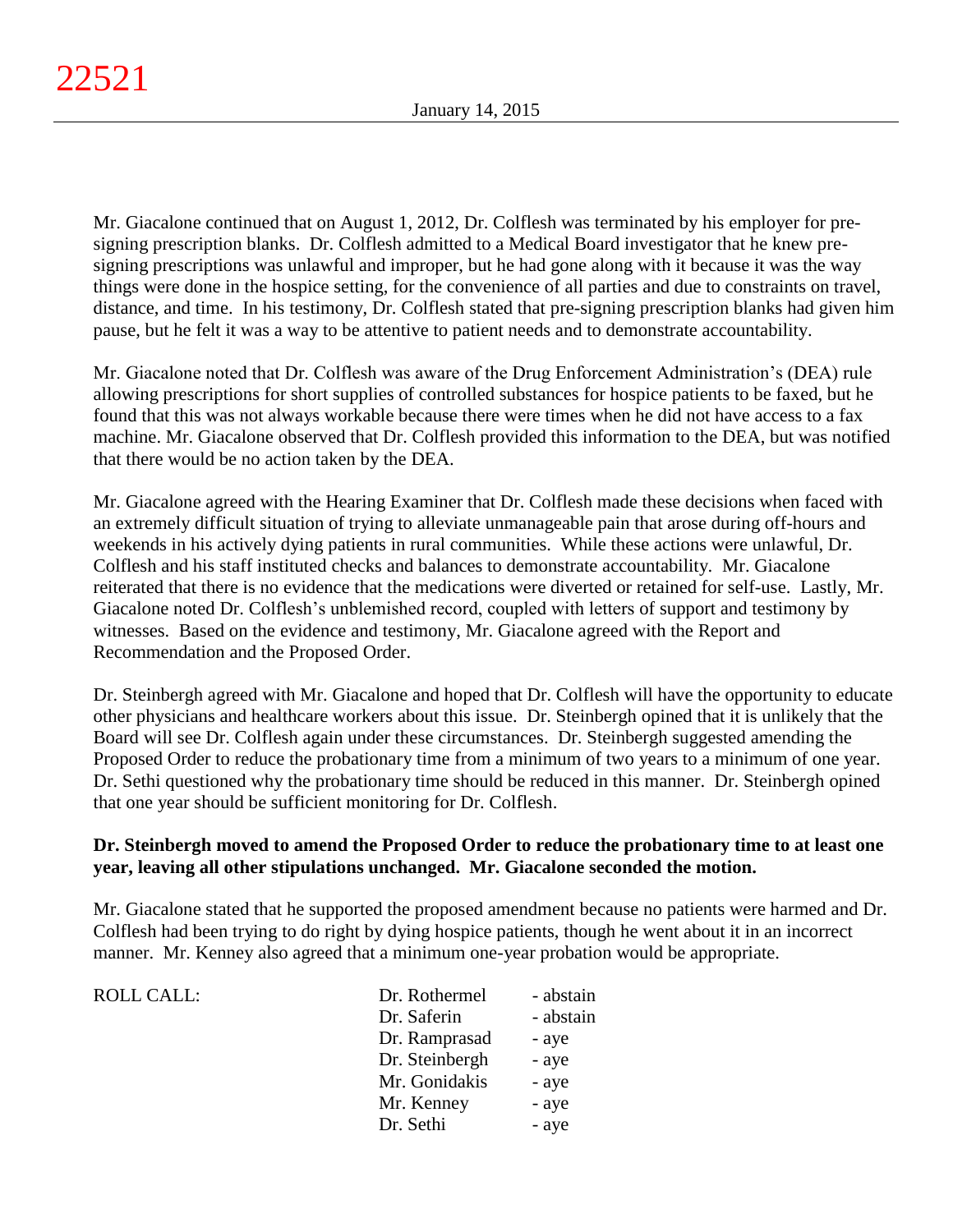| Dr. Soin      | - aye |
|---------------|-------|
| Mr. Giacalone | - aye |

The motion to amend carried.

**Dr. Steinbergh moved to approve and confirm Ms. Blue's Findings of Fact, Conclusions of Law, and Proposed Order, as amended, in the matter of Matthew Aaron Colflesh, M.D. Dr. Soin seconded the motion.** A vote was taken:

| <b>ROLL CALL:</b> | Dr. Rothermel  | - abstain |
|-------------------|----------------|-----------|
|                   | Dr. Saferin    | - abstain |
|                   | Dr. Ramprasad  | - aye     |
|                   | Dr. Steinbergh | - aye     |
|                   | Mr. Gonidakis  | - aye     |
|                   | Mr. Kenney     | - aye     |
|                   | Dr. Sethi      | - aye     |
|                   | Dr. Soin       | - aye     |
|                   | Mr. Giacalone  | - aye     |
|                   |                |           |

The motion to approve carried.

## LYNDSAY ELIZABETH BRUNER COOK

Mr. Kenney directed the Board's attention to the matter of Lyndsay Elizabeth Bruner Cook. No objections have been filed. Ms. Shamansky was the Hearing Examiner. Mr. Kenney stated that this matter is nondisciplinary in nature, and therefore all Board members may vote.

Mr. Kenney stated that a request to address the Board has been timely filed on behalf of Ms. Cook. Five minutes will be allowed for that address.

Ms. Cook stated that the information in the hearing record supports her contention that she meets the requirements to hold a massage therapy license in Ohio. Ms. Cook stated that in her seven-and-a-half years of licensure and employment in North Carolina, she completed many courses of continuing education and performed thousands of massages. Ms. Cook stated that she is very passionate about what she does and she takes her career very seriously. Ms. Cook felt that she would be a great asset to the massage therapy community and hoped that the Board would consider her for licensure today.

Mr. Kenney asked if the Assistant Attorney General would like to respond. Ms. Snyder stated that she would like to respond.

Ms. Snyder stated that under the Board's statute, an applicant can qualify for a massage therapy license by either meeting the academic requirements or by holding a current massage therapy license in another state preceding the Ohio application for at least five years. Ms. Snyder noted that Ms. Cook does not meet the Board's academic requirements. Ms. Snyder emphasized that the Board's staff thoroughly examined Ms.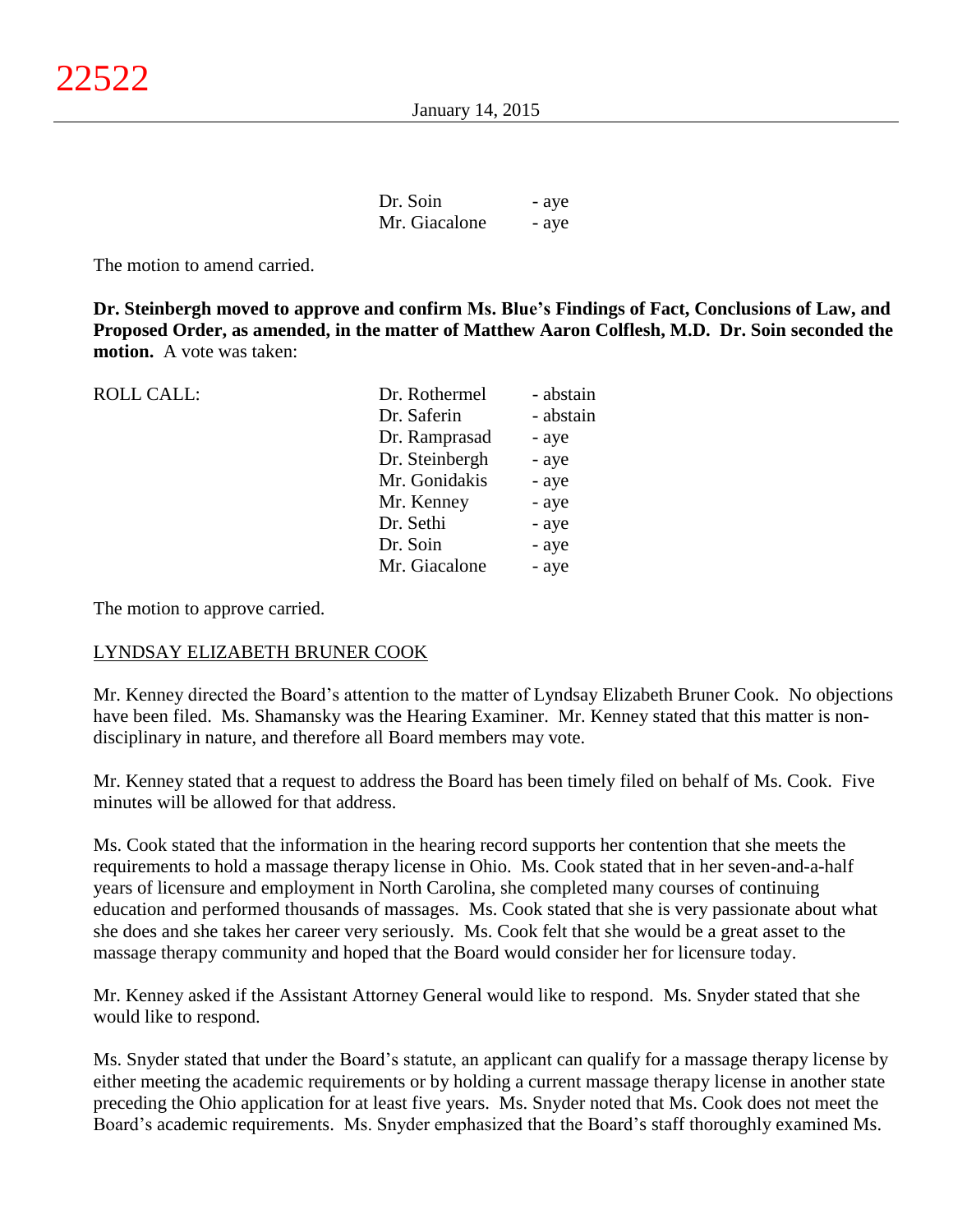Cook's application to see if a license could be granted. However, according to the testimony of Kay Rieve, the Board's Administrative Office, Ms. Cook did not meet the academic requirements of either the current requirements or the somewhat less stringent requirements of 2005.

Regarding licensure in another state, Ms. Snyder stated that Ms. Cook held a massage therapy license in North Carolina for about seven years. However, that license lapsed in 2011 and she reinstated it in 2014, when she was applying for an Ohio license. Ms. Snyder stated that the Board's statute states that the outof-state license must be held preceding to the time of application. The Hearing Examiner found that it does not say "immediately" preceding the time of application; this finding forms the basis of the Proposed Order to grant Ms. Cook's application. Ms. Snyder opined that the Hearing Examiners' interpretation creates a loophole which does not truly exist in rule or statute.

Ms. Snyder opined that it is clear that the language of the statute means immediately prior to applying for Ohio licensure, noting Ms. Rieve's testimony that the Board has historically applied that requirement in that way. Ms. Snyder expressed concern that if the Board now applies this language in the manner suggested by the Hearing Examiner, it will allow for future applicants to claim, for instance, that they qualify for Ohio licensure because they once held a license in another state, even if that license had been inactive for ten years.

Ms. Snyder stated that Ms. Cook may well be qualified to perform massage therapy, but she does not qualify for Ohio licensure.

# **Dr. Steinbergh moved to approve and confirm Ms. Shamansky's Findings of Fact, Conclusions of Law, and Proposed Order in the matter of Lyndsay Elizabeth Bruner Cook. Dr. Soin seconded the motion.**

Mr. Kenney stated that he would now entertain discussion in the above matter.

Mr. Kenney briefly reviewed Ms. Cook's career, including her work as a mental health consultant. Ms. Cook worked as a licensed massage therapist in North Carolina from 2004 to 2011, when she and her family moved back to Ohio due to family needs. In 2014 Ms. Cook decided to return to the practice of massage therapy. Ms. Cook took the Massage and Bodywork Licensing Examination (MBLEx) and passed on her first attempt with a score well above the minimum passing score. Also, Ms. Cook's North Carolina massage therapy license was reinstated on July 20, 2014.

Mr. Kenney stated that Ms. Cook can qualify for an Ohio massage therapy license by holding, for not less than five years preceding her application, a current license, registration, or certificate in good standing in another state for massage therapy. Mr. Kenney agreed with the Hearing Examiner that Ms. Cook meets the requirements of Section 4731.19(A)(3)(c), Ohio Revised Code, to be licensed as a massage therapist in Ohio because she held a current license in North Carolina for not less than five years prior to her Ohio application.

Dr. Ramprasad agreed with Mr. Kenney and opined that Ms. Cook is very qualified based on her history and her performance on the MBLEx. Mr. Giacalone also agreed, stating that Ms. Cook's additional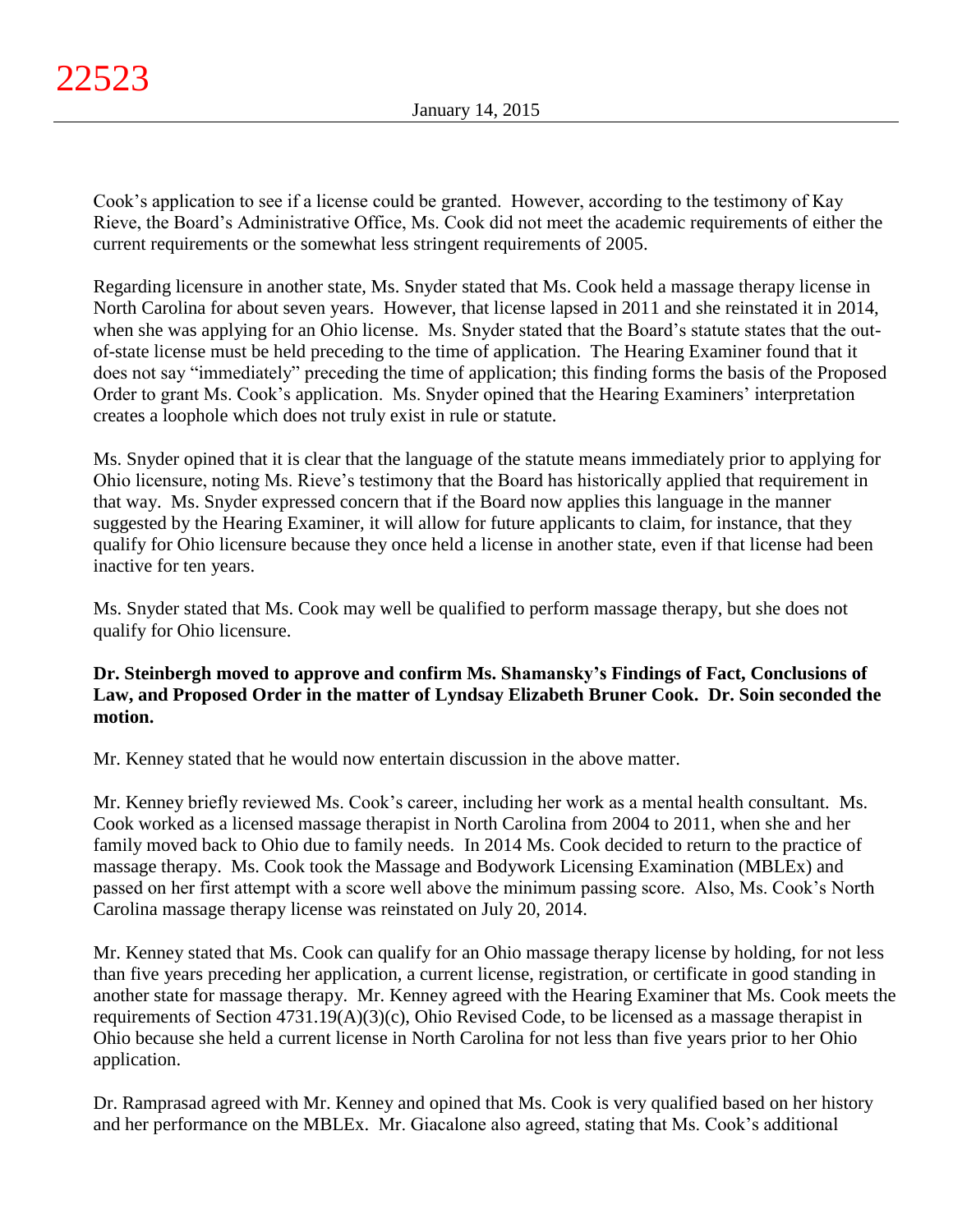experience in human services, social work, and mental health counseling is quite impressive. Dr. Saferin and Dr. Steinbergh also agreed with Mr. Kenney.

A vote was taken on Dr. Steinbergh's motion to approve:

| <b>ROLL CALL:</b> | Dr. Rothermel  | - aye |
|-------------------|----------------|-------|
|                   | Dr. Saferin    | - aye |
|                   | Dr. Ramprasad  | - aye |
|                   | Dr. Steinbergh | - aye |
|                   | Mr. Kenney     | - aye |
|                   | Dr. Sethi      | - aye |
|                   | Dr. Soin       | - aye |
|                   | Mr. Giacalone  | - aye |
|                   |                |       |

The motion to approve carried.

## KURT WILLIAM FROEHLICH, M.D.

Mr. Kenney directed the Board's attention to the matter of Kurt William Froehlich, M.D. Objections have been filed to Mr. Porter's Report and Recommendation and were previously distributed to Board members.

Mr. Kenney stated that a request to address the Board has been timely filed on behalf of Dr. Froehlich. Five minutes will be allowed for that address.

Dr. Froehlich was represented by his attorney, James McGovern.

Dr. Froehlich stated that he is before the Board today due to personal mistakes and due to a complaint from a coworker. Regarding the situation with his coworker, Dr. Froehlich stated that he has been very forthcoming and his explanation has been consistent with both the Board and the Hamilton County prosecutor's office. Dr. Froehlich stated that he pleaded No Contest to a misdemeanor charge in this incident because he was advised by his counsel to avoid publicity. This incident resulted in Dr. Froehlich's termination from his employment with TriHealth Physician Practices. Dr. Froehlich opined that he did not receive due process from TriHealth, noting that they only interviewed one of the four coworkers present at that time. Dr. Froehlich also commented that TriHealth was already unhappy with him for corporate reasons.

Dr. Froehlich stated that after his termination, he established a new practice 10 miles away and within the first year almost 2,000 of his patents found him in his new practice, despite being told by TriHealth that there was no forwarding information or that Dr. Froehlich was no longer practicing. Dr. Froehlich stated that none of this excuses his behavior and that being a married man in a room with a coworker is unacceptable.

Dr. Froehlich continued that his inappropriate relationships with two other women are also under consideration today. Dr. Froehlich stated that the courses he has taken at Case Western Reserve University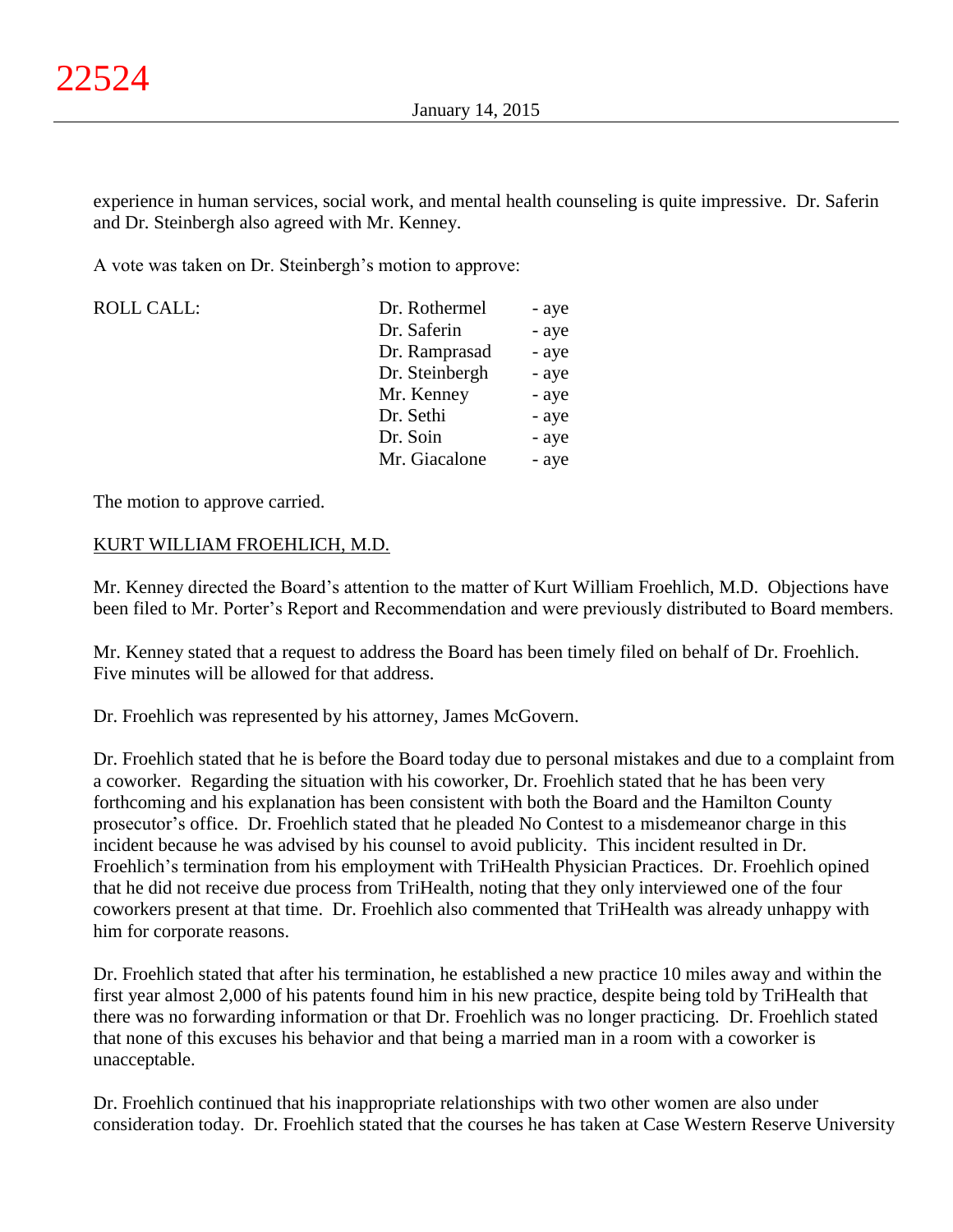on physician/patient boundaries and ethics have illustrated the dangers of blurring those boundaries. Dr. Froehlich stated that the courses have changed the way in which he interacts with patients outside the office.

Dr. Froehlich stated that all these events occurred during a very difficult time in his life. Dr. Froehlich stated that his mother-in-law, who was like a mother to him, had recently died in his arms. Dr. Froehlich had also been diagnosed with prostate cancer and had been dealing with erectile dysfunction since that time. Dr. Froehlich stated that the event with the first patient occurred when he was taking a supplement for weight loss which had a side effect of elevating testosterone levels. Dr. Froehlich continued that the second event occurred when he was getting injections of testosterone prescribed by his urologist to counteract the erectile dysfunction. Dr. Froehlich stated that testosterone does not excuse his behavior, but he felt that it clouded his judgment to some extent.

Dr. Froehlich stated that it has taken the last year-and-a-half to strengthen and improve his relationship with his family after explaining these events to them. Dr. Froehlich stated that his family relationships have never been stronger than they currently are, mostly due to the strength of his wife. Dr. Froehlich stated that he is trying to make himself a better person and has been in therapy for 18 months. Dr. Froehlich stated that he is now much more capable of identifying and dealing with stressors in his personal life.

Dr. Froehlich stated that he understands the trust that patients put in their physicians, especially solo practitioners, and he does not take that lightly. Dr. Froehlich stated that being a physician is a calling for him and asked the Board to give him another chance to redeem himself.

Mr. McGovern referenced his written objections and opined that this case is not as clear-cut as the Hearing Examiner portrayed it, particularly in terms of remorse and witness credibility. Mr. McGovern asked the Board, if it imposes a suspension of Dr. Froehlich's license, to consider including a 30-day wind-down period in deference to the nature of his practice.

Mr. Kenney asked if the Assistant Attorney General would like to respond. Ms. Snyder stated that she would like to respond.

Ms. Snyder noted that during his address to the Board, Dr. Froehlich referred to the women as friends and coworkers. Ms. Snyder stated that after the courses he has taken, Dr. Froehlich should understand that they were not his friends and coworkers; one woman was his subordinate and two were his patients. Ms. Snyder stated that Dr. Froehlich, an obstetrician and gynecologist, has admitted to having sex with two of his patients and sexually assaulting an employee in his office. Ms. Snyder stated that, although Dr. Froehlich would have the Board believe that these women either initiated the contact or they somehow consented to it, a patient can never truly consent to any kind of sexual contact with a physician.

Ms. Snyder continued that this case is worse than most other sexual misconduct cases because Dr. Froehlich used information he gathered in the most intimate examination that a physician perform for a woman. Ms. Snyder stated that she has struggled with describing how it feels for a woman to undress, lie on an examination table, and put her feet in the stirrups. Ms. Snyder stated that there is no more vulnerable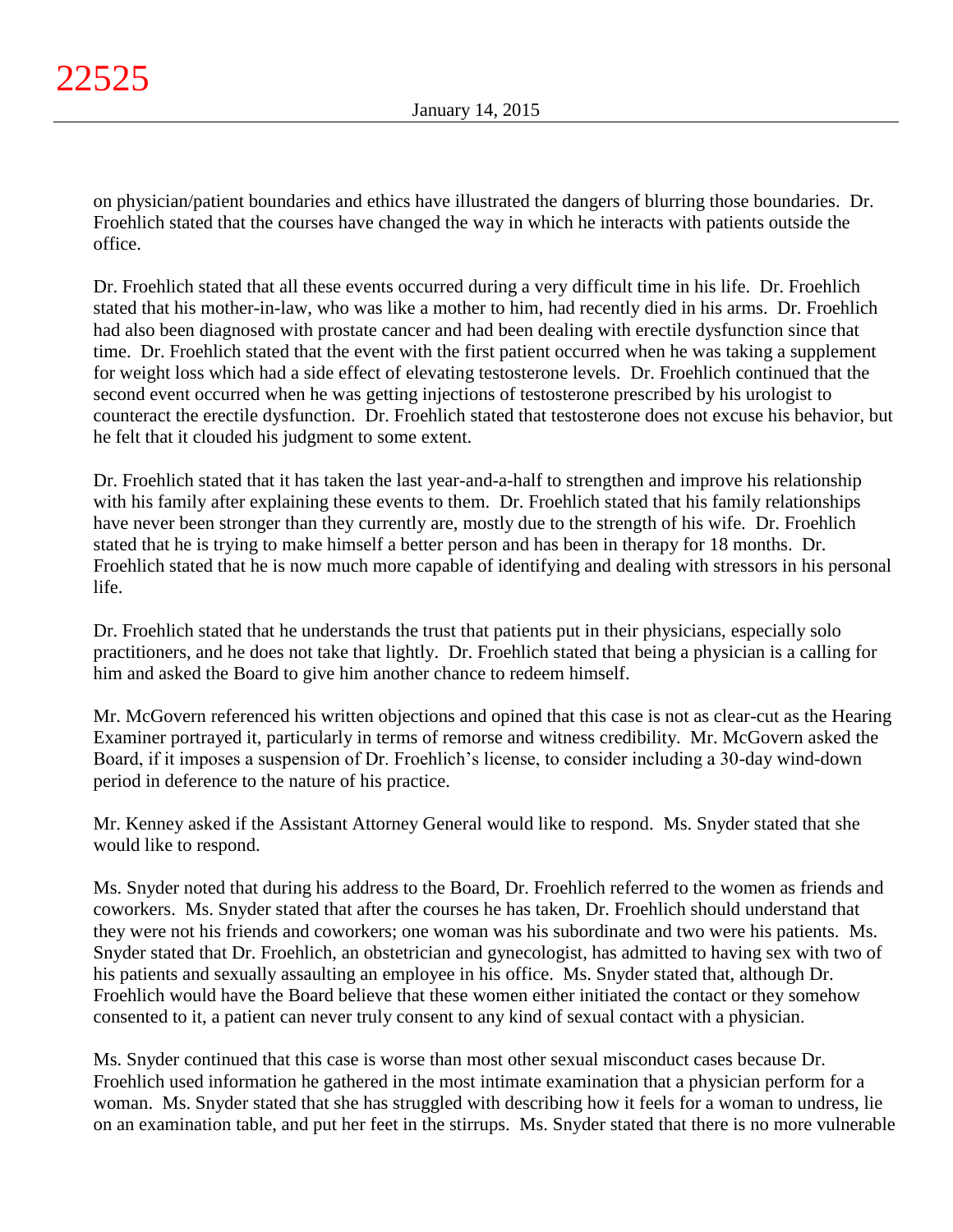position that a woman can be in, and Dr. Froehlich capitalized on that vulnerability. Ms. Snyder stated that when Patient 1 and Patient 2 went to Dr. Froehlich with sexual arousal issues, he capitalized on those opportunities to initiate a sexual relationship with them. Ms. Snyder stated that the fact that Dr. Froehlich continues to describe these women as friends and co-workers indicates that he does not understand physician/patient boundaries, despite his contentions to the contrary.

Ms. Snyder stated that she will not spend much time covering the different ways in which Dr. Froehlich has changed his story in order to mitigate his behavior. Ms. Snyder stated that Dr. Froehlich set the tone in his medical practice in which he systematically broke down the professional barriers between him and his patients and between him and his employees. Ms. Snyder stated that he broke down those barriers to such an extent and believed that sex was so available to him that he "accidentally" sexually assaulted an employee. Ms. Snyder stated that Dr. Froehlich had thought that the employee wanted to have sex with him because she wore eye makeup to work and made some off-hand comments to a group of people which included him. Ms. Snyder stated that the case of sexual assault is not a matter of he said/she said; rather, it is a case in which she said it was really horrible and he said it was only a little awful. Having watched the victim give testimony, Ms. Snyder agreed with the Hearing Examiner that she was very credible.

Ms. Snyder stated that she supports the Proposed Order of a minimum one-year suspension. However, Ms. Snyder stated that she does not know how any patient can ever go to Dr. Froehlich again and rely on him to touch her in a medically necessary way.

# **Dr. Steinbergh moved to approve and confirm Mr. Porter's Findings of Fact, Conclusions of Law, and Proposed Order in the matter of Kurt William Froehlich, M.D. Dr. Ramprasad seconded the motion.**

Mr. Kenney stated that he would now entertain discussion in the above matter.

Dr. Ramprasad stated that questions arose regarding Dr. Froehlich when Patient 1, who also worked with Dr. Froehlich about three times per month, purportedly asked Dr. Froehlich to show her the G-spot during a procedure. Dr. Froehlich demonstrated the G-spot to her, though Dr. Ramprasad noted that the G-spot is not scientifically well-accepted. One week later, Dr. Froehlich had a sexual encounter with Patient 1 at the hospital where she worked. Dr. Ramprasad noted that Dr. Froehlich had several excuses for this behavior, including stress from having had surgery for prostate surgery, the death of his mother-in-law, and having been on the hCG diet which supposedly increases testosterone levels.

Dr. Ramprasad continued that Patient 2, who also worked in the hospital, asked Dr. Froehlich questions about fertility, sex drive, sexuality, and the fact that she was not sexually active with her husband. Dr. Froehlich ultimately stimulated Patient 2 outside of her clothes. Dr. Froehlich ended his physician/patient relationship with Patient 1 and Patient 2 in July 2013.

Dr. Ramprasad stated that on October 11, 2012, a complaint was filed in Hamilton County Municipal Court charging Dr. Froehlich with assault, a misdemeanor of the first degree. Dr. Froehlich pleaded no contest and was found guilty. Dr. Froehlich was fined \$250.00 and ordered to non-reporting community control for six months, which included the requirement that he have no contact with the victim. In addition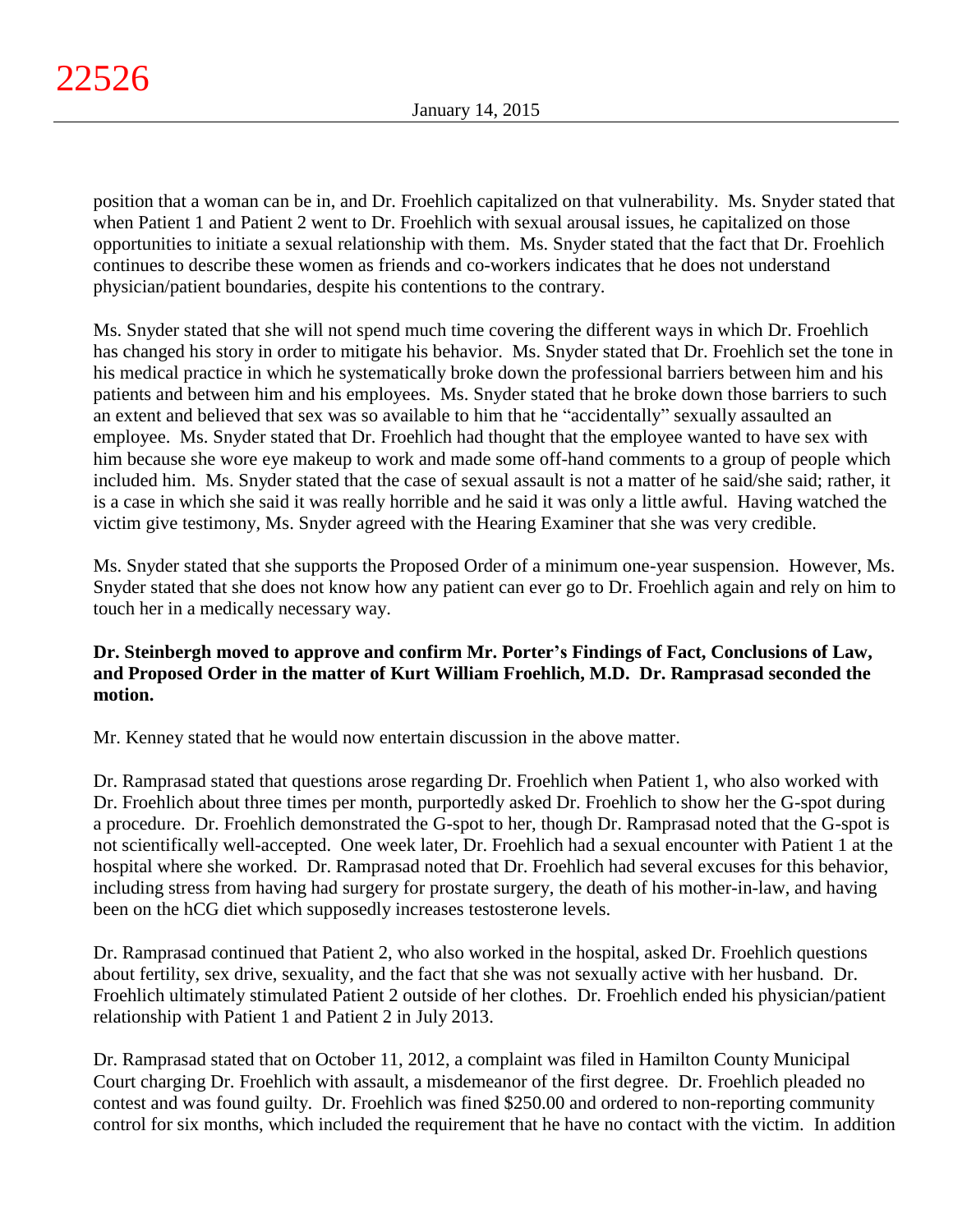to the assault, the victim also alleged that Dr. Froehlich walked into the room where she had been using a breast pump; the victim opined that this could not have been an accident, though Dr. Froehlich claims that it was. Also, the victim related an occasion when Dr. Froehlich received a testosterone injection and dropped his pants, though Dr. Froehlich denies this.

Dr. Ramprasad stated that physicians have an innate responsibility to the patient and must follow an unwritten rule to do everything possible for their patients' benefit. Dr. Ramprasad stated that physicians must not take advantage of patients, whether the patients are able to consent or not. Dr. Ramprasad further stated that a physician's staff can get very close to them because they work closely together on a daily basis, but it is the physician's responsibility to have proper boundaries between himself and the staff. Dr. Ramprasad stated that physicians should show common courtesy to their staff, but must not cross the line into a personal relationship.

Dr. Ramprasad stated that he agrees with the Findings of Fact and Conclusions of Law in the Report and Recommendation. Dr. Ramprasad stated that he will go along with the Proposed Order, which will suspended Dr. Froehlich's license for a minimum of one year and impose conditions for reinstatement, including a physician/patient boundaries course. However, Dr. Ramprasad expressed concern, based on what Dr. Froehlich said today, about whether he understands the nature of his actions.

Dr. Steinbergh commented that Mr. Porter did a fine job on the Report and Recommendation and Ms. Snyder made a very appropriate plea before the Board today. Dr. Steinbergh stated that Dr. Froehlich's behavior is absolutely intolerable. Dr. Steinbergh stated that she is weary of hearing excuses regarding the stresses in physicians' lives, noting that each of the Board members experience the same stresses without changing their commitments to patient care or compromising who they are as human beings. Dr. Steinbergh continued that for a gynecologist to behave in this manner is base, crude, and unacceptable. Dr. Steinbergh also admonished Dr. Froehlich for having an inappropriate environment in his office and stated that physicians must set the tone in their workplace. Dr. Steinbergh commented that the Proposed Order is consistent with previous Board orders regarding these behaviors, but the behaviors were so bad in this case that she could consider permanent revocation. Dr. Steinbergh expressed interest on hearing comments from other Board members regarding permanent revocation of Dr. Froehlich's medical license.

Mr. Kenney opined that if the Board adopts the Proposed Order of a minimum one-year suspension of Dr. Froelich's license, then Dr. Froehlich would be very fortunate. Mr. Kenney stated that he would not oppose revocation of Dr. Froelich's license and invited further comment from the Board members.

Dr. Sethi stated that this case is the most crude that he has seen in 40 years. Dr. Sethi opined that it is terrible that Dr. Froehlich felt so powerful that he performed stimulation in a hospital call room. Dr. Sethi also criticized Dr. Froehlich for inappropriately giving back massages to members of his office staff. Dr. Sethi opined that this case should serve as an example of the need for boundaries and the fact that physicians cannot take advantage of their patients. Dr. Sethi stated that he would favor permanent revocation.

**Dr. Sethi moved to amend the Proposed Order in order to permanently revoke Dr. Froelich's license to practice medicine and surgery in Ohio. Dr. Steinbergh seconded the motion.**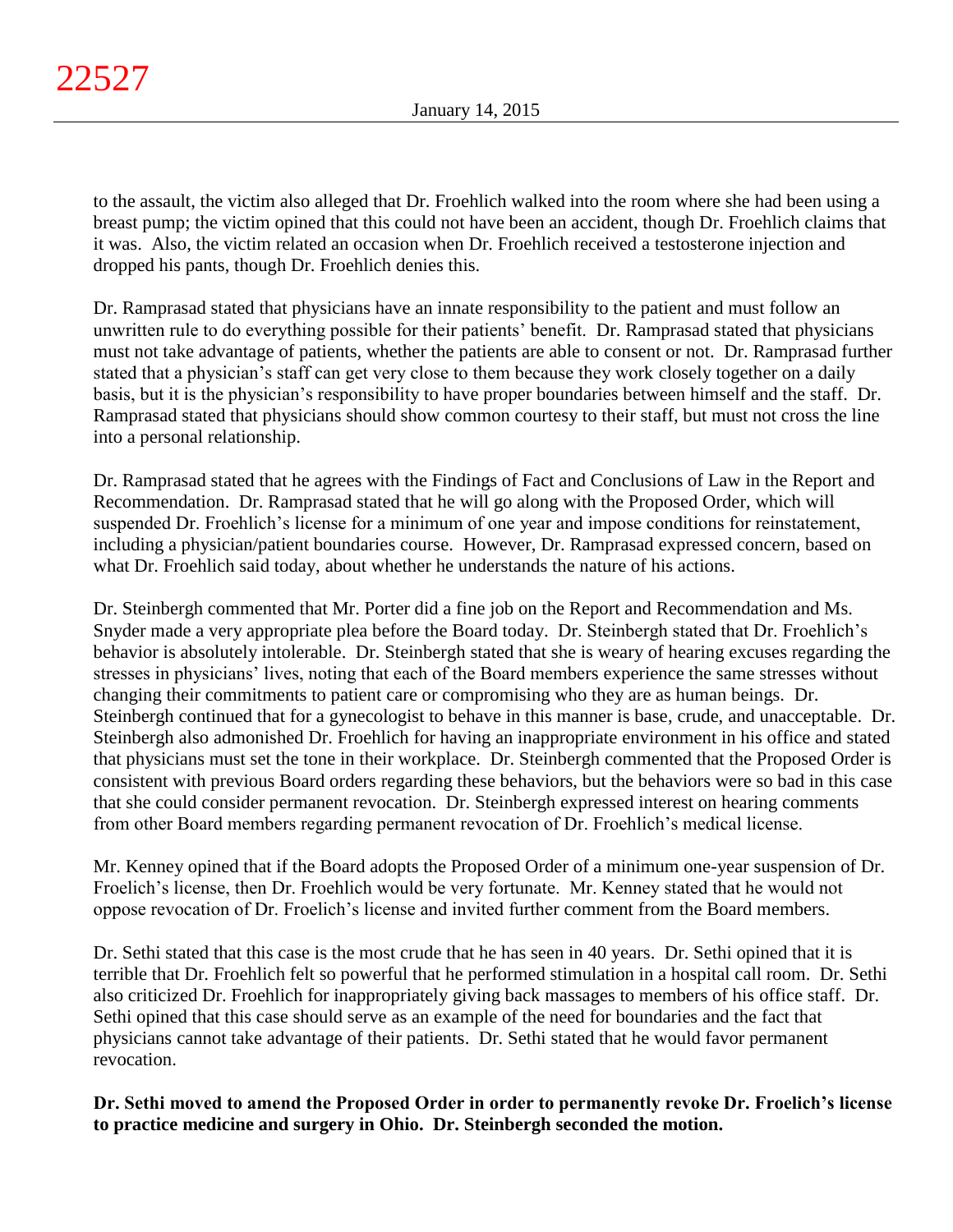Mr. Kenney stated that he will now entertain discussion of the proposed amendment.

Mr. Giacalone stated that many aspects of this case puzzled him and he struggled to understand the rationale for the actions that took place. Mr. Giacalone opined that Dr. Froehlich's work environment was bizarre and his approach to patients, women, and his environment was troublesome. Mr. Giacalone stated that during his testimony, Dr. Froehlich did not take ownership for his actions; rather, Dr. Froehlich made excuses and tried to rationalize his behavior. Mr. Giacalone stated that he did not see any information that made him comfortable based on a very long and torturous history.

Dr. Ramprasad reiterated Dr. Steinbergh's prior statement regarding physicians using stress as an excuse. Dr. Ramprasad stated that he does not know anyone who does not have problems and stress. Dr. Ramprasad stated that everyone must have a mechanism to deal with stress. Dr. Ramprasad stated that physicians must have certain ethics about them. Dr. Ramprasad found no excuse for Dr. Froehlich's behavior.

A vote was taken on Dr. Sethi's motion to amend:

| <b>ROLL CALL:</b> | Dr. Rothermel  | - abstain |
|-------------------|----------------|-----------|
|                   | Dr. Saferin    | - abstain |
|                   | Dr. Ramprasad  | - aye     |
|                   | Dr. Steinbergh | - aye     |
|                   | Mr. Gonidakis  | - aye     |
|                   | Mr. Kenney     | - aye     |
|                   | Dr. Sethi      | - aye     |
|                   | Dr. Soin       | - aye     |
|                   | Mr. Giacalone  | - aye     |
|                   |                |           |

The motion to amend carried.

**Dr. Steinbergh moved to approve and confirm Mr. Porter's Findings of Fact, Conclusions of Law, and Proposed Order, as amended, in the matter of Kurt William Froehlich, M.D. Dr. Sethi seconded the motion.** A vote was taken:

ROLL CALL:

| Dr. Rothermel  | - abstain |
|----------------|-----------|
| Dr. Saferin    | - abstain |
| Dr. Ramprasad  | - aye     |
| Dr. Steinbergh | - aye     |
| Mr. Gonidakis  | - aye     |
| Mr. Kenney     | - aye     |
| Dr. Sethi      | - aye     |
| Dr. Soin       | - aye     |
| Mr. Giacalone  | - aye     |
|                |           |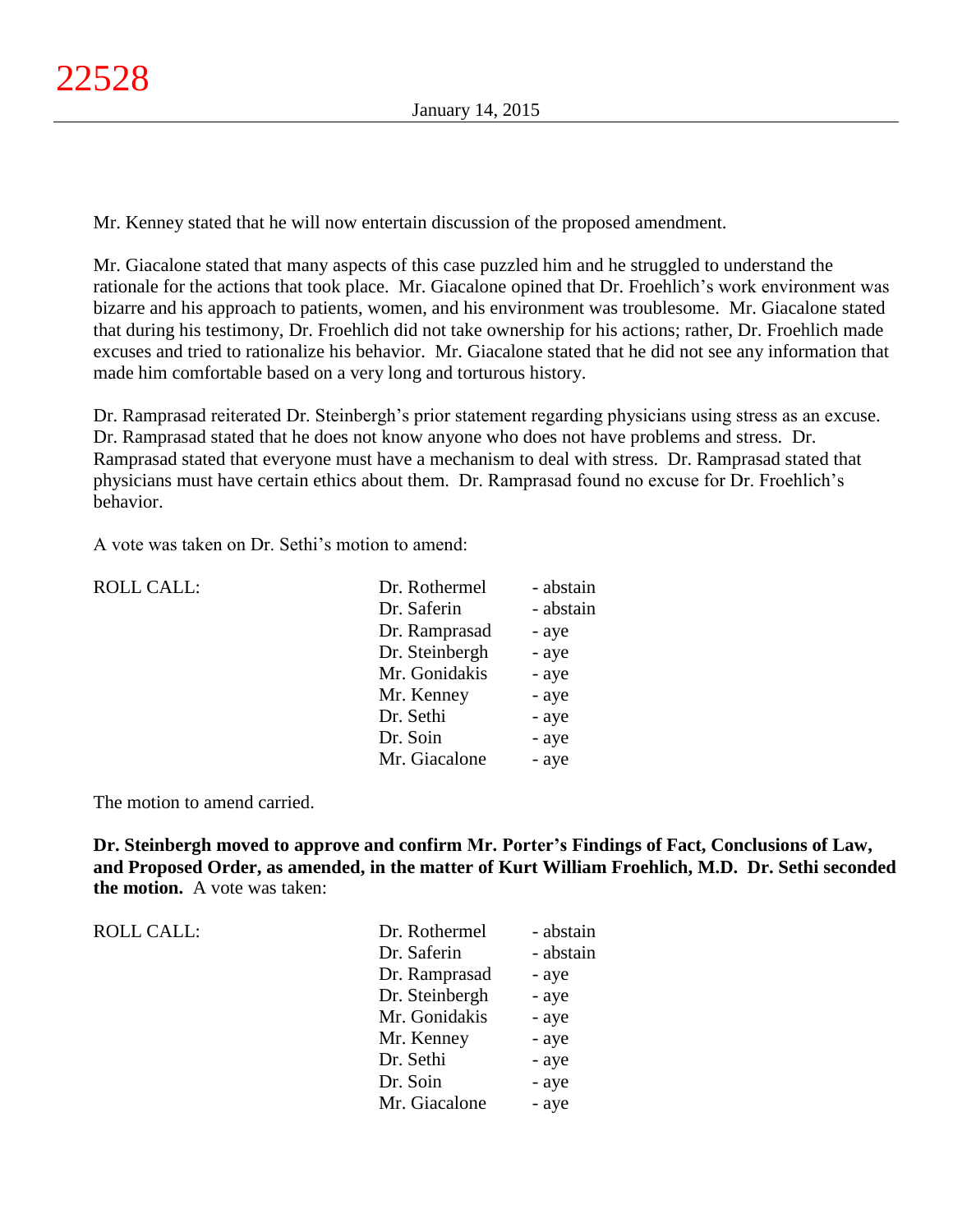The motion to approve carried.

# MATTHEW REID HARRIS, D.O.

Mr. Kenney directed the Board's attention to the matter of Matthew Reid Harris, D.O. No objections have been filed. Ms. Shamansky was the Hearing Examiner.

Mr. Kenney stated that a request to address the Board has been timely filed on behalf of Dr. Harris. Five minutes will be allowed for that address.

Dr. Froehlich was represented by his attorney, Elizabeth Collis.

Ms. Collis stated that Dr. Harris has been subjected to monitoring by the Board since April 2009, when he was diagnosed with alcohol dependency. Ms. Collis stated that Dr. Harris has been sober since 2009 and he has substantially complied with all monitoring conditions imposed by the Board. Ms. Collis stated that based on her rudimentary calculations, Dr. Harris has called FirstLab over the last five years more than 1,780 times, provided urine samples over 200 times, all of which have been negative, and has attended over 800 Alcoholics Anonymous (AA) meetings.

Ms. Collis stated that the Board has alleged that Dr. Harris failed to call FirstLab on two occasions in 2013 and one occasion in 2014, as well as marking the wrong test panel on one occasion. Ms. Collis recognized that the Board requires strict daily call-ins and monthly testing to ensure that the physician is sober. However, Ms. Collis stated that this is not the only evidence for sobriety. At Dr. Harris' hearing, Ms. Bickers, the Board's Compliance Officer, as well as Dr. Harris' monitoring physician, AA sponsor, and new employer, all testified that they had seen no signs of relapse and that Dr. Harris was sober based on their calculations.

Ms. Collis asked the Board to accept the Hearing Examiner's Proposed Order of reprimand, noting that Mr. Wakley, the Assistant Attorney General, also agreed with that recommendation.

Dr. Harris recounted the difficulties in his life since he self-reported his alcohol dependence to the Board in 2009, including his filing of bankruptcy and being forced to live on public assistance. Dr. Harris stated that he has worked hard on his recovery and he eventually found employment at a place where he can also fulfill his drug screening requirements. Dr. Harris stated that his sobriety is of utmost importance to him. Dr. Harris stated that he has lost everything to his disease and only by staying sober has he been able to return to practice and regain his health.

Dr. Harris stated that he has no memory of missing the call-ins which he has been alleged to have missed. Dr. Harris stated that when he realized he had missed the second call-in, he notified Ms. Bickers and he was required to do additional drug screens, all of which were negative. Dr. Harris noted that in five years of monitoring by the Board, he has never had a positive drug screen. Dr. Harris stated that he understands and appreciates the monitoring he is subjected to by the Board and that it allows him to be healthier and live a sober life. Dr. Harris stated that any mistakes he has made have been the result of simple human error.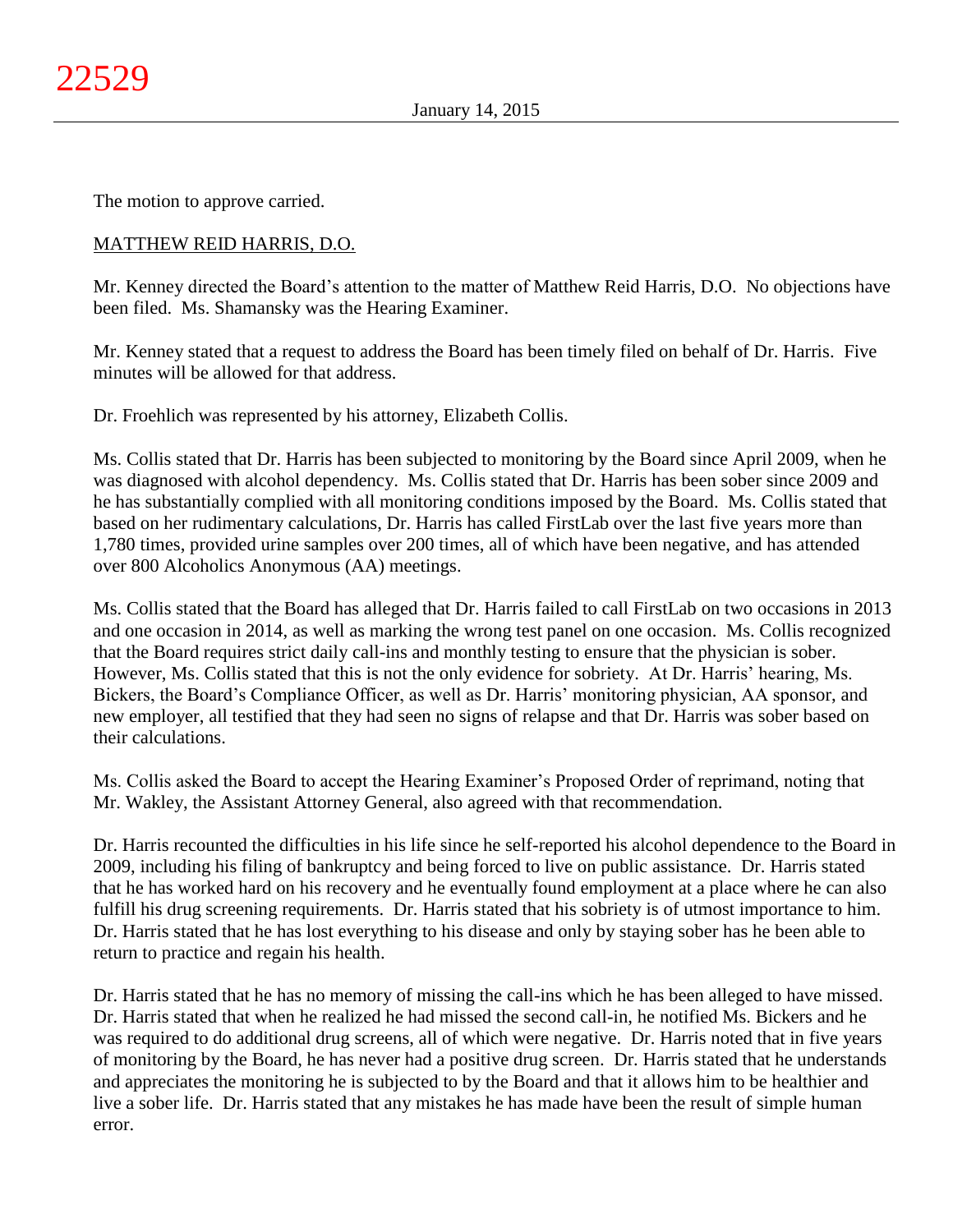Dr. Harris stated that he has been sober since 2009 and he is doing well, having recently recertified with the American Board of Family Medicine. Dr. Harris asked the Board to approve the Proposed Order and allow him to continue to work and to comply with the Board's Order.

Mr. Kenney asked if the Assistant Attorney General would like to respond. Mr. Wakley stated that he would like to respond.

Mr. Wakley stated that he supports the Hearing Examiner's Proposed Order. Mr. Wakley stated that Dr. Harris has been monitored by the Board for an exceptionally long time and, according to Ms. Bickers, has been compliant and respectful. Mr. Wakley opined that Dr. Harris understands the seriousness of the three cases of non-compliance being discussed today. Mr. Wakley opined that anything beyond a reprimand would be counter-productive in this case.

# **Dr. Steinbergh moved to approve and confirm Ms. Shamansky's Findings of Fact, Conclusions of Law, and Proposed Order in the matter of Matthew Reid Harris, D.O. Dr. Ramprasad seconded the motion.**

Mr. Kenney stated that he would now entertain discussion in the above matter.

Dr. Sethi stated that Dr. Harris is before the board due to allegations that he violated the terms of his Board Order. Dr. Sethi stated that there is no dispute that Dr. Harris violated his Board Order by failing to call in for a random urine drug screen on three occasions, as well as marking the incorrect test option on one occasion. Dr. Sethi briefly recounted the events that led to Dr. Harris' 2009 Board Order due to alcohol dependence. Dr. Sethi stated that there are a myriad of ways that someone can arrange reminders of important things, including on their cellular phones. Dr. Sethi opined that Dr. Harris should stop making excuses and admit his errors; otherwise he could begin to think the he can excuse himself to drink alcohol again. Dr. Sethi stated that Dr. Harris should accept this and work hard at staying sober.

Dr. Sethi observed that Dr. Harris has already had his term of probation extended by 90 days due to violations of his probationary terms. Dr. Sethi offered an amendment to the Proposed Order that, in addition to a reprimand, clarifies that the Order does not supersede Dr. Harris' 2009 Board Order.

**Dr. Sethi moved to amend the Proposed Order to add the stipulation that the Order does not supersede Dr. Harris' 2009 Board Order, that the terms and conditions of the 2009 Board Order remain in effect, and acknowledges that those terms and conditions have been extended by 90 days. Dr. Steinbergh seconded the motion.**

Dr. Steinbergh stated that it is obvious that Dr. Harris violated the terms of his Board Order. Dr. Steinbergh stated that by taking this action today, the Board is showing support for Dr. Harris' continued healing. Dr. Steinbergh strongly advised Dr. Harris to not violate his Board Order again under any circumstances.

A vote was taken on Dr. Sethi's motion to amend: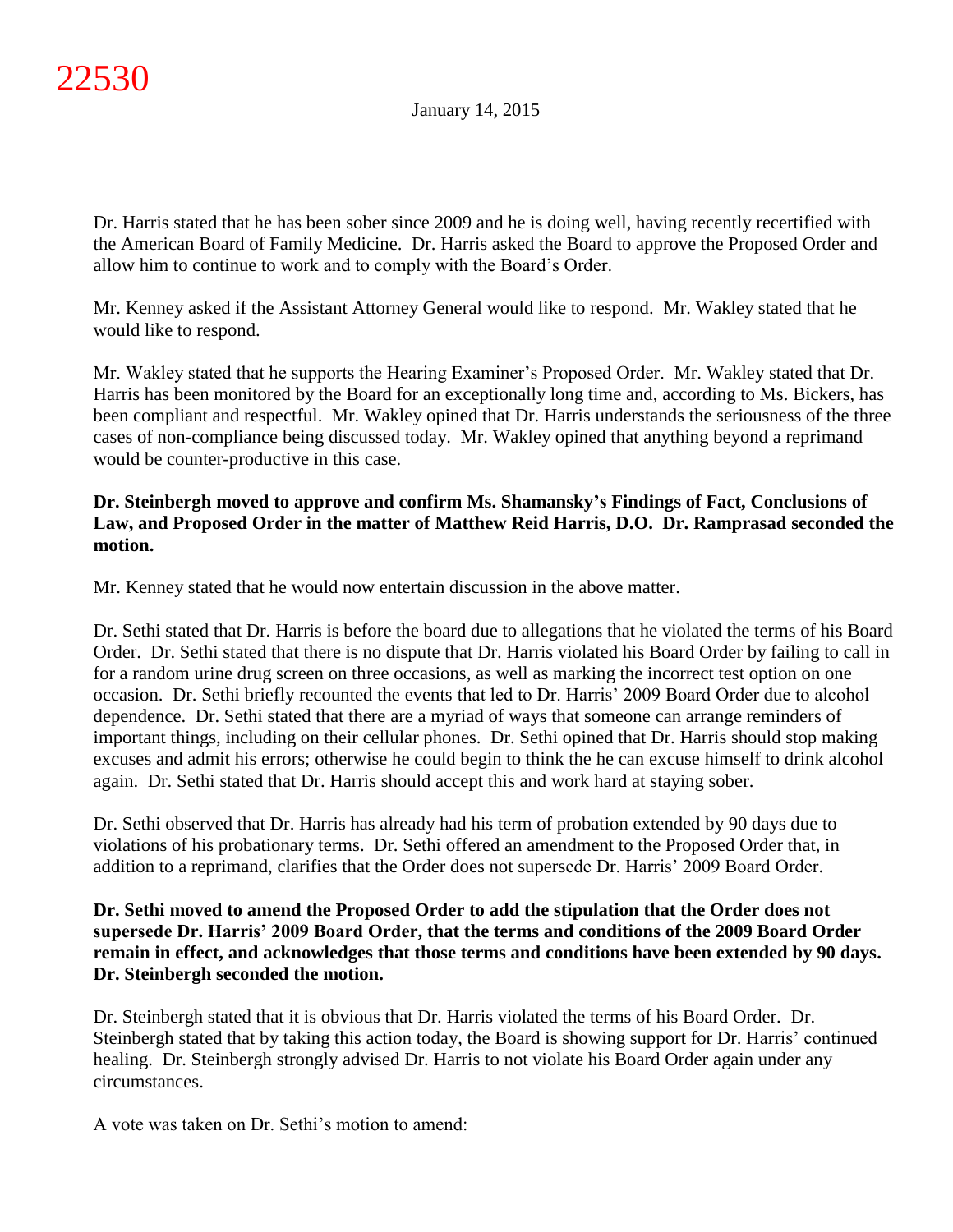| <b>ROLL CALL:</b> | Dr. Rothermel  | - abstain |
|-------------------|----------------|-----------|
|                   | Dr. Saferin    | - abstain |
|                   | Dr. Ramprasad  | - aye     |
|                   | Dr. Steinbergh | - aye     |
|                   | Mr. Gonidakis  | - aye     |
|                   | Mr. Kenney     | - aye     |
|                   | Dr. Sethi      | - aye     |
|                   | Dr. Soin       | - aye     |
|                   | Mr. Giacalone  | - aye     |
|                   |                |           |

The motion to amend carried.

**Dr. Steinbergh moved to approve and confirm Ms. Shamansky's Findings of Fact, Conclusions of Law, and Proposed Order, as amended, in the matter of Matthew Reid Harris, D.O. Mr. Gonidakis seconded the motion.** A vote was taken:

> - abstain - abstain

| ROLL CALL: | Dr. Rothermel  | - abst |
|------------|----------------|--------|
|            | Dr. Saferin    | - abst |
|            | Dr. Ramprasad  | - aye  |
|            | Dr. Steinbergh | - aye  |
|            | Mr. Gonidakis  | - aye  |
|            | Mr. Kenney     | - aye  |
|            | Dr. Sethi      | - aye  |

The motion to approve carried.

#### TIMOTHY MICHAEL HICKEY, M.D.

Mr. Kenney directed the Board's attention to the matter of Timothy Michael Hickey, M.D. Objections have been filed and were previously distributed to Board members. Ms. Blue was the Hearing Examiner.

Dr. Soin - aye Mr. Giacalone - aye

Mr. Kenney stated that a request to address the Board has been timely filed on behalf of Dr. Hickey. Five minutes will be allowed for that address.

Dr. Hickey stated that his practice was not a pill mill and there was no profit motive in his actions. Dr. Hickey noted the Hearing Examiner's statement that Dr. Hickey is not trained in pain management. Dr. Hickey stated that this is true in the strict sense that he has not been trained in pain management as a branch of anesthesiology. However, Dr. Hickey stated that as a neurologist he has been trained in radiculopathy, neuropathy, and the treatment of migraine, and therefore he does manage pain. Dr. Hickey also stated that this is not a case of practice drift in that his practice did not drift toward something that looks like anesthesiological pain management.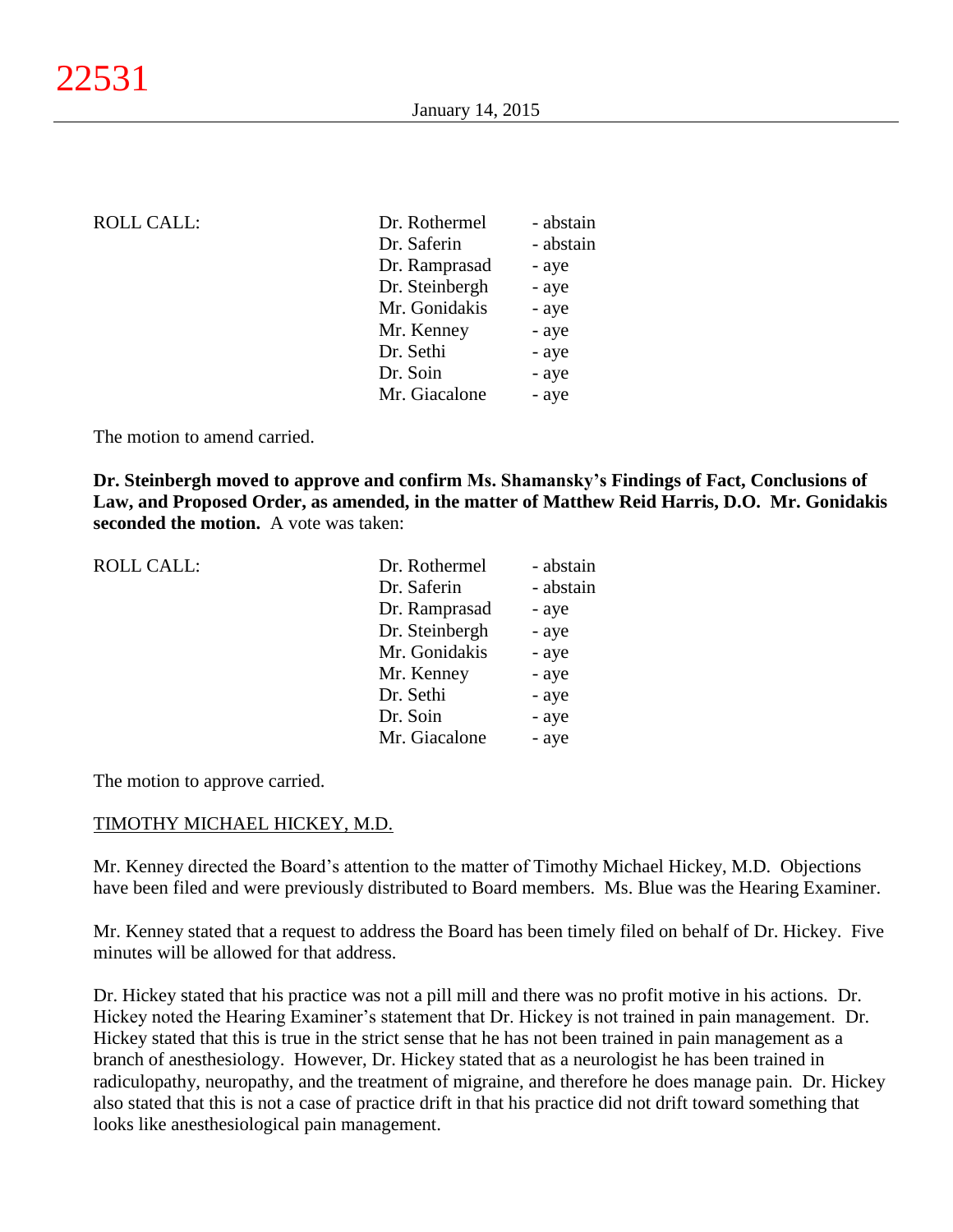Dr. Hickey continued that since medical school he has chosen to specialize in treating migraines, though he did do elective rotations in anesthesiological pain management in residency. Dr. Hickey stated that he has a neurological practice that specializes in migraine and most of his patients have resistant migraine, which to most neurologists is less interesting than epilepsy, multiple sclerosis, or Parkinson's disease. Dr. Hickey stated that he is comfortable with patients with resistant migraine.

Dr. Hickey opined that for his practice, he does not believe there are standards of care because there are not similar physicians in situations similar to his. Dr. Hickey opined that this case is a matter of documentation and protocols. Dr. Hickey stated that his documentation is shorthand to himself in managing his patients and is not geared to being read by an outsider. Dr. Hickey stated that, while his documentation may not have highlighted things as the Ohio Administrative Code describes, the context shows that those things were being attended to. Dr. Hickey referred to these things as technicalities, though he said does not minimize the technicalities. Dr. Hickey noted that physical therapy and Ohio Automated Rx Reporting System (OARRS) reports, though they are the standard of care now, were not the standard of care at the time the records were audited.

Dr. Hickey opined that he does not pose a risk to the citizens of northwest Ohio. Dr. Hickey stated that he is a careful and serious physician. Dr. Hickey stated that he takes on the hardest cases and manages them minutely. Dr. Hickey stated that this process has gone on for nearly a year-and-a-half from the time of his initial notice. Dr. Hickey stated that his practice froze at that time because he thought it was unethical to accept new patients when he did not know his future. Dr. Hickey stated that he has kept his nine employees on payroll hoping to avoid suspension, and that he has not been paid in a year. Dr. Hickey stated that his reputation has been hit and it will take a lot of work to rebuild it.

Dr. Hickey stated that he has abided by all of the Board's recommendations and corrected every deficiency. Dr. Hickey asked that he not lose his license and that the Board take account of "time served" and issue a reprimand.

Mr. Kenney asked if the Assistant Attorney General would like to respond. Mr. Wilcox stated that he would like to respond.

Mr. Wilcox stated that the Hearing Examine has produced a very thorough Report and Recommendation. Mr. Wilcox also stated that the State's witness, Ann Tuttle, M.D., is extremely knowledgeable.

Mr. Wilcox stated that no matter how Dr. Hickey defines his practice, the bottom line is that the 12 patients considered here were being treated for long-term pain conditions. Mr. Wilcox stated that the Board has specific rules that physicians must adhere to when treating pain patients. Mr. Wilcox stated that having challenging patients does not excuse a physician from following the Board's rules or the standards of care. As noted by Dr. Tuttle, there were many red flags that Dr. Hickey did not react to appropriately or did not document. Although Dr. Hickey contends that much of this comes down to a matter of documentation, Mr. Wilcox stated that documentation is a very important aspect of medical practice. Mr. Wilcox stated that if patients are difficult, then they deserve additional scrutiny as well as additional testing.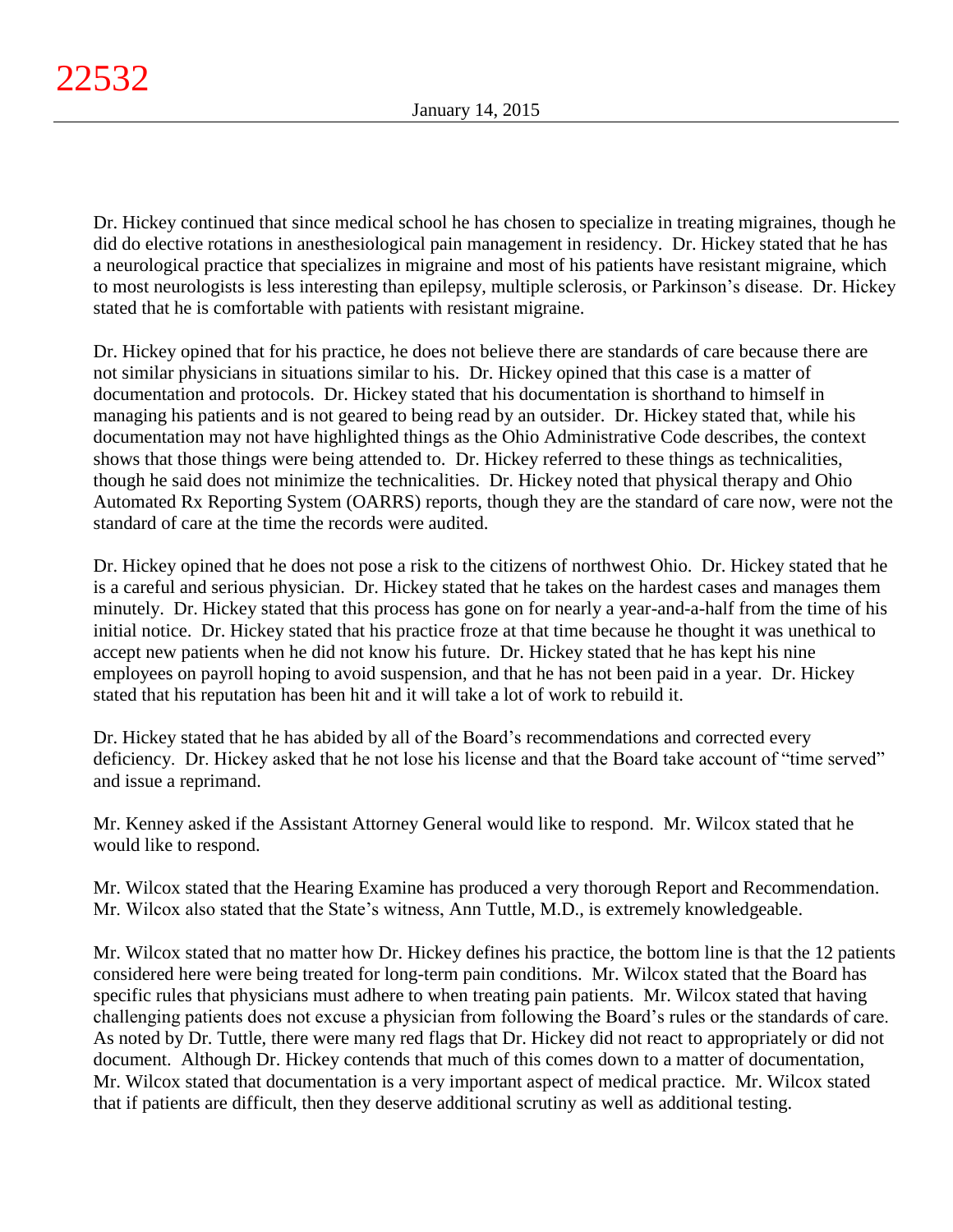Mr. Wilcox believed that the hearing record shows that Dr. Hickey fell short in many aspects of pain management. One aspect that Dr. Tuttle emphasized in her opinion was that there was no documented analysis of how Dr. Hickey's patients were doing. Mr. Wilcox stated that such documentation is crucial to long-term prescribing of opioid medications. Mr. Wilcox also observed that in many cases Dr. Hickey did not make psychiatric referrals. As noted by Dr. Tuttle, depression is a very important co-morbid factor for many of these patients.

Mr. Wilcox opined that the Hearing Examiner has proposed an appropriate Order, including a requirement that Dr. Hickey participate in the Post Licensure Assessment System (PLAS).

# **Dr. Steinbergh moved to approve and confirm Ms. Blue's Findings of Fact, Conclusions of Law, and Proposed Order in the matter of Timothy Michael Hickey, M.D. Dr. Sethi seconded the motion.**

Mr. Kenney stated that he would now entertain discussion in the above matter.

Dr. Steinbergh stated that Dr. Hickey has been a solo practitioner in neurology since July 2005. Dr. Steinbergh opined that the Board has legitimate and significant concerns about Dr. Hickey's practice. Dr. Steinbergh noted that she agrees with the Findings of Fact and the Conclusions of Law in the Report and Recommendation. Dr. Steinbergh also noted the Hearing Examiner's findings that Dr. Hickey's practice was not a pill mill and that his practice has improved since the investigation. Dr. Hickey has also completed courses in medical record-keeping, prescription drug abuse, and controlled substance prescribing.

Dr. Steinbergh acknowledged that Dr. Hickey has a difficult patient population, but stated that difficult patients require extra time and effort. Dr. Steinbergh also stated that she is always concerned when a physician sets himself above the rest of the community and feels that the rules do not apply to him. Dr. Steinbergh stated that there are standards of care that all physicians must comply with, regardless of their patient populations and the difficulties of their treatment.

Dr. Steinbergh stated that she supports the Proposed Order, especially the requirement that Dr. Hickey participate in the PLAS program. Dr. Steinbergh stated that in PLAS, Dr. Hickey will have an opportunity to have his practice thoroughly examined and his deficiencies addressed. PLAS will make a recommendation, and Dr. Hickey must document his compliance with that recommendation when he applies for reinstatement of his license. Upon reinstatement, Dr. Hickey's license will be subject to probationary terms for a minimum of three years, including a requirement for a practice plan and a monitoring physician.

Dr. Soin noted the Hearing Examiner's finding that Dr. Hickey was not operating a pill mill. Dr. Soin stated that this is true in the classic sense that Dr. Hickey was not simply prescribing drugs for cash. However, Dr. Soin found Dr. Hickey's behavior to be egregious and the type of medicine he practiced to be pathetic in regards to what was done for his patients. Although Dr. Hickey contends that he was just trying to help his patients, Dr. Soin failed to see how an objective physician could say the Dr. Hickey was helpful to his patients.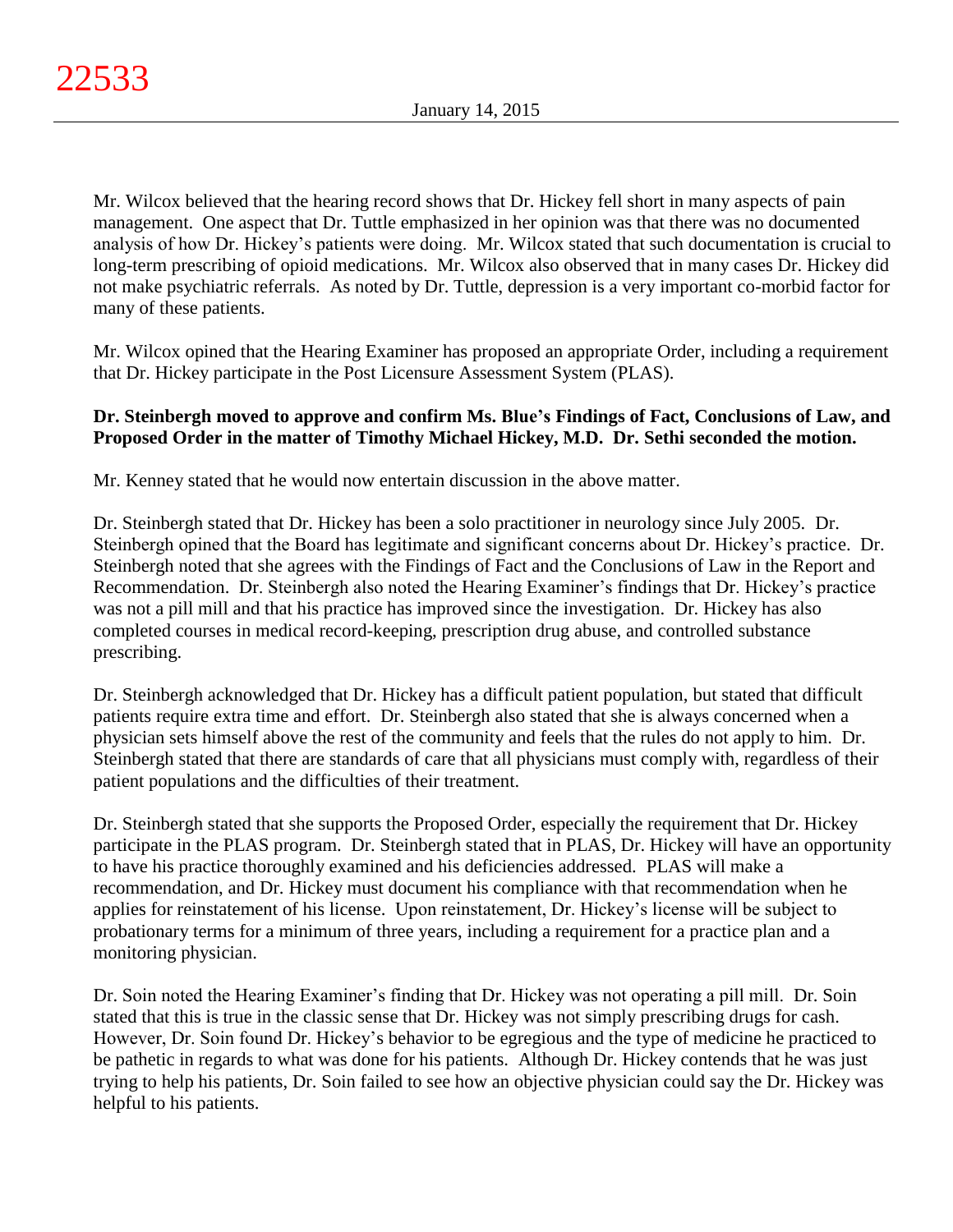Dr. Soin reviewed Patient 1, who received 360 pills of Percocet within a 13-day period, which amounts to 27.7 pills per day or 9,000 mg of acetaminophen, which is 200% over the toxic limit. Although the patient can make excuses like losing prescriptions, Dr. Soin stated that the bottom line is that Dr. Hickey was potentially putting that much prescription drug into society or for the patient to abuse.

Dr. Soin also reviewed patient 9, who had three urine drug screens that were positive for marijuana during a time when she was being prescribed high-dose opioids. There was no documented discussion with Patient 9 about the dangers of using a depressant like marijuana with high-dose opioids. Dr. Soin failed to understand why Dr. Hickey was doing urine drug screens if he did not act upon them. Dr. Soin noted that Patient 5 also has positive urine drug screens for marijuana, had lost prescriptions, had requested early refills, and received prescriptions from multiple providers.

Dr. Soin opined that a suspension of at least six months is appropriate in this case. Dr. Soin was pleased that Dr. Hickey is making positive steps forward, but reiterated that this type of practice is not acceptable. Dr. Soin stated that one of the most dangerous aspects about pain management is the possibility of enabling core behavior, which Dr. Soin believes occurred in this case. Dr. Soin opined that practices such as Dr. Hickey's, which ignored positive drug screens and other red flags, harms society and is a significant cause of the high number of overdose deaths in Ohio.

Mr. Giacalone found several aspects of this case puzzling, including sending patients home with injectable opiates, prescribing three controlled substances to a 17 year old patient, and ignoring or discounting many red flags. Mr. Giacalone agreed that Dr. Hickey's practice was not a classic for-profit pill mill and he applauded Dr. Hickey for taking on difficult patients, but stated that Dr. Hickey's processes were harming his patients rather than helping them.

Dr. Sethi commented that if Dr. Hickey was dealing with difficult patients, then he should have obtained consultations from other specialists. Dr. Sethi opined that these actions show that Dr. Hickey lacks a regard for authority and for following the proper protocols.

A vote was taken on Dr. Steinbergh's motion to approve:

| Dr. Rothermel  | - abstain |
|----------------|-----------|
| Dr. Saferin    | - abstain |
| Dr. Ramprasad  | - aye     |
| Dr. Steinbergh | - aye     |
| Mr. Gonidakis  | - aye     |
| Mr. Kenney     | - aye     |
| Dr. Sethi      | - aye     |
| Dr. Soin       | - aye     |
| Mr. Giacalone  | - aye     |
|                |           |

The motion to approve carried.

ROLL CALL:

The Board recessed at 12:45 p.m. and returned at 1:25 p.m.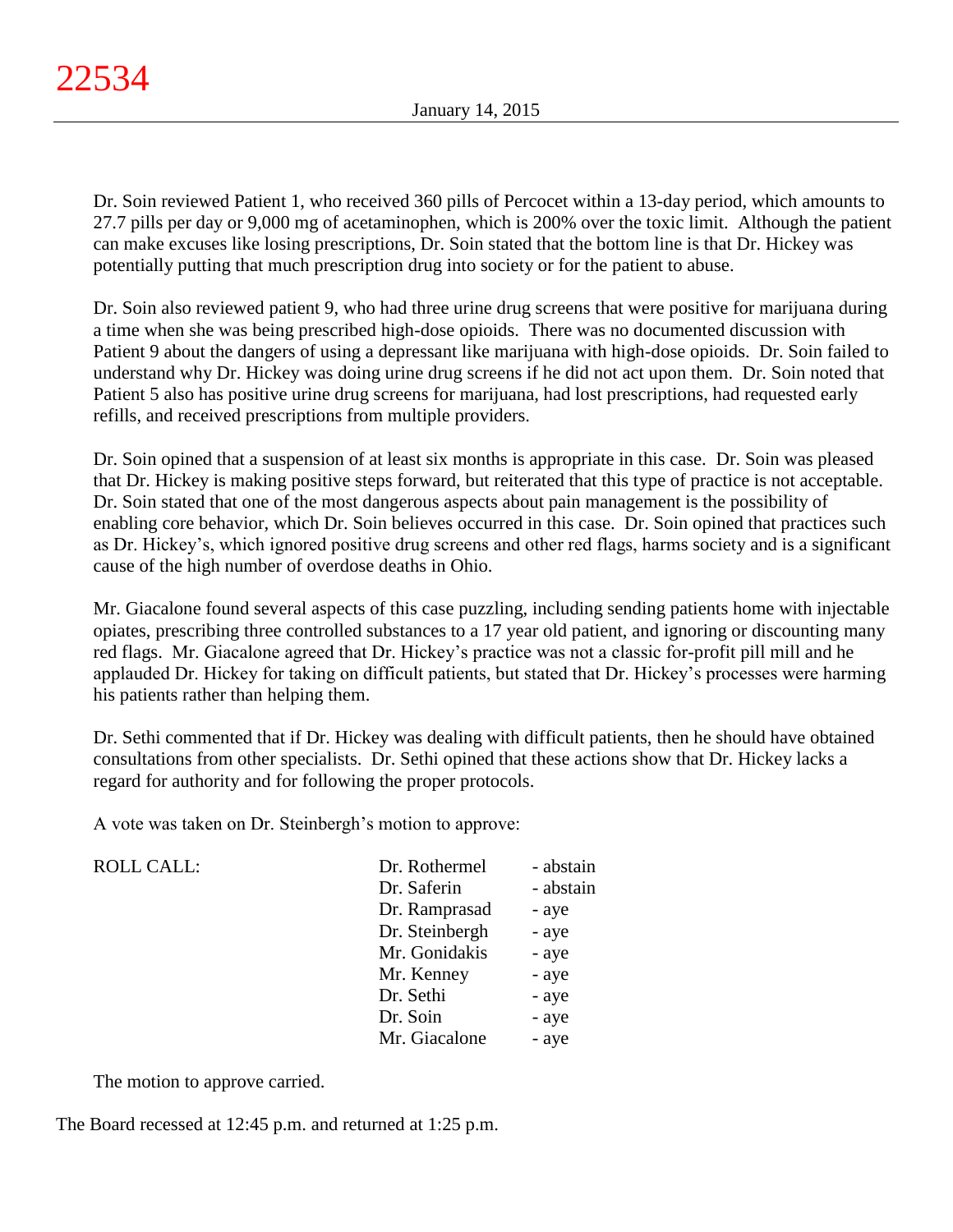## BRYAN DAVID BORLAND, D.O.

Dr. Steinbergh stated that a written version of her motion to amend, which was seconded by Dr. Soin, has been drafted and distributed to the Board members. As noted in the proposed amendment, the amended final sentence of the "Rationale for the Proposed Order" reads as follows: "Finally, Dr. Borland is advised that any future application for a training certificate or full medical license is not likely to receive favorable consideration unless Dr. Borland can demonstrate to the Board that he has achieved at least two full years of current, continuous sobriety."

A vote was taken on Dr. Steinbergh's motion to amend:

| Dr. Rothermel  | - recuse  |
|----------------|-----------|
| Dr. Saferin    | - abstain |
| Dr. Ramprasad  | - abstain |
| Dr. Steinbergh | - aye     |
| Mr. Gonidakis  | - aye     |
| Mr. Kenney     | - aye     |
| Dr. Sethi      | - aye     |
| Dr. Soin       | - aye     |
| Mr. Giacalone  | - aye     |
|                |           |

The motion to amend carried.

ROLL CALL:

**Dr. Steinbergh moved to approve and confirm Mr. Porter's Findings of Fact, Conclusions of Law, Proposed Order, and Rationale for the Proposed Order, as amended, in the matter of Kevin Scott Balter, M.D. Mr. Gonidakis seconded the motion.** A vote was taken:

| - recuse  |
|-----------|
| - abstain |
| - abstain |
|           |
|           |
|           |
|           |
|           |
|           |
|           |

The motion to approve carried.

## LILLIAN F. LEWIS, M.D.

Mr. Kenney directed the Board's attention to the matter of Lillian F. Lewis, M.D. Objections have been filed and were previously distributed to Board members. Ms. Blue was the Hearing Examiner.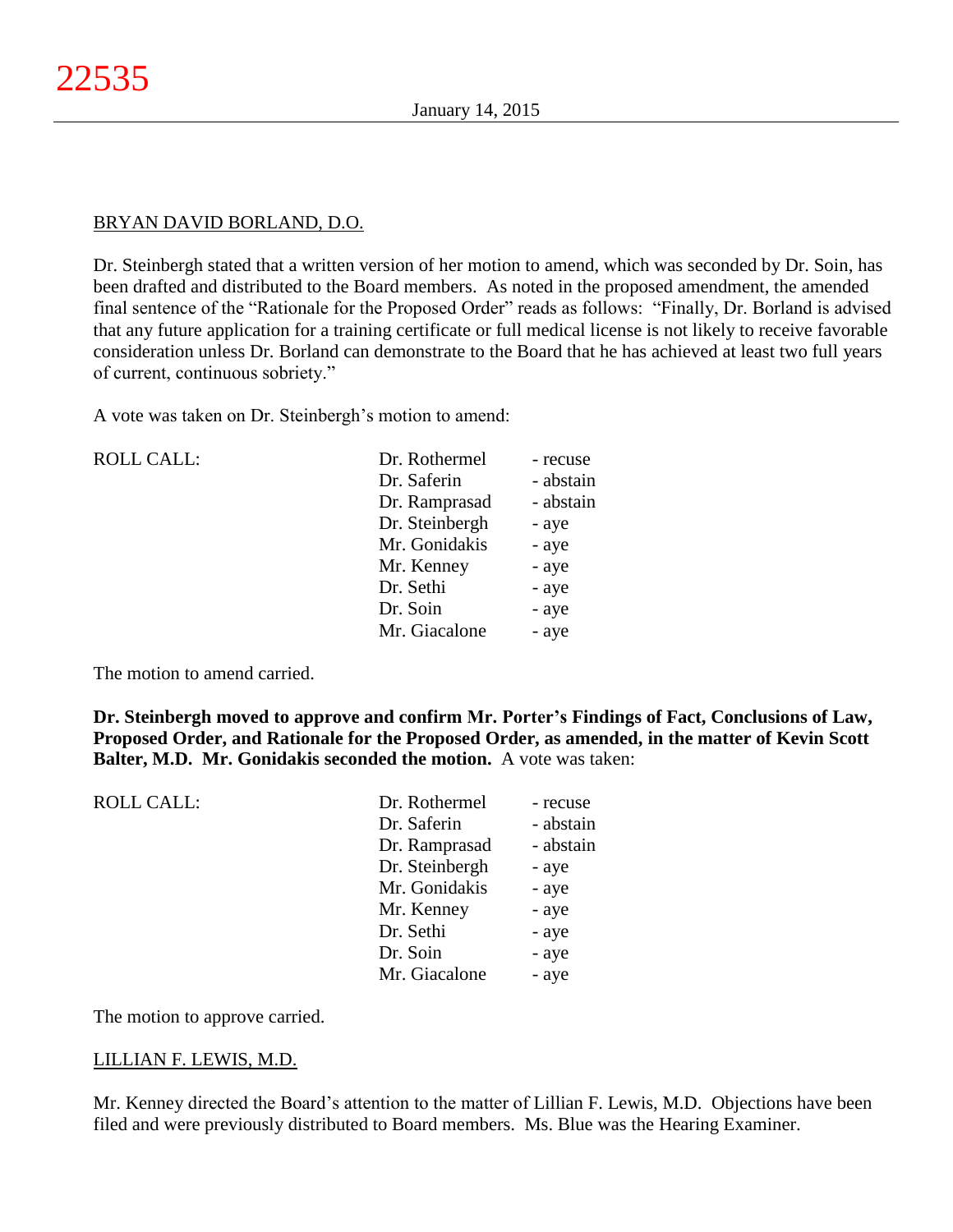Mr. Kenney stated that a request to address the Board has been timely filed on behalf of Dr. Lewis. Five minutes will be allowed for that address.

Dr. Lewis thanked the Board for everything it has done to aid in her sobriety. Dr. Lewis stated that her life has improved immensely since receiving treatment last year and, by fully engaging in Alcoholics Anonymous (AA), she has gained insight into her disease. Dr. Lewis stated that she has maintained continuous sobriety and followed all the terms of her Step I Consent Agreement since leaving treatment in August 2014. Though Dr. Lewis has been out of her residency program since April 2014, she has maintained close contact with her program directors, who have been very supportive of her. Dr. Lewis stated that Sue Poynter, M.D., co-director of her residency program, and Elizabeth Wassenaar, M.D., her treating psychiatrist, have written letters of support. Dr. Lewis quoted from Dr. Wassenaar's letter: "Dr. Lewis has handled multiple difficult situations in a way that demonstrates her commitment to ongoing sobriety as well as her ability to handle the stresses associated with the return to practice." Dr. Lewis stated that no one with the disease of alcoholism is ever truly out of the woods, and therefore it is imperative for her to work a strong recovery program on a daily basis.

Dr. Lewis asked the Board for the opportunity to return to her supportive residency program and remain under the terms of her current Consent Agreement so that she may be of service to patients and others around her.

Mr. Kenney asked if the Assistant Attorney General would like to respond. Mr. Wakley stated that he would like to respond.

Mr. Wakley stated that Dr. Lewis has overcome great adversity in her life, including having been the child of a homeless, mentally ill woman. Despite this, Dr. Lewis managed to succeed and to attend medical school at an Ivy League institution. However, Mr. Wakley stated that Dr. Lewis has a very serious substance abuse problem which began with alcohol and progressed to cough syrup and cocaine. Mr. Wakley supported the Proposed Order of non-permanent revocation and opined that Dr. Lewis could not comply with the terms of a suspension and Board supervision. Mr. Wakley further commented that Dr. Lewis is also financially unable to comply with the monitoring terms that the Board would impose with such a suspension. Mr. Wakley also opined that a permanent revocation would not be appropriate since there were no patient care issues involved in this case and there is no obvious danger to the public. Mr. Wakley agreed with the Hearing Examiner that Dr. Lewis should not reapply for her medical license until she has documented at least one year of continuous sobriety. Mr. Wakley stated that Dr. Lewis is very intelligent and should be able to return and become a productive member of the medical community.

# **Dr. Steinbergh moved to approve and confirm Ms. Blue's Findings of Fact, Conclusions of Law, and Proposed Order in the matter of Lillian F. Lewis, M.D. Mr. Gonidakis seconded the motion.**

Mr. Kenney stated that he would now entertain discussion in the above matter.

Dr. Soin stated that in July 2014, Dr. Lewis suffered a setback on her road to recovery when she had a second relapse on cough syrup, alcohol, and cocaine. Dr. Soin reviewed Dr. Lewis' background, including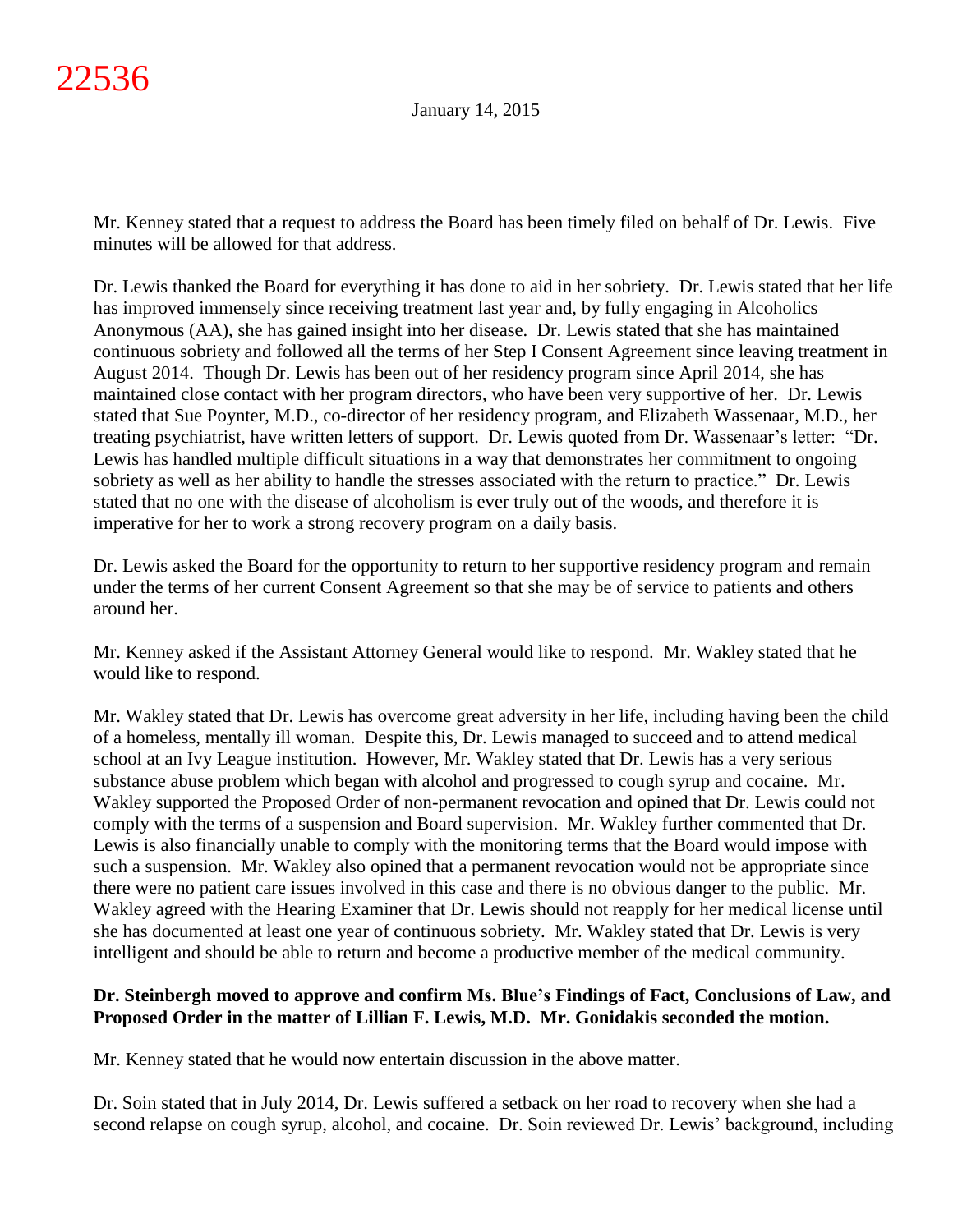the fact that she was in a very unstable home environment by a mother who was an untreated paranoid schizophrenic. After receiving her medical degree from the Weill Cornell Medical College in 2013, Dr. Lewis entered into a pediatric residency program. In May 2014 Dr. Lewis entered into a Step I Consent Agreement with the Board based, in part, on her extensive history of depression and alcohol dependence, for which she had completed treatment, and for her subsequent relapse on alcohol, marijuana, cocaine, and Percocet.

Dr. Soin briefly reviewed Dr. Lewis' history of substance abuse. Dr. Lewis had testified that she first became aware that she had drinking problem in medical school. At that time, on the advice of her therapist, she began attending Alcoholics Anonymous meetings one to two times per week. Dr. Soin also noted Dr. Lewis' struggles with depression, including by hospitalized for depression and suicidal ideation while in college.

Dr. Soin continued that following a March 2014 relapse, Dr. Lewis entered into inpatient treatment at the Lindner Center and later at the Farley Center. In July 2014, Dr. Lewis relapsed again on cough syrup. After notifying her therapist of her relapse and learning that she would have to return to inpatient treatment, Dr. Lewis relapsed further on alcohol and cocaine.

Dr. Soin agreed with Mr. Wakley that Dr. Lewis has overcome tremendous challenges and supported the Proposed Order of revocation of Dr. Lewis' Ohio medical license. Dr. Soin appreciated that Dr. Lewis has taken ownership of her problem and he hoped that Dr. Lewis will eventually return to the practice of medicine.

Dr. Steinbergh agreed with Dr. Soin's assessment and stated that Dr. Lewis has violated the terms of her Consent Agreement. Regarding the Hearing Examiner's statement in the "Discussion of Proposed Order" portion of the Report and Recommendation suggesting that Dr. Lewis document one continuous year of sobriety before reapplying for a medical license, Dr. Steinbergh noted that according to the record, Dr. Lewis has been sober since July 8, 2014. Dr. Steinbergh asked if that portion of the Report and Recommendation could be amended so that July 8, 2014, would be considered the starting point for the suggested year of documented sobriety. Ms. Anderson responded that the Board could pass such an amendment, but noted that the order of revocation has no conditions and that Dr. Lewis' reapplication will be brought to the Board for consideration regardless of when she reapplies. Mr. Giacalone opposed amending the "Discussion of the Proposed Order" to reference the date of July 8, 2014. Mr. Giacalone stated that this is not the first time Dr. Lewis as relapsed and opined that giving Dr. Lewis credit for time since July 2014 would not help her.

Mr. Gonidakis noted that in his address to the Board, Mr. Wakley stated that Dr. Lewis would not be able to comply with the monitoring terms that would accompany a suspension due to financial reasons. Mr. Gonidakis did not recall the Board ever making decisions based on a respondent's socioeconomic status. Mr. Gonidakis opined that a respondent's finances should have no bearing on the Board's final decisions. Ms. Anderson stated that all options are available for the Board's consideration, including a suspension.

The Board engaged in a brief discussion of how a respondent can properly document sobriety following revocation since there are no monitoring terms which specify how often drug screens must be performed,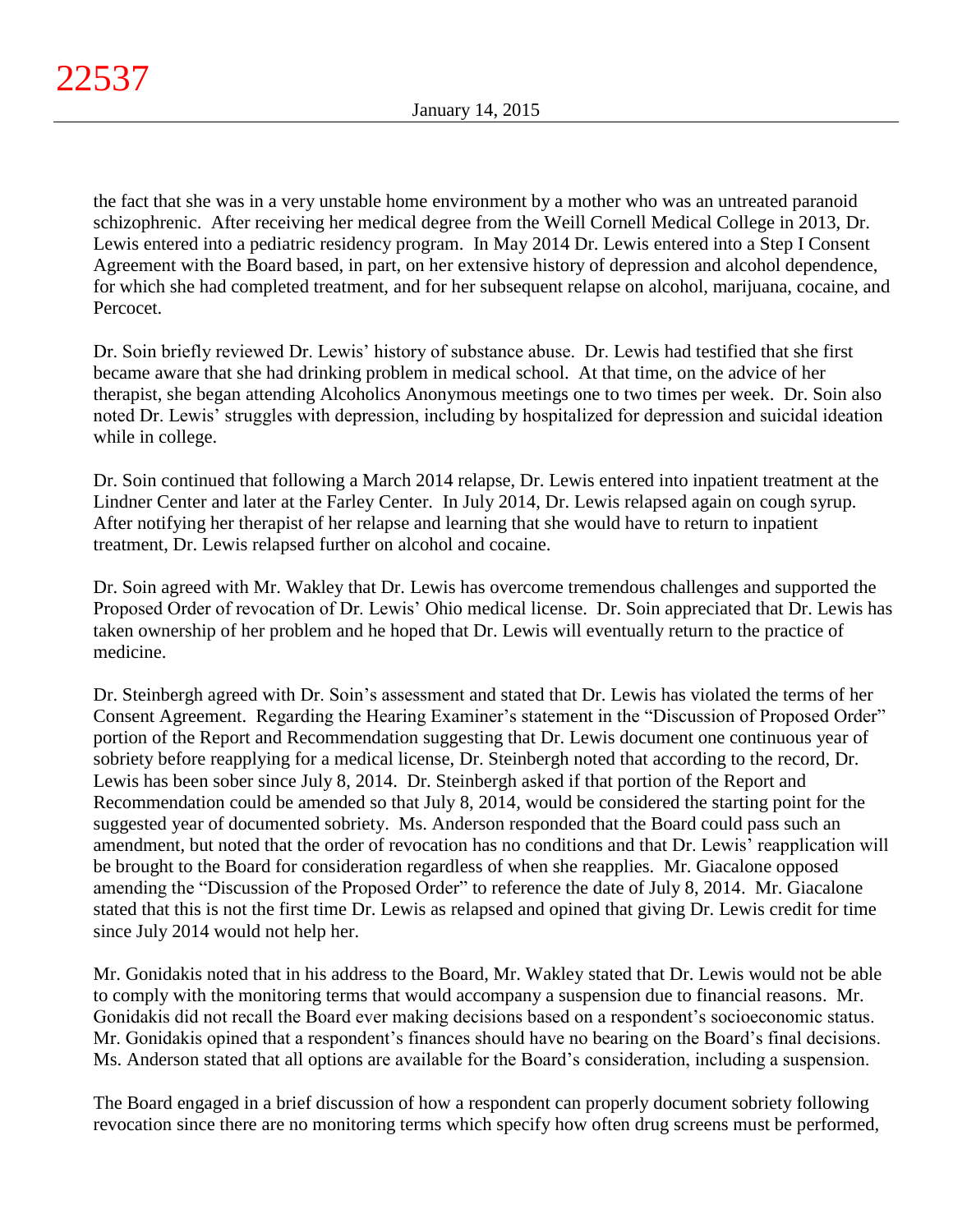as well as other considerations. Dr. Steinbergh stated that Dr. Lewis has listened to the Board's discussion and that Dr. Lewis understands what she needs to do. Mr. Kenney agreed.

A vote was taken on Dr. Steinbergh's motion to approve:

| <b>ROLL CALL:</b> | Dr. Rothermel  | - abstain |
|-------------------|----------------|-----------|
|                   | Dr. Saferin    | - abstain |
|                   | Dr. Ramprasad  | - aye     |
|                   | Dr. Steinbergh | - aye     |
|                   | Mr. Gonidakis  | - aye     |
|                   | Mr. Kenney     | - aye     |
|                   | Dr. Sethi      | - aye     |
|                   | Dr. Soin       | - aye     |
|                   | Mr. Giacalone  | - aye     |

The motion to approve carried.

## JOSHUA LONG

Mr. Kenney directed the Board's attention to the matter of Joshua Long. Objections have been filed and were previously distributed to Board members. Ms. Blue was the Hearing Examiner.

Mr. Kenney stated that a request to address the Board has been timely filed on behalf of Mr. Long. Five minutes will be allowed for that address.

Mr. Long noted that he intends to move out of Ohio to work on a cruise line and he had attempted to withdraw his application for an Ohio massage therapy license. However, he learned that if he withdrew he would have to sign an agreement that would bar him from applying for an Ohio license in the future. Therefore, Mr. Long continued with the application process.

Mr. Long stated that he has been completely cooperative with the Board's investigation. At the Board's order, Mr. Long submitted to a chemical dependency assessment, performed by Nykolai Pidhorodeckyj, M.D. Mr. Long stated that, as Dr. Pidhorodeckyj confirmed in a letter to the Board, the seal on one of his specimens broke in transit to the laboratory and it was rejected for testing. Mr. Long continued that Dr. Pidhorodeckyj had told him that, although his rapid toxicology screen was positive for cannabis, it could still come back from the laboratory as so minimal that it would be a negative result. The broken seal, however, prevented further testing. Mr. Long opined that if the specimen had been tested as negative, he would not have been diagnosed with moderate cannabis use disorder.

Mr. Long opined that since his specimen had a broken seal and could not be tested, he should be given the chance to have a proper test. Mr. Long asked the Board to grant his application for licensure. Alternatively, Mr. Long asked the Board for an opportunity to go through another evaluation so that he can have a fair assessment. Mr. Long acknowledged that he has made mistakes in his life like any young person. Mr. Long noted that a drug screen that he had to submit to obtain his merchant mariner credential,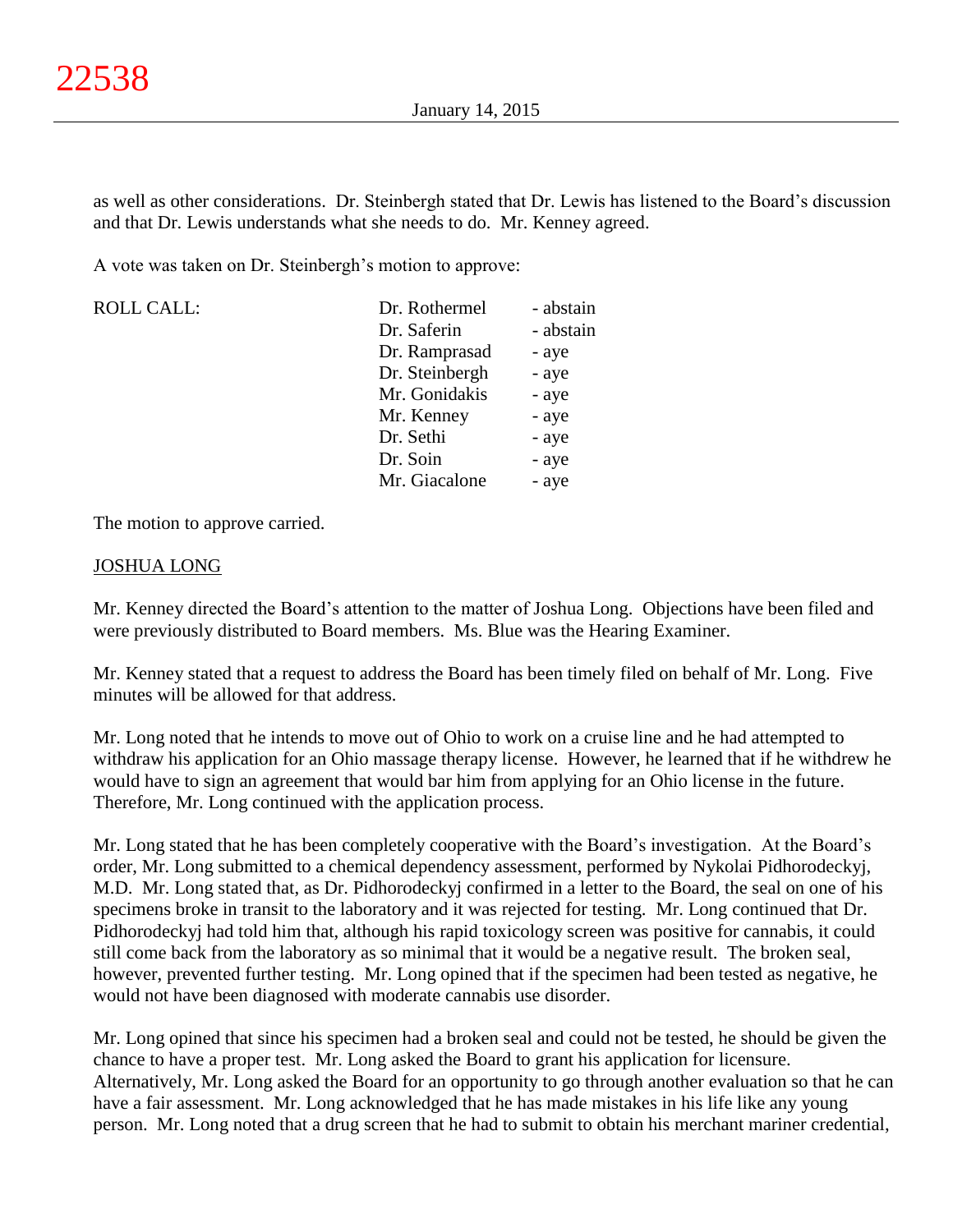which has been offered into evidence, was negative.

Mr. Kenney asked if the Assistant Attorney General would like to respond. Ms. Snyder stated that she would like to respond.

Ms. Snyder stated that the Board sent Mr. Long to an outpatient evaluation and he was assessed at Glenbeigh Hospital by Dr. Pidhorodeckyj. The Board's order was based on the fact that on his application, Mr. Long disclosed that he was convicted of Operating a Vehicle while Impaired (OVI) in 2011 and was charged with Possession of Drug Paraphernalia in 2012; in the latter incident, Mr. Long pleaded guilty to and was found guilty of Disorderly Conduct.

Following the assessment, Dr. Pidhorodeckyj diagnosed Mr. Long with cannabis use disorder and found him impaired in his ability to practice massage therapy without further outpatient treatment. Mr. Long has questioned Dr. Pidhorodeckyj's opinion because the seal on Mr. Long's urine screen was broken and therefore did not undergo further testing. Dr. Pidhorodeckyj acknowledged that the seal on Mr. Long's urine screen had broken, but he also stated, "However, Mr. Long and collaterals did not deny his history of marijuana use." Ms. Snyder stated that Dr. Pidhorodeckyj's opinion apparently would not have changed because he had the collaterals.

Ms. Snyder stated that Mr. Long has been extremely forthcoming and candid throughout this process, but he has also acknowledged some marijuana use. Ms. Snyder supported the Proposed Order to deny Mr. Long's massage therapy license application.

# **Dr. Steinbergh moved to approve and confirm Ms. Blue's Findings of Fact, Conclusions of Law, and Proposed Order in the matter of Joshua Long. Dr. Soin seconded the motion.**

Mr. Kenney stated that he would now entertain discussion in the above matter.

Mr. Giacalone stated that Mr. Long graduated from Heritage College in January 2013 with a degree in therapeutic massage. Mr. Long passed the Massage and Bodywork Licensing Examination (MBLEx) and was licensed to practice massage therapy in Florida in June or July of 2013. Mr. Long' application for an Ohio massage therapy license remains pending. On his Ohio application, Mr. Long disclosed that on September 13, 2011, he had been found guilty of Operating a Vehicle Impaired (OVI), a first-degree misdemeanor. The court imposed a fine and required Mr. Long to complete a driver intervention program. Mr. Long further disclosed that on June 29, 2012, he was charged with Possession of Drug Paraphernalia; Mr. Long pleaded guilty to a reduced offense of Disorderly Conduct.

Mr. Giacalone stated that following a Board-ordered examination at Glenbeigh Hospital, Nykolai Pidhorodeckyj, M.D., diagnosed Mr. Long with moderate cannabis use disorder. It was recommended that Mr. Long attend an intensive outpatient program at a Board-approved facility. To date, Mr. Long has not followed this recommendation due primarily due to concerns about his financial situation and having to submit to regular urine drug screens.

Based on the evidence and testimony, Mr. Giacalone agreed with the Findings of Fact and Conclusions of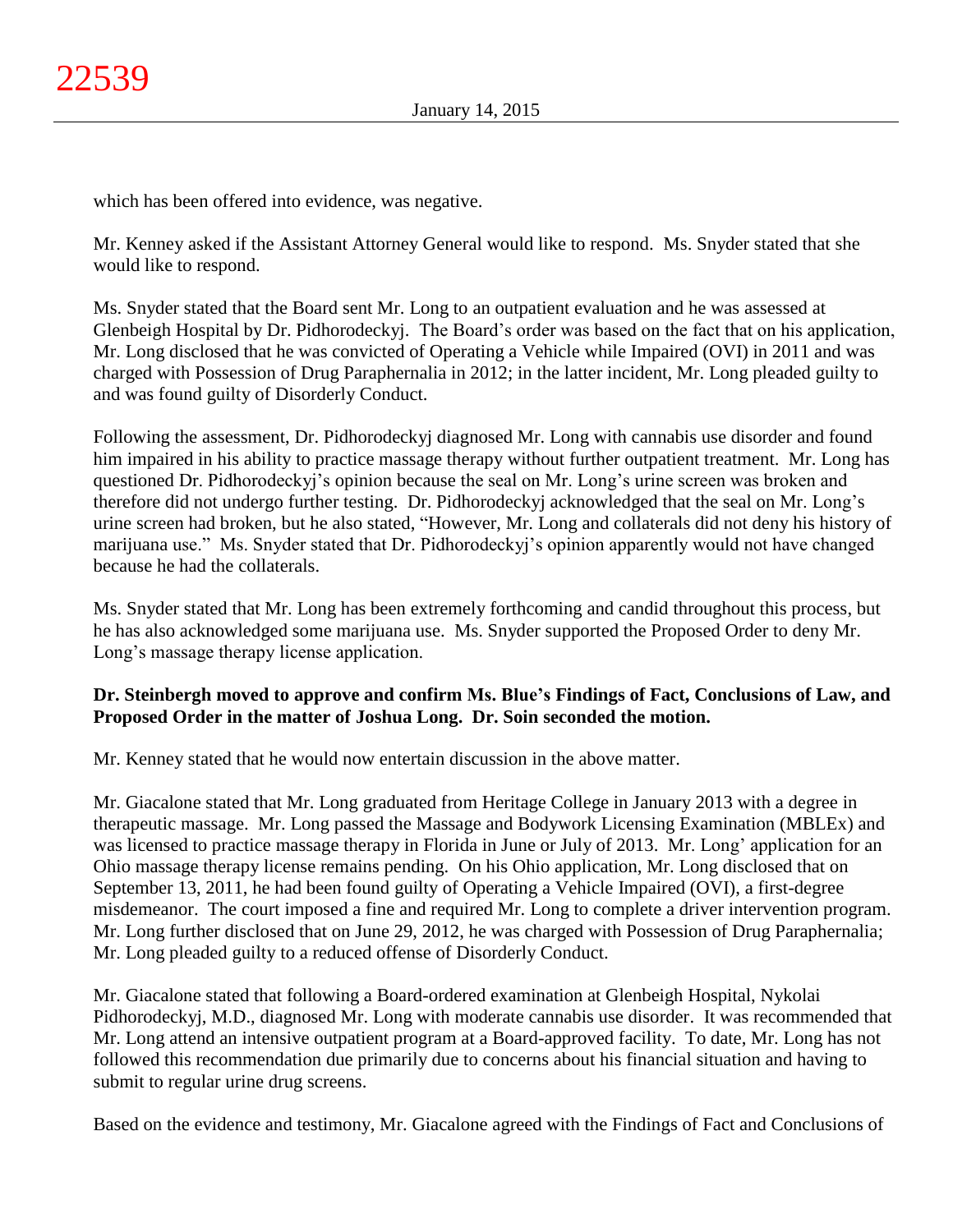Law. However, Mr. Giacalone offered an amendment that would remand this matter back to the Hearing Examiner in order to give Mr. Long an opportunity to obtain a new assessment at Glenbeigh Hospital and to have another hearing based on the results of that assessment. Mr. Giacalone offered this amendment based on the fact that a urine toxicology screen suffered a broken seal in transit and was rejected by the laboratory. Mr. Long has expressed the belief that had that sample been tested as negative, the final evaluation from Glenbeigh Hospital would have been different and most likely in his favor. Mr. Giacalone emphasized that Mr. Long will be responsible for making the necessary arrangements for the new assessment and, if not completed within 180 days of the effective date of the Order, the Hearing Examiner will so indicate in the Report and Recommendation and the Board shall consider the matter based on the original evidence presented at the November 6, 2014 hearing.

# **Mr. Giacalone moved to amend the Proposed Order to read as follows:**

It is hereby ORDERED that:

This matter is **REMANDED** to the Hearing Examiner in order to allow Joshua Long an opportunity to obtain a new assessment for drug and/or alcohol abuse and/or dependency at Glenbeigh Hospital, and for additional hearing concerning the new assessment. Mr. Long shall be responsible for scheduling and making any necessary arrangements for the new assessment, which shall take place within 180 days of the effective date of this Order, and Mr. Long shall bear the expense of the new assessment. Further, Mr. Long shall ensure that a report concerning his new assessment is provided to the Hearing Examiner, with a copy provided to the Assistant Attorney General assigned to this matter, and he shall execute any necessary releases to accomplish that. Finally, should Mr. Long fail to obtain the new assessment within the time period specified, the Hearing Examiner shall so indicate in a Report on Remand, and the Board shall reconsider this matter based upon the evidence originally presented at the hearing on November 6, 2014.

This Order shall become effective immediately upon the mailing of the notification of approval by the Board.

# **Dr. Ramprasad seconded the motion.**

Mr. Kenney stated that he will now entertain discussion of the proposed amendment.

Dr. Steinbergh opined that the Board should not grant a license to someone with Mr. Long's history. Dr. Steinbergh favored the Proposed Order, which would non-permanently deny Mr. Long's application and allow him the opportunity to reapply at a healthier time. Dr. Steinbergh noted that Mr. Long has obtained employment with a cruise line and will not be in a position to comply with any type of Order that the Board may impose. Dr. Steinbergh stated that she does not see the value of expending more of the Board's resources for an Ohio license that will not be used.

Mr. Giacalone stated that Dr. Steinbergh has brought up some fair points. However, Mr. Giacalone stated that because of the broken seal on a sample, there is a question of whether Mr. Long has gotten a fair shake. Dr. Ramprasad agreed with Mr. Giacalone and stated that everyone has a right to prove their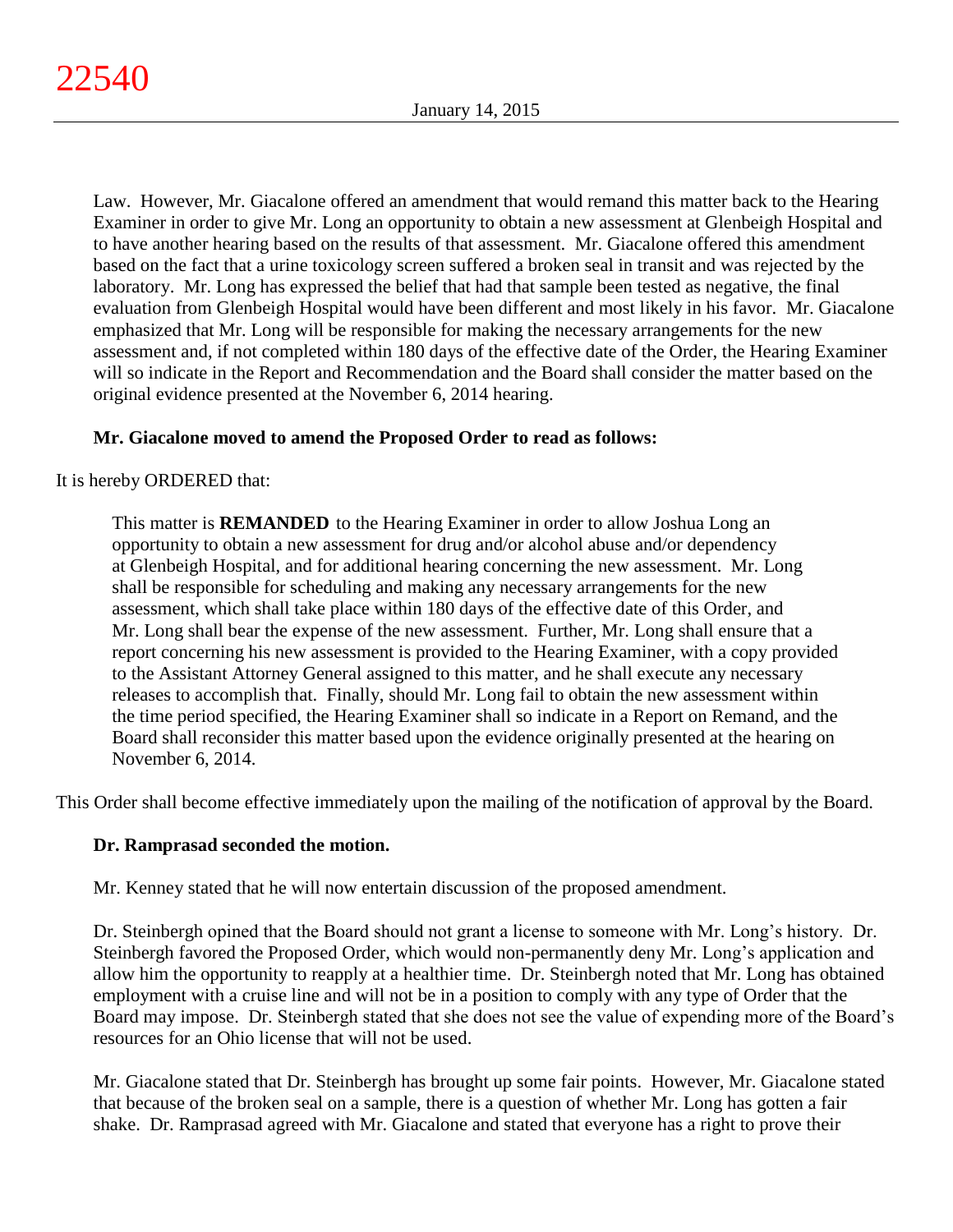innocence.

A vote was taken on Mr. Giacalone's motion to amend:

ROLL CALL:

| Dr. Rothermel  | - abstain |
|----------------|-----------|
| Dr. Saferin    | - abstain |
| Dr. Ramprasad  | - aye     |
| Dr. Steinbergh | - nay     |
| Mr. Gonidakis  | - aye     |
| Mr. Kenney     | - aye     |
| Dr. Sethi      | - aye     |
| Dr. Soin       | - aye     |
| Mr. Giacalone  | - aye     |
|                |           |

The motion to amend carried.

**Dr. Steinbergh moved to approve and confirm Ms. Blue's Findings of Fact, Conclusions of Law, and Proposed Order, as amended, in the matter of Joshua Long. Dr. Soin seconded the motion.** A vote was taken:

| <b>ROLL CALL:</b> | Dr. Rothermel  | - abstain |
|-------------------|----------------|-----------|
|                   | Dr. Saferin    | - abstain |
|                   | Dr. Ramprasad  | - aye     |
|                   | Dr. Steinbergh | - nay     |
|                   | Mr. Gonidakis  | - aye     |
|                   | Mr. Kenney     | - aye     |
|                   | Dr. Sethi      | - aye     |
|                   | Dr. Soin       | - aye     |
|                   | Mr. Giacalone  | - aye     |
|                   |                |           |

The motion to amend carried.

#### EXECUTIVE SESSION

**Dr. Steinbergh moved that the Board declare Executive Session to confer with the Attorney General's representatives on matters of pending or imminent court action and for the purpose of deliberating on proposed consent agreements in the exercise of the Medical Board's quasi-judicial capacity. Mr. Gonidakis seconded the motion.** A vote was taken:

| Dr. Rothermel  | - ave |
|----------------|-------|
| Dr. Saferin    | - ave |
| Dr. Ramprasad  | - aye |
| Dr. Steinbergh | - ave |
| Mr. Gonidakis  | - aye |
|                |       |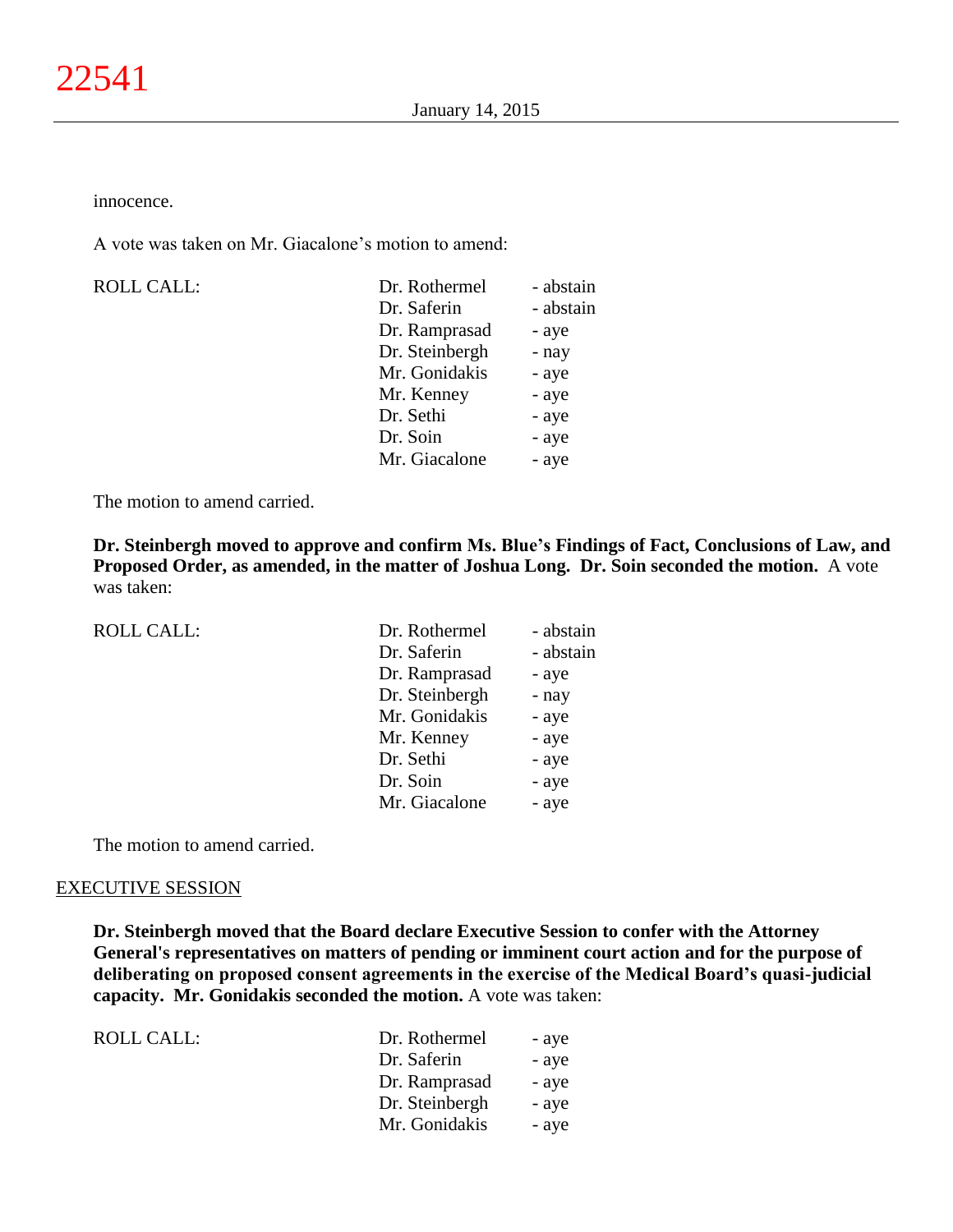| Mr. Kenney    | - aye |
|---------------|-------|
| Dr. Sethi     | - aye |
| Dr. Soin      | - aye |
| Mr. Giacalone | - aye |

The motion carried.

Pursuant to Section 121.22(G)(3), Ohio Revised Code, the Board went into executive session with Mr. Groeber, Ms. Anderson, Mr. Miller, Ms. Loe, Ms. Debolt, Mr. Katko, Ms. Wehrle, Ms. Marshall, the Enforcement Attorneys, the Assistant Attorneys General, Mr. Alderson, Ms. Moore, Ms. Bouldware, Ms. Schwartz, and Mr. Taylor in attendance.

The Board returned to public session.

## RATIFICATION OF SETTLEMENT AGREEMENTS

## TIMOTHY W. CARROLL, M.D. – PERMANENT SURRENDER OF CERTIFICATE TO PRACTICE MEDICINE AND SURGERY

**Dr. Steinbergh moved to ratify the Proposed Permanent Surrender with Dr. Carroll. Dr. Soin seconded the motion.** A vote was taken:

| <b>ROLL CALL:</b> | Dr. Rothermel  | - abstain |
|-------------------|----------------|-----------|
|                   | Dr. Saferin    | - abstain |
|                   | Dr. Ramprasad  | - aye     |
|                   | Dr. Steinbergh | - aye     |
|                   | Mr. Gonidakis  | - aye     |
|                   | Mr. Kenney     | - aye     |
|                   | Dr. Sethi      | - aye     |
|                   | Dr. Soin       | - aye     |
|                   | Mr. Giacalone  | - aye     |

The motion to ratify carried.

# JOHN PIETER TAZELAAR, M.D. – PERMANENT WITHDRAWAL OF APPLICATION FOR MEDICAL LICENSURE

**Dr. Ramprasad moved to ratify the Proposed Permanent Withdrawal with Dr. Tazelaar. Dr. Steinbergh seconded the motion.** A vote was taken:

| ROLL CALL: | Dr. Rothermel  | - abstain |
|------------|----------------|-----------|
|            | Dr. Saferin    | - abstain |
|            | Dr. Ramprasad  | - aye     |
|            | Dr. Steinbergh | - aye     |
|            |                |           |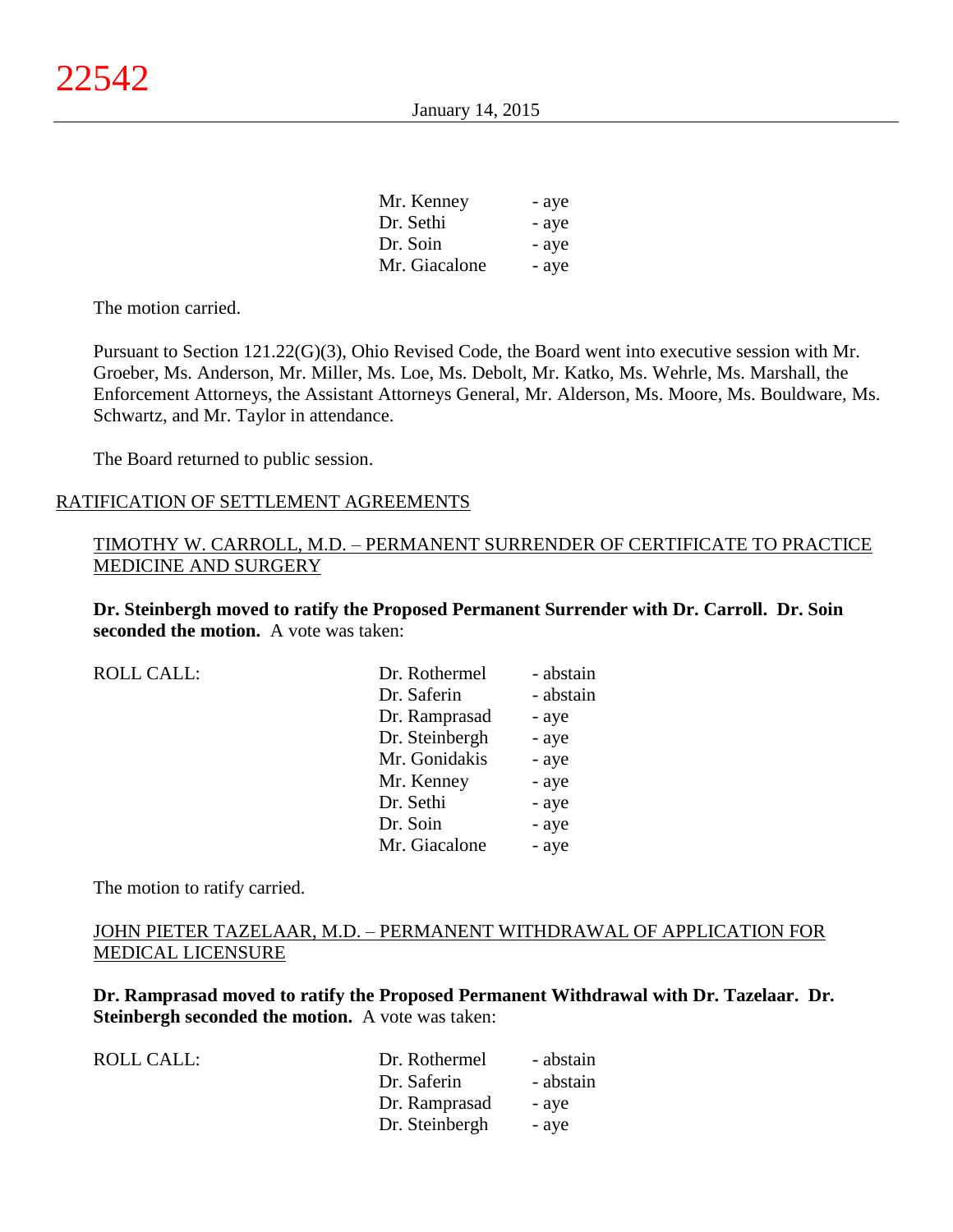| Mr. Gonidakis | - aye |
|---------------|-------|
| Mr. Kenney    | - aye |
| Dr. Sethi     | - aye |
| Dr. Soin      | - aye |
| Mr. Giacalone | - aye |

The motion to ratify carried.

## MARTIN PALMER AMBROSE, M.D. – STEP II CONSENT AGREEMENT

**Dr. Steinbergh moved to ratify the Proposed Step II Consent Agreement with Dr. Ambrose. Dr. Ramprasad seconded the motion.** A vote was taken:

| <b>ROLL CALL:</b> | Dr. Rothermel  | - abstain |
|-------------------|----------------|-----------|
|                   | Dr. Saferin    | - abstain |
|                   | Dr. Ramprasad  | - aye     |
|                   | Dr. Steinbergh | - aye     |
|                   | Mr. Gonidakis  | - aye     |
|                   | Mr. Kenney     | - aye     |
|                   | Dr. Sethi      | - aye     |
|                   | Dr. Soin       | - aye     |
|                   | Mr. Giacalone  | - aye     |
|                   |                |           |

The motion to ratify carried.

### RHONDA LYNNIS BEVER, L.M.T. – CONSENT AGREEMENT

**Dr. Steinbergh moved to ratify the Proposed Consent Agreement with Ms. Bever. Dr. Ramprasad seconded the motion.** A vote was taken:

| ROLL CALL: | Dr. Rothermel  | - abstain |
|------------|----------------|-----------|
|            | Dr. Saferin    | - abstain |
|            | Dr. Ramprasad  | - aye     |
|            | Dr. Steinbergh | - aye     |
|            | Mr. Gonidakis  | - aye     |
|            | Mr. Kenney     | - aye     |
|            | Dr. Sethi      | - aye     |
|            | Dr. Soin       | - aye     |
|            | Mr. Giacalone  | - aye     |
|            |                |           |

The motion to ratify carried.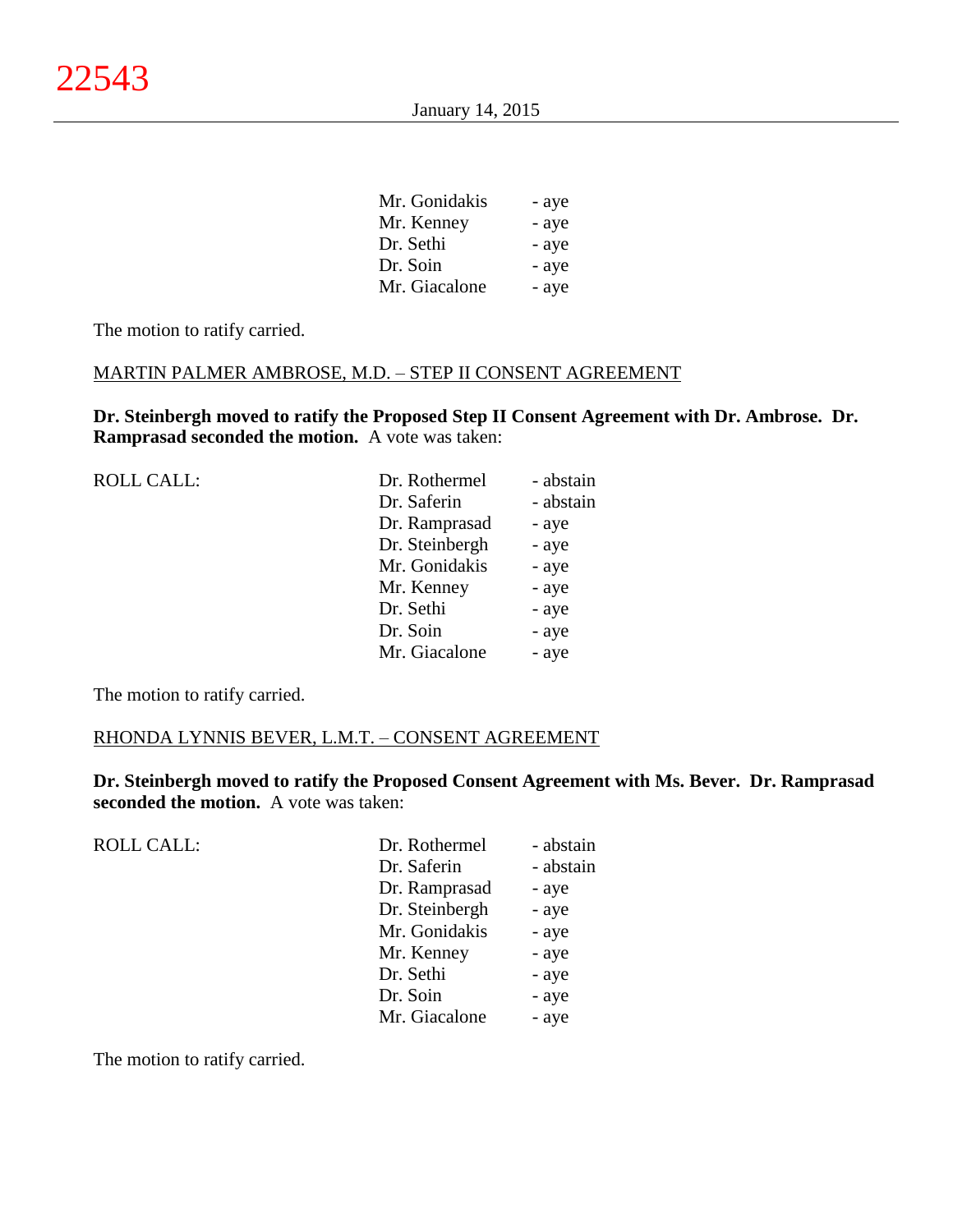## TOM REUTTI STARR, M.D. – PERMANENT SURRENDER OF CERTIFICATE TO PRACTICE MEDICINE AND SURGERY

**Dr. Steinbergh moved to ratify the Proposed Permanent Surrender with Dr. Starr. Dr. Ramprasad seconded the motion.** A vote was taken:

| <b>ROLL CALL:</b> | Dr. Rothermel  | - abstain |
|-------------------|----------------|-----------|
|                   | Dr. Saferin    | - abstain |
|                   | Dr. Ramprasad  | - aye     |
|                   | Dr. Steinbergh | - aye     |
|                   | Mr. Gonidakis  | - aye     |
|                   | Mr. Kenney     | - aye     |
|                   | Dr. Sethi      | - aye     |
|                   | Dr. Soin       | - aye     |
|                   | Mr. Giacalone  | - aye     |

The motion to ratify carried.

#### MANEESH LAL MEHRA, M.D. – STEP I CONSENT AGREEMENT

**Dr. Steinbergh moved to ratify the Proposed Step I Consent Agreement with Dr. Mehra. Dr. Ramprasad seconded the motion.** A vote was taken:

|  | <b>ROLL CALL:</b> |  |
|--|-------------------|--|
|  |                   |  |

| <b>ROLL CALL:</b> | Dr. Rothermel  | - abstain |
|-------------------|----------------|-----------|
|                   | Dr. Saferin    | - abstain |
|                   | Dr. Ramprasad  | - aye     |
|                   | Dr. Steinbergh | - aye     |
|                   | Mr. Gonidakis  | - aye     |
|                   | Mr. Kenney     | - aye     |
|                   | Dr. Sethi      | - aye     |
|                   | Dr. Soin       | - aye     |
|                   | Mr. Giacalone  | - aye     |

The motion to ratify carried.

#### JOHN DAVID VANCE, M.D. – STEP I CONSENT AGREEMENT

**Dr. Steinbergh moved to ratify the Proposed Step I Consent Agreement with Dr. Vance. Dr. Ramprasad seconded the motion.** A vote was taken:

| ROLL CALL: | Dr. Rothermel  | - abstain |
|------------|----------------|-----------|
|            | Dr. Saferin    | - abstain |
|            | Dr. Ramprasad  | - aye     |
|            | Dr. Steinbergh | - aye     |
|            |                |           |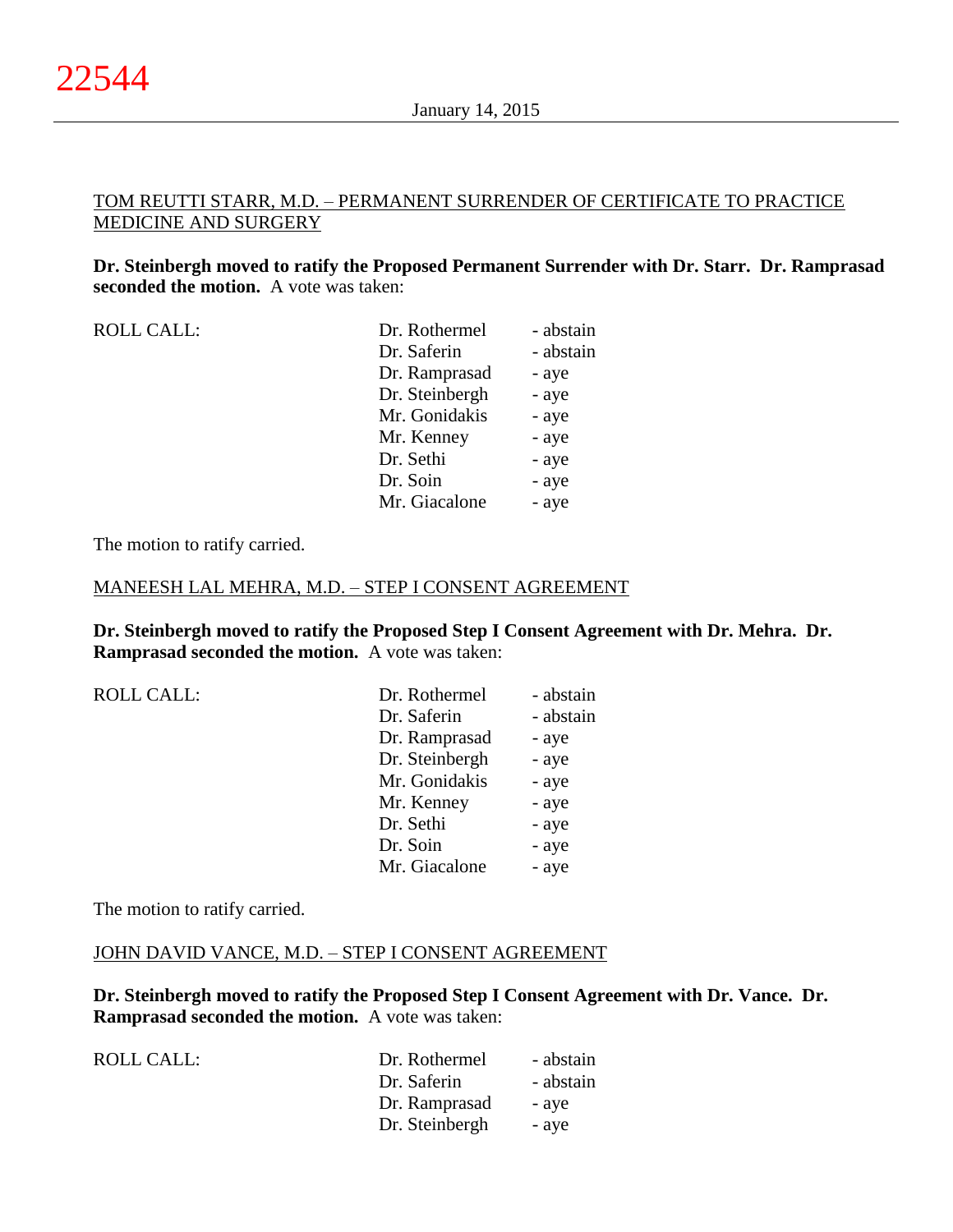| - aye |
|-------|
| - aye |
| - aye |
| - aye |
| - aye |
|       |

 $\overline{M}$   $\overline{G}$   $\overline{G}$ 

The motion to ratify carried.

## JENNIFER CAROLE CAMPBELL, M.D. – STEP I CONSENT AGREEMENT

**Dr. Steinbergh moved to ratify the Proposed Step I Consent Agreement with Dr. Campbell. Dr. Ramprasad seconded the motion.** A vote was taken:

| <b>ROLL CALL:</b> | Dr. Rothermel  | - abstain |
|-------------------|----------------|-----------|
|                   | Dr. Saferin    | - abstain |
|                   | Dr. Ramprasad  | - aye     |
|                   | Dr. Steinbergh | - aye     |
|                   | Mr. Gonidakis  | - aye     |
|                   | Mr. Kenney     | - aye     |
|                   | Dr. Sethi      | - aye     |
|                   | Dr. Soin       | - aye     |
|                   | Mr. Giacalone  | - aye     |
|                   |                |           |

The motion to ratify carried.

## CITATIONS AND ORDERS OF SUMMARY SUSPENSION, IMMEDIATE SUSPENSION, AND AUTOMATIC SUSPENSION

## MARK L. ALLEN, M.D. – CITATION LETTER

At this time the Board read and considered the proposed Citation Letter in the above matter, a copy of which shall be maintained in the exhibits section of this Journal.

## **Dr. Steinbergh moved to send the Citation Letter to Dr. Allen. Dr. Ramprasad seconded the motion.** A vote was taken:

| <b>ROLL CALL:</b> | Dr. Rothermel  | - abstain |
|-------------------|----------------|-----------|
|                   | Dr. Saferin    | - abstain |
|                   | Dr. Ramprasad  | - aye     |
|                   | Dr. Steinbergh | - aye     |
|                   | Mr. Gonidakis  | - aye     |
|                   | Mr. Kenney     | - aye     |
|                   | Dr. Sethi      | - aye     |
|                   | Dr. Soin       | - aye     |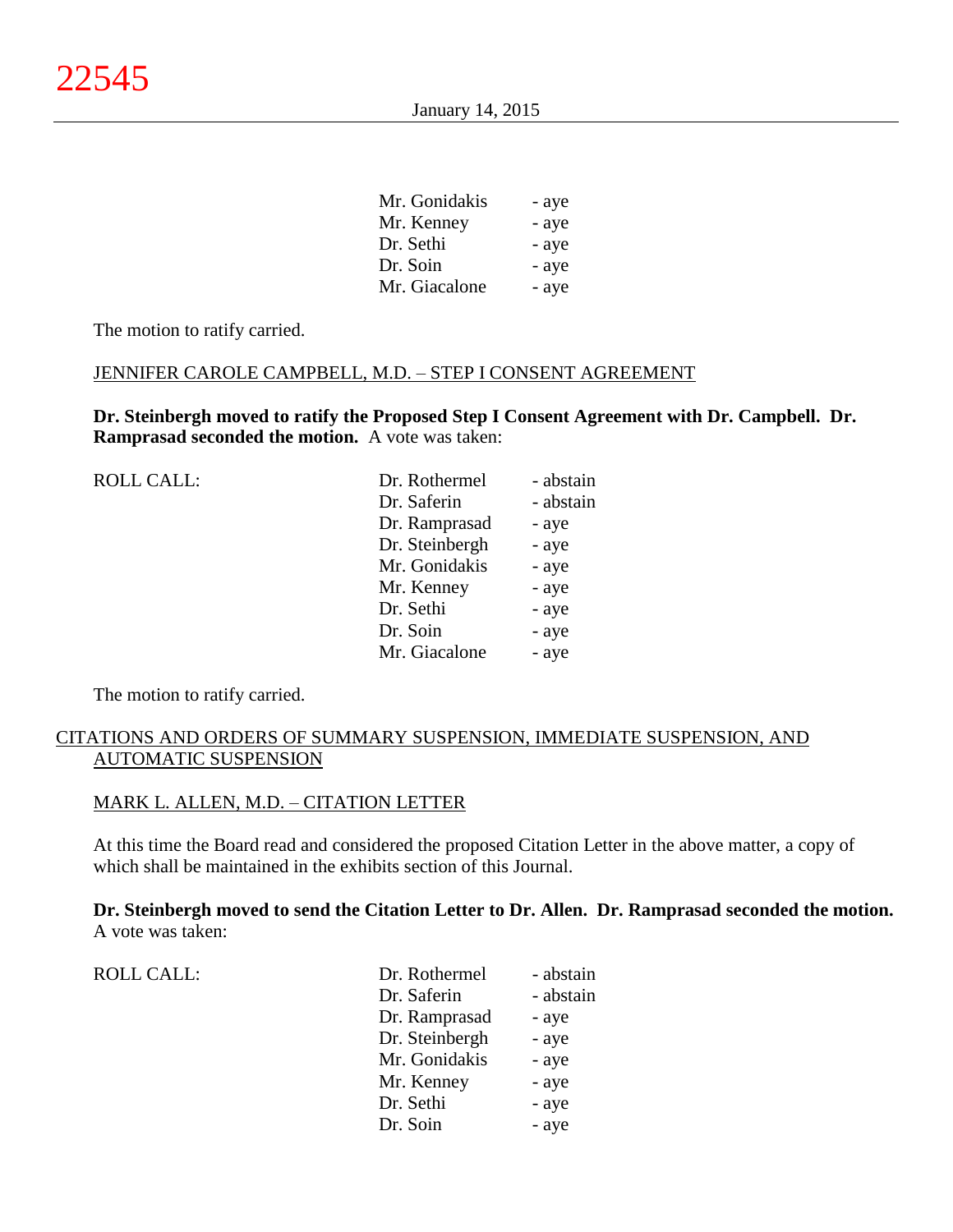Mr. Giacalone - aye

The motion to send carried.

## FRANK EDMIDIO BARONE, M.D. – CITATION LETTER

At this time the Board read and considered the proposed Citation Letter in the above matter, a copy of which shall be maintained in the exhibits section of this Journal.

**Dr. Steinbergh moved to send the Citation Letter to Dr. Barone. Dr. Ramprasad seconded the motion.** A vote was taken:

| <b>ROLL CALL:</b> | Dr. Rothermel  | - abstain |
|-------------------|----------------|-----------|
|                   | Dr. Saferin    | - abstain |
|                   | Dr. Ramprasad  | - aye     |
|                   | Dr. Steinbergh | - aye     |
|                   | Mr. Gonidakis  | - aye     |
|                   | Mr. Kenney     | - aye     |
|                   | Dr. Sethi      | - aye     |
|                   | Dr. Soin       | - aye     |
|                   | Mr. Giacalone  | - aye     |
|                   |                |           |

The motion to send carried.

#### NICOLE M. BREWER, L.M.T. – CITATION LETTER

At this time the Board read and considered the proposed Citation Letter in the above matter, a copy of which shall be maintained in the exhibits section of this Journal.

**Dr. Steinbergh moved to send the Citation Letter to Ms. Brewer. Dr. Ramprasad seconded the motion.** A vote was taken:

| <b>ROLL CALL:</b> | Dr. Rothermel  | - abstain |
|-------------------|----------------|-----------|
|                   | Dr. Saferin    | - abstain |
|                   | Dr. Ramprasad  | - aye     |
|                   | Dr. Steinbergh | - aye     |
|                   | Mr. Gonidakis  | - aye     |
|                   | Mr. Kenney     | - aye     |
|                   | Dr. Sethi      | - aye     |
|                   | Dr. Soin       | - aye     |
|                   | Mr. Giacalone  | - aye     |

The motion to send carried.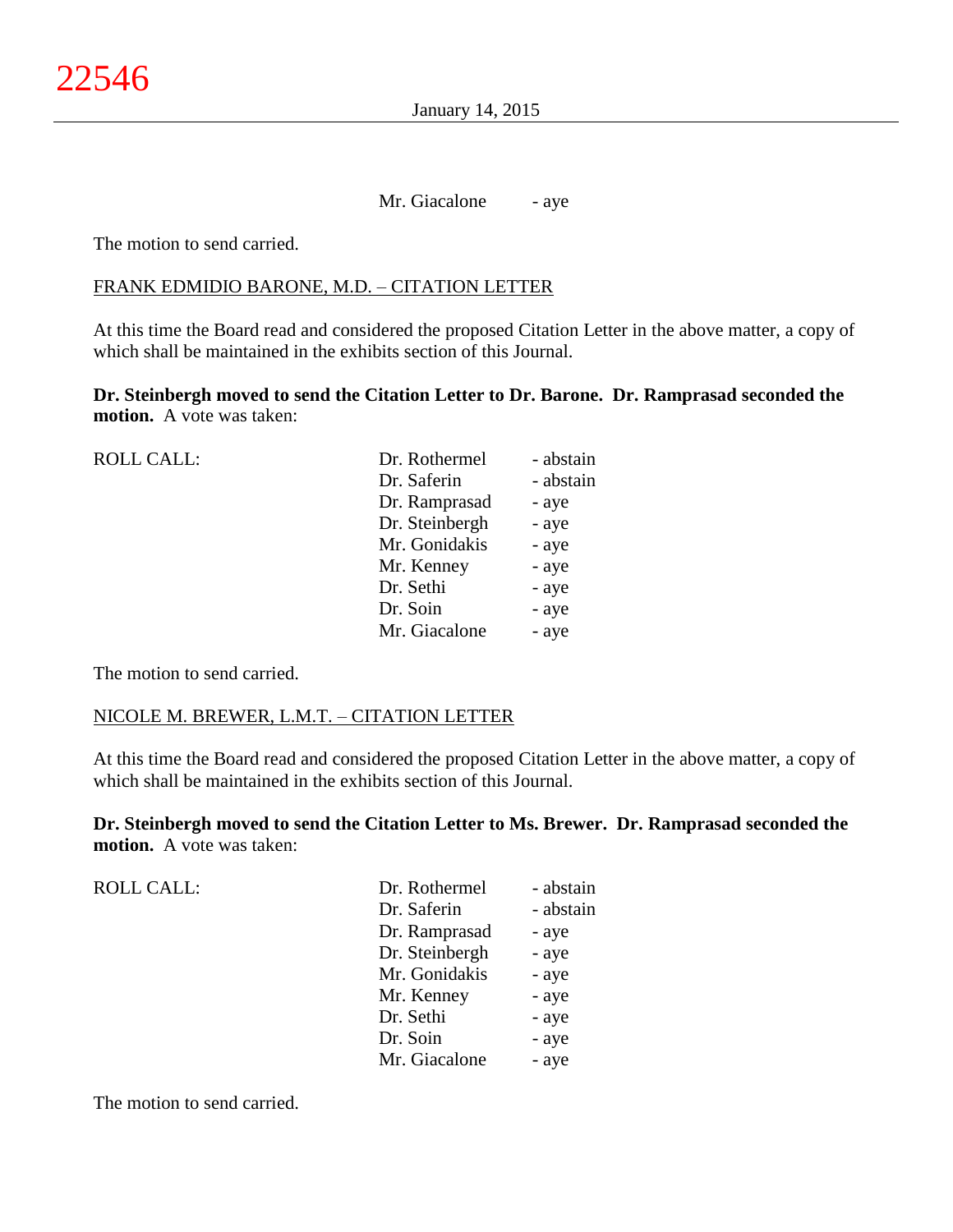## AMANDA S. CONN – CITATION LETTER

At this time the Board read and considered the proposed Citation Letter in the above matter, a copy of which shall be maintained in the exhibits section of this Journal.

**Dr. Steinbergh moved to send the Citation Letter to Ms. Conn. Dr. Ramprasad seconded the motion.** A vote was taken:

| <b>ROLL CALL:</b> | Dr. Rothermel  | - abstain |
|-------------------|----------------|-----------|
|                   | Dr. Saferin    | - abstain |
|                   | Dr. Ramprasad  | - aye     |
|                   | Dr. Steinbergh | - aye     |
|                   | Mr. Gonidakis  | - aye     |
|                   | Mr. Kenney     | - aye     |
|                   | Dr. Sethi      | - aye     |
|                   | Dr. Soin       | - aye     |
|                   | Mr. Giacalone  | - aye     |
|                   |                |           |

The motion to send carried.

#### CLINTON JAMES CORNELL, P.A. – CITATION LETTER

At this time the Board read and considered the proposed Citation Letter in the above matter, a copy of which shall be maintained in the exhibits section of this Journal.

**Dr. Steinbergh moved to send the Citation Letter to Mr. Cornell. Dr. Ramprasad seconded the motion.** A vote was taken:

| <b>ROLL CALL:</b> | Dr. Rothermel  | - abstain |
|-------------------|----------------|-----------|
|                   | Dr. Saferin    | - abstain |
|                   | Dr. Ramprasad  | - aye     |
|                   | Dr. Steinbergh | - aye     |
|                   | Mr. Gonidakis  | - aye     |
|                   | Mr. Kenney     | - aye     |
|                   | Dr. Sethi      | - aye     |
|                   | Dr. Soin       | - aye     |
|                   | Mr. Giacalone  | - aye     |
|                   |                |           |

The motion to send carried.

## KIMBERLY JO CULL, M.D. – CITATION LETTER

At this time the Board read and considered the proposed Citation Letter in the above matter, a copy of which shall be maintained in the exhibits section of this Journal.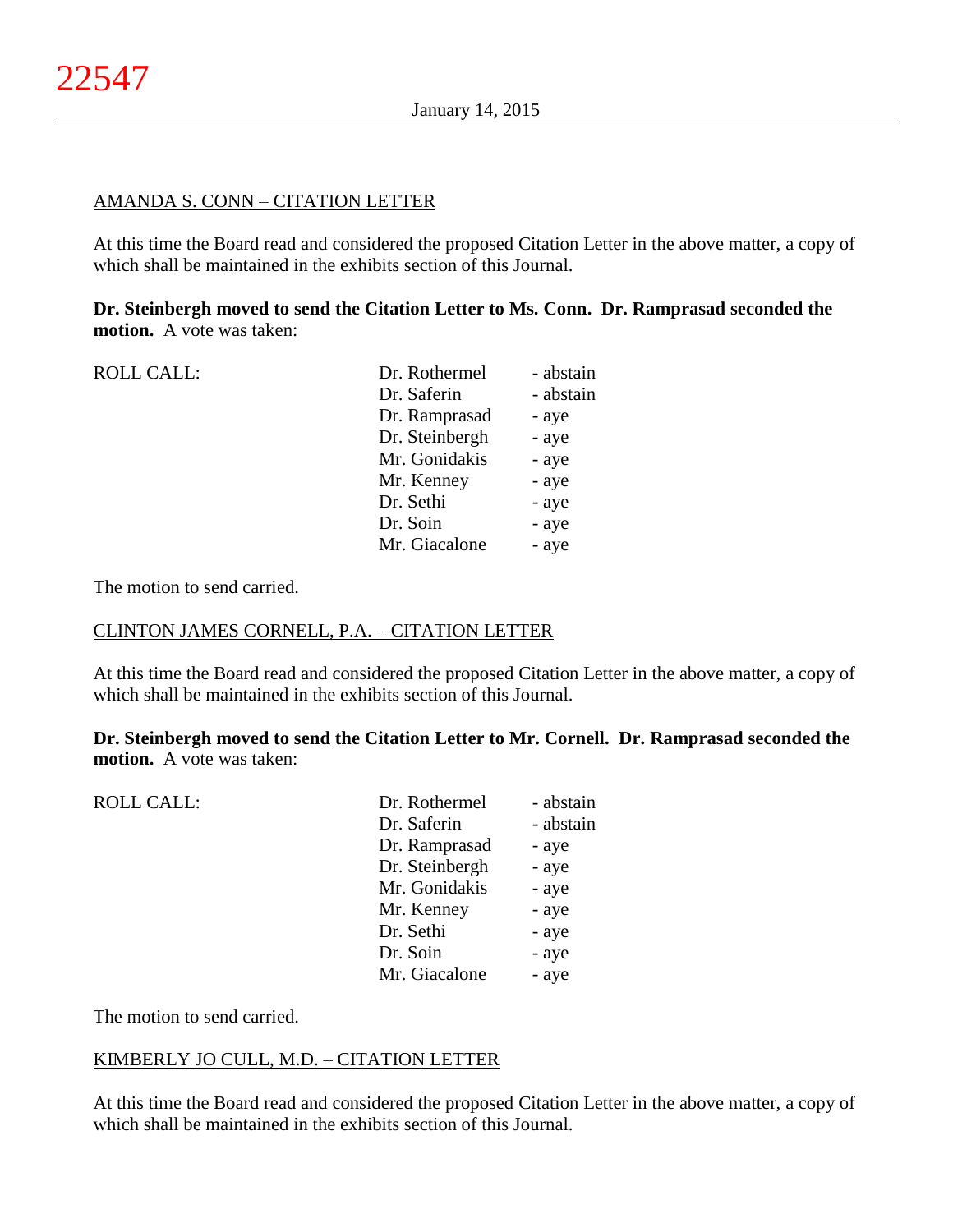**Dr. Steinbergh moved to send the Citation Letter to Dr. Cull. Dr. Ramprasad seconded the motion.** A vote was taken:

ROLL CALL:

| Dr. Rothermel  | - abstain |
|----------------|-----------|
| Dr. Saferin    | - abstain |
| Dr. Ramprasad  | - aye     |
| Dr. Steinbergh | - aye     |
| Mr. Gonidakis  | - aye     |
| Mr. Kenney     | - aye     |
| Dr. Sethi      | - aye     |
| Dr. Soin       | - aye     |
| Mr. Giacalone  | - aye     |

The motion to send carried.

## ANTHONY VERNON DALLAS, JR., M.D. – CITATION LETTER

At this time the Board read and considered the proposed Citation Letter in the above matter, a copy of which shall be maintained in the exhibits section of this Journal.

## **Dr. Steinbergh moved to send the Citation Letter to Dr. Dallas. Dr. Ramprasad seconded the motion.** A vote was taken:

| <b>ROLL CALL:</b> | Dr. Rothermel  | - abstain |
|-------------------|----------------|-----------|
|                   | Dr. Saferin    | - abstain |
|                   | Dr. Ramprasad  | - aye     |
|                   | Dr. Steinbergh | - aye     |
|                   | Mr. Gonidakis  | - aye     |
|                   | Mr. Kenney     | - aye     |
|                   | Dr. Sethi      | - aye     |
|                   | Dr. Soin       | - aye     |
|                   | Mr. Giacalone  | - aye     |

The motion to send carried.

#### ERNEST BITELA DE BOURBON, III, M.D. – CITATION LETTER

At this time the Board read and considered the proposed Citation Letter in the above matter, a copy of which shall be maintained in the exhibits section of this Journal.

**Dr. Steinbergh moved to send the Citation Letter to Dr. de Bourbon. Dr. Soin seconded the motion.** A vote was taken: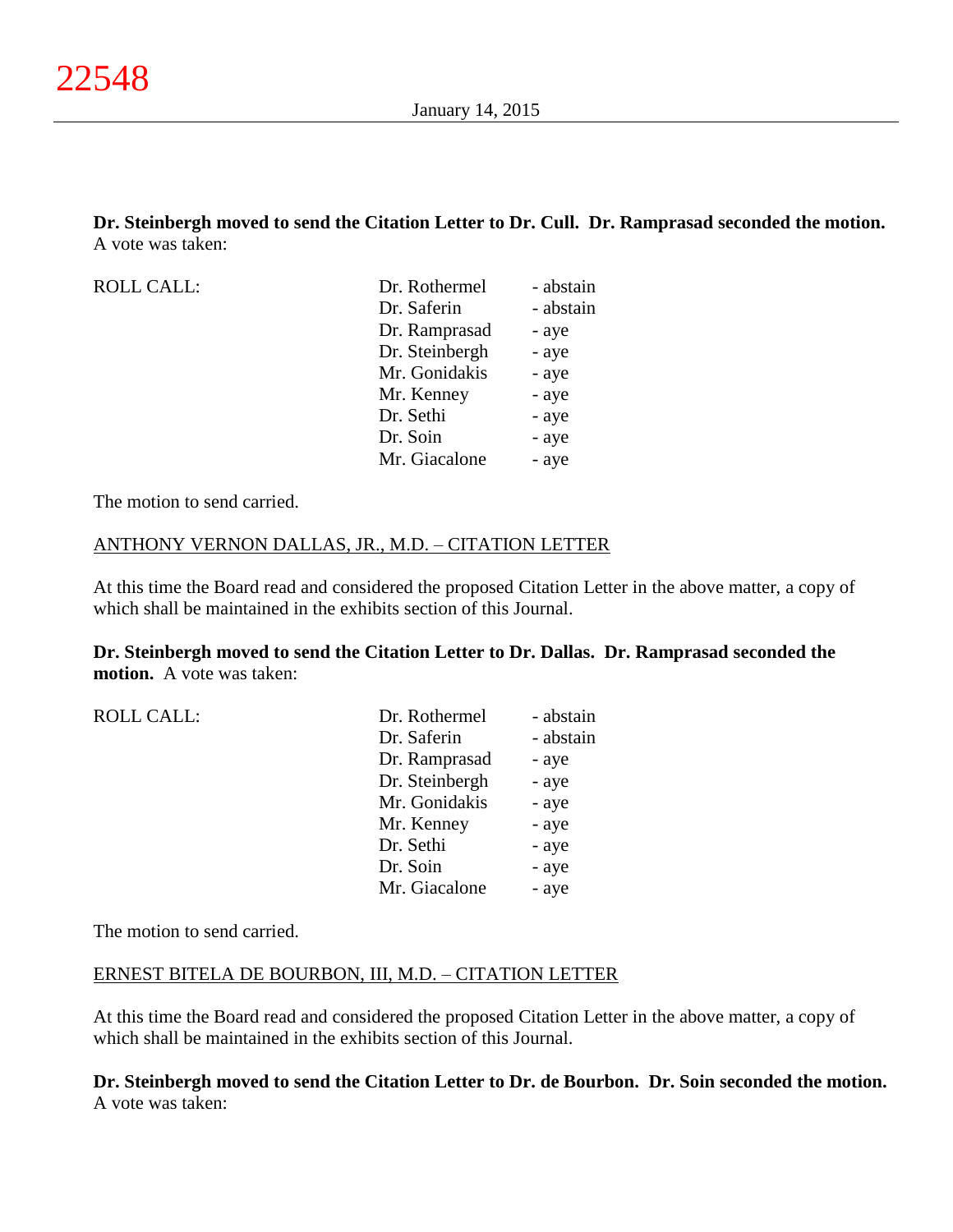| ROLL CALL: |  |
|------------|--|
|------------|--|

| <b>ROLL CALL:</b> | Dr. Rothermel  | - abstain |
|-------------------|----------------|-----------|
|                   | Dr. Saferin    | - abstain |
|                   | Dr. Ramprasad  | - aye     |
|                   | Dr. Steinbergh | - aye     |
|                   | Mr. Gonidakis  | - aye     |
|                   | Mr. Kenney     | - aye     |
|                   | Dr. Sethi      | - aye     |
|                   | Dr. Soin       | - aye     |
|                   | Mr. Giacalone  | - aye     |
|                   |                |           |

The motion to send carried.

## IRAJ DERAKHSHAN, M.D. – CITATION LETTER

At this time the Board read and considered the proposed Citation Letter in the above matter, a copy of which shall be maintained in the exhibits section of this Journal.

**Dr. Steinbergh moved to send the Citation Letter to Dr. Derakhshan. Dr. Ramprasad seconded the motion.** A vote was taken:

| <b>ROLL CALL:</b> | Dr. Rothermel  | - abstain |
|-------------------|----------------|-----------|
|                   | Dr. Saferin    | - abstain |
|                   | Dr. Ramprasad  | - aye     |
|                   | Dr. Steinbergh | - aye     |
|                   | Mr. Gonidakis  | - aye     |
|                   | Mr. Kenney     | - aye     |
|                   | Dr. Sethi      | - aye     |
|                   | Dr. Soin       | - aye     |
|                   | Mr. Giacalone  | - aye     |
|                   |                |           |

The motion to send carried.

#### ADAM MICHAEL HOLMAN – CITATION LETTER

At this time the Board read and considered the proposed Citation Letter in the above matter, a copy of which shall be maintained in the exhibits section of this Journal.

**Dr. Steinbergh moved to send the Citation Letter to Mr. Holman. Dr. Ramprasad seconded the motion.** A vote was taken:

| ROLL CALL: | Dr. Rothermel  | - abstain |
|------------|----------------|-----------|
|            | Dr. Saferin    | - abstain |
|            | Dr. Ramprasad  | - aye     |
|            | Dr. Steinbergh | - aye     |
|            |                |           |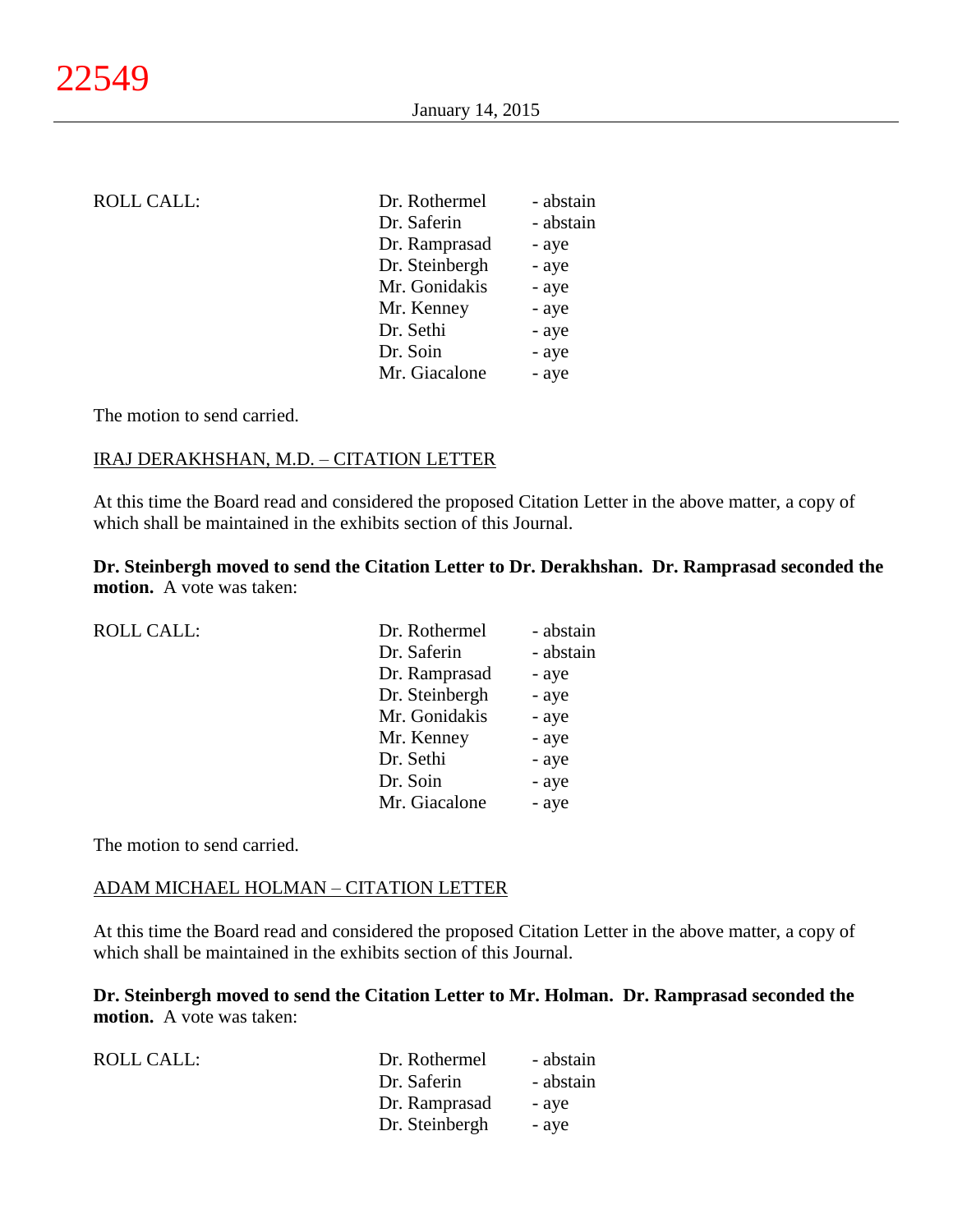| Mr. Gonidakis | - aye |
|---------------|-------|
| Mr. Kenney    | - aye |
| Dr. Sethi     | - aye |
| Dr. Soin      | - aye |
| Mr. Giacalone | - aye |

The motion to send carried.

#### MARK E. HOSTETTLER, M.D. – CITATION LETTER

At this time the Board read and considered the proposed Citation Letter in the above matter, a copy of which shall be maintained in the exhibits section of this Journal.

**Dr. Steinbergh moved to send the Citation Letter to Dr. Hostettler. Dr. Ramprasad seconded the motion.** A vote was taken:

| <b>ROLL CALL:</b> | Dr. Rothermel  | - abstain |
|-------------------|----------------|-----------|
|                   | Dr. Saferin    | - abstain |
|                   | Dr. Ramprasad  | - aye     |
|                   | Dr. Steinbergh | - aye     |
|                   | Mr. Gonidakis  | - aye     |
|                   | Mr. Kenney     | - aye     |
|                   | Dr. Sethi      | - aye     |
|                   | Dr. Soin       | - aye     |
|                   | Mr. Giacalone  | - aye     |
|                   |                |           |

The motion to send carried.

#### DAVID R. MANDEL, M.D. – CITATION LETTER

At this time the Board read and considered the proposed Citation Letter in the above matter, a copy of which shall be maintained in the exhibits section of this Journal.

**Dr. Steinbergh moved to send the Citation Letter to Dr. Mandel. Dr. Ramprasad seconded the motion.** A vote was taken:

| <b>ROLL CALL:</b> | Dr. Rothermel  | - abstain |
|-------------------|----------------|-----------|
|                   | Dr. Saferin    | - abstain |
|                   | Dr. Ramprasad  | - aye     |
|                   | Dr. Steinbergh | - aye     |
|                   | Mr. Gonidakis  | - aye     |
|                   | Mr. Kenney     | - aye     |
|                   | Dr. Sethi      | - aye     |
|                   | Dr. Soin       | - aye     |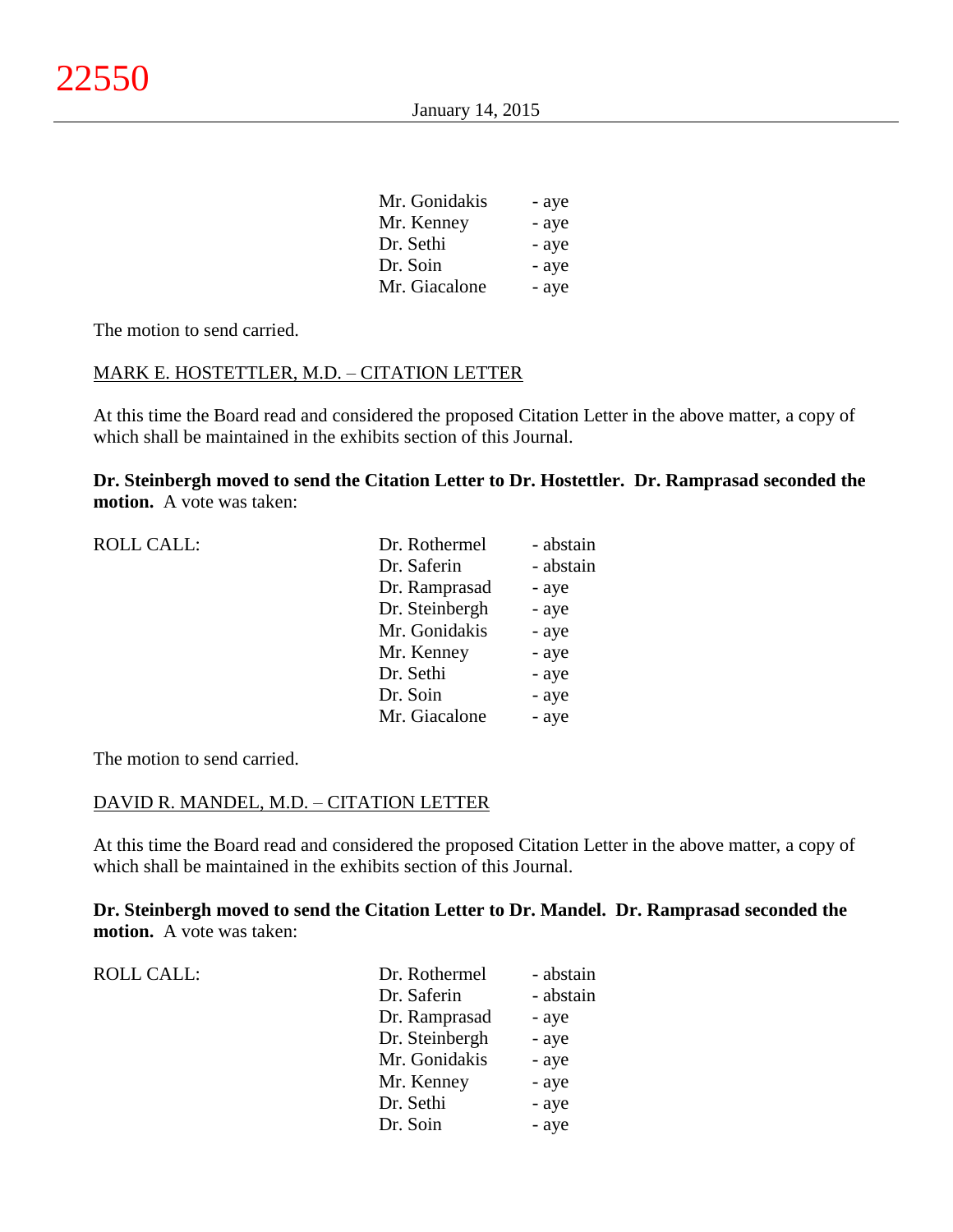Mr. Giacalone - aye

The motion to send carried.

## RICHARD E. PAULUS, M.D. – CITATION LETTER

At this time the Board read and considered the proposed Citation Letter in the above matter, a copy of which shall be maintained in the exhibits section of this Journal.

**Dr. Steinbergh moved to send the Citation Letter to Dr. Paulus. Dr. Ramprasad seconded the motion.** A vote was taken:

| <b>ROLL CALL:</b> | Dr. Rothermel  | - abstain |
|-------------------|----------------|-----------|
|                   | Dr. Saferin    | - abstain |
|                   | Dr. Ramprasad  | - aye     |
|                   | Dr. Steinbergh | - aye     |
|                   | Mr. Gonidakis  | - aye     |
|                   | Mr. Kenney     | - aye     |
|                   | Dr. Sethi      | - aye     |
|                   | Dr. Soin       | - aye     |
|                   | Mr. Giacalone  | - aye     |
|                   |                |           |

The motion to send carried.

#### PING WEI – CITATION LETTER

At this time the Board read and considered the proposed Citation Letter in the above matter, a copy of which shall be maintained in the exhibits section of this Journal.

**Dr. Steinbergh moved to send the Citation Letter to Ms. Wei. Dr. Ramprasad seconded the motion.** A vote was taken:

| Dr. Rothermel  | - abstain |
|----------------|-----------|
| Dr. Saferin    | - abstain |
| Dr. Ramprasad  | - aye     |
| Dr. Steinbergh | - aye     |
| Mr. Gonidakis  | - aye     |
| Mr. Kenney     | - aye     |
| Dr. Sethi      | - aye     |
| Dr. Soin       | - aye     |
| Mr. Giacalone  | - aye     |
|                |           |

The motion to send carried.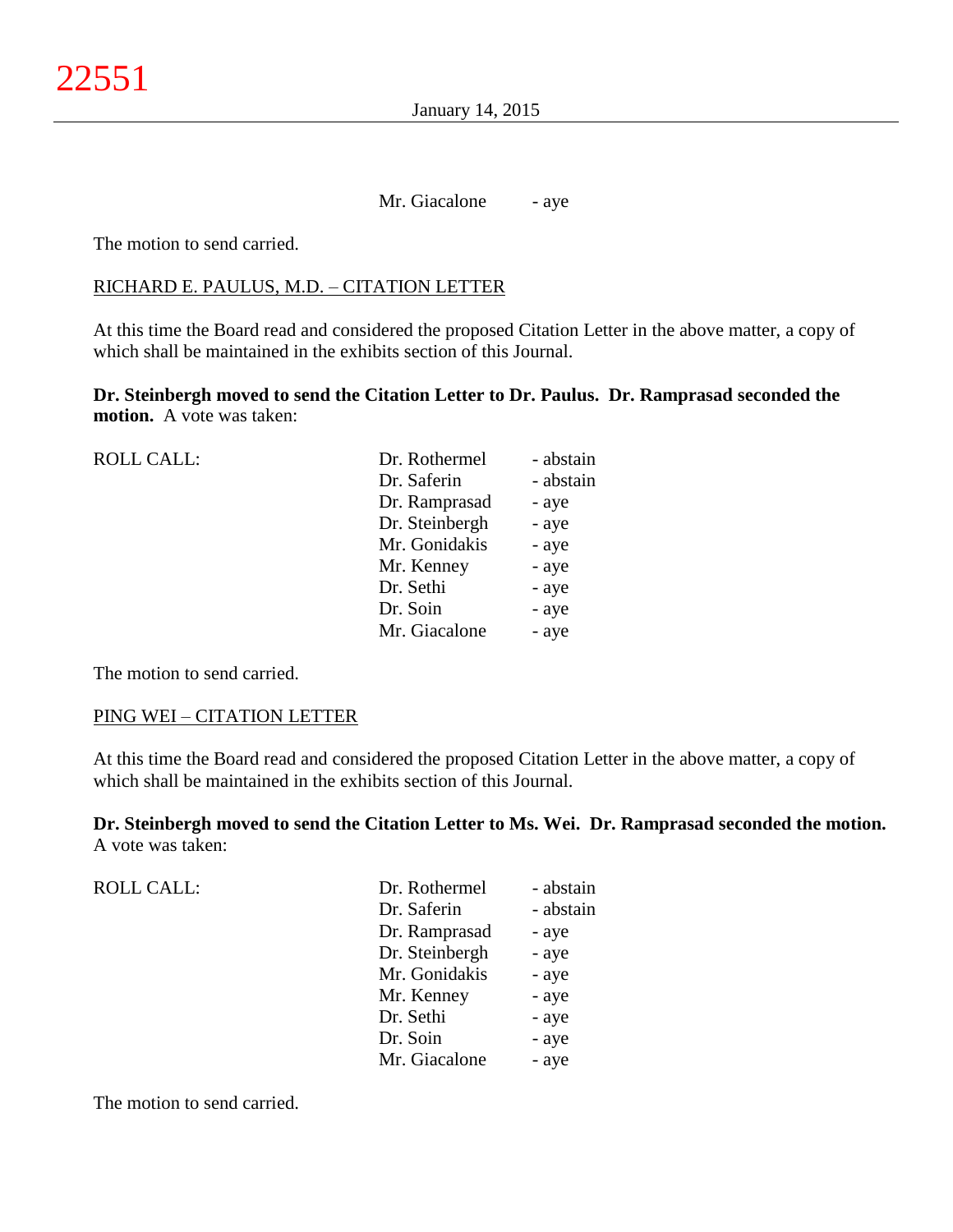#### APPLICANTS FOR LICENSURE

**Dr. Saferin moved to approve for licensure, contingent upon all requested documents being received and approved in accordance with licensure protocols, the acupuncturist applicants listed in Exhibit "A," the anesthesiologist assistant applicants listed in Exhibit "B," the genetic counselor applicants listed in Exhibit "C," the massage therapist applicants listed in Exhibit "D," the Oriental medicine practitioner applicants listed in Exhibit "E," the physician assistant applicants listed in Exhibit "F," and the physician applicants listed in Exhibit "G." Dr. Steinbergh seconded the motion.** A vote was taken:

| <b>ROLL CALL:</b> | Dr. Rothermel  | - aye |
|-------------------|----------------|-------|
|                   | Dr. Saferin    | - aye |
|                   | Dr. Ramprasad  | - aye |
|                   | Dr. Steinbergh | - aye |
|                   | Mr. Gonidakis  | - aye |
|                   | Mr. Kenney     | - aye |
|                   | Dr. Sethi      | - aye |
|                   | Dr. Soin       | - aye |
|                   | Mr. Giacalone  | - aye |
|                   |                |       |

The motion carried.

## PROBATIONARY REQUESTS

Mr. Kenney advised that at this time he would like the Board to consider the probationary requests on today's consent agenda. Mr. Kenney asked if any Board member wished to discuss a probationary report or probationary request separately. Dr. Steinbergh stated that she wished to discuss select probationary reports separately.

Regarding Aiyappan Menon, M.D., a nephrologist, Dr. Steinbergh noted that he is requesting approval of Jeffrey Cameron, M.D., to serve as the new monitoring physician. Dr. Steinbergh stated that Dr. Cameron is an obstetrician and gynecologist. Dr. Steinbergh opined that if Dr. Menon is unable to find a nephrologist to serve as his monitoring physician, then the name of an internal medicine specialist should be submitted. Dr. Steinbergh stated that Dr. Menon's monitoring includes chart review and that an internal medicine physician would be better able to fulfill this function.

Ms. Anderson suggested that the matter of Dr. Menon be tabled so that Dr. Menon can have a chance to submit the name of an internal medicine specialist to be the new monitoring physician.

**Dr. Steinbergh moved to table the matter of Dr. Menon. Dr. Sethi seconded the motion.** A vote was taken:

| ROLL CALL: | Dr. Rothermel | - abstain |
|------------|---------------|-----------|
|            | Dr. Saferin   | - abstain |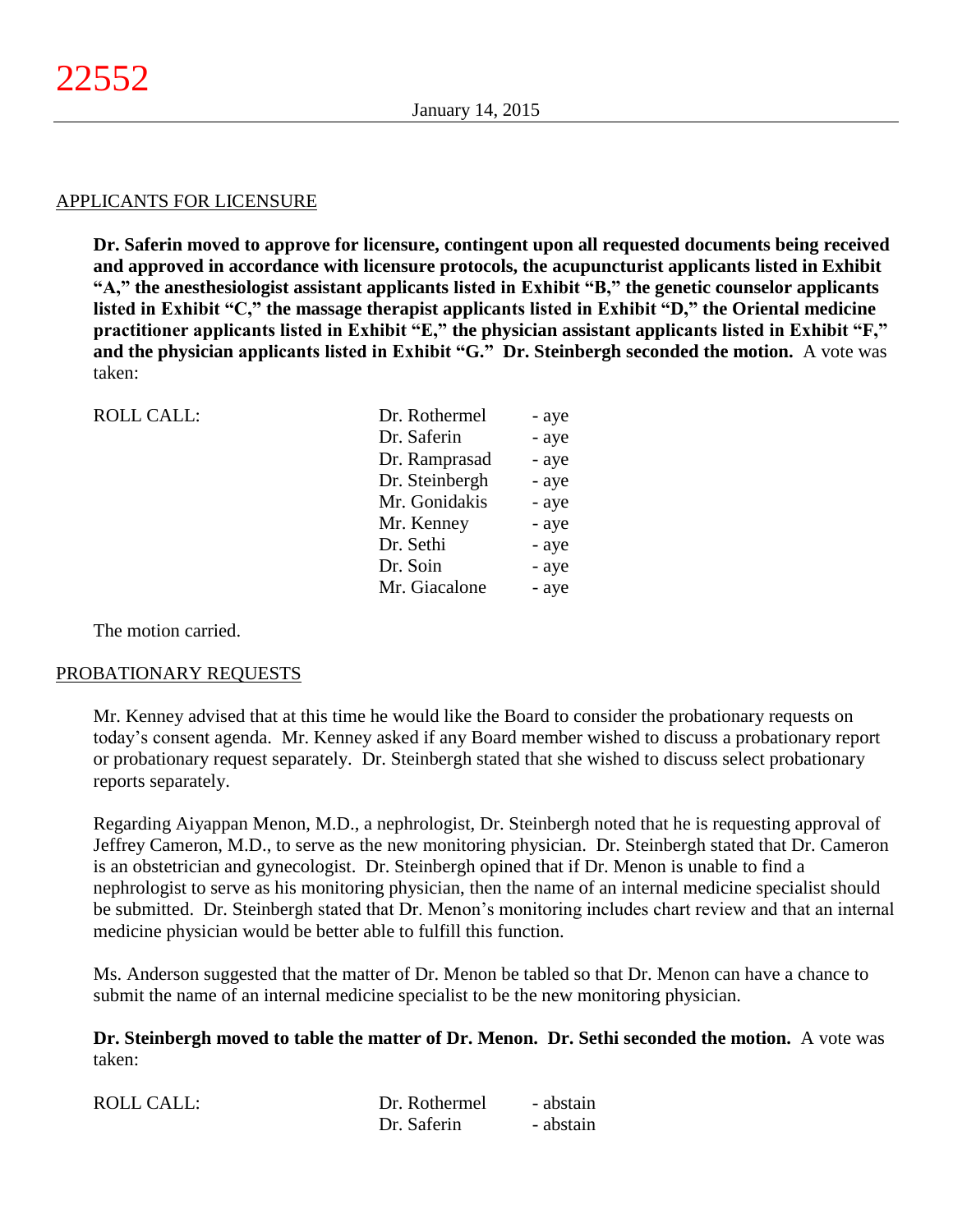| Dr. Ramprasad  | - aye |
|----------------|-------|
| Dr. Steinbergh | - aye |
| Mr. Gonidakis  | - aye |
| Mr. Kenney     | - aye |
| Dr. Sethi      | - aye |
| Dr. Soin       | - aye |
| Mr. Giacalone  | - aye |

The motion to table carried.

Regarding Bradley R. Wolf, M.D., and Randall G. Whitlock, Jr., P.A., Dr. Steinbergh noted that these two practitioners work together. Mr. Whitlock is requesting approval of Leslie R. Dye, M.D, to serve as the new reporting physician. At Dr. Steinbergh's request, Ms. Bickers explained that a reporting physician reports to the Board regarding the respondent's clinical skills, professionalism, ethical behavior, amenability to supervision, and any complaints from patients or coworkers. Dr. Steinbergh stated that she brought this out for discussion for informational purposes.

Dr. Steinbergh stated that Dr. Wolf, who performs hair transplants, is requesting that David Bradley Bobbitt, M.D., an otolaryngologist, be approved to serve as the new monitoring physician. Dr. Steinbergh favored approving Dr. Wolf's request, but wanted to bring it out for discussion so there is an understanding of the nature of Dr. Wolf's practice.

**Dr. Steinbergh moved to accept the Compliance staff's Reports of Conferences and the Secretary and Supervising Member's recommendations, as follows:**

 **To grant Kevin Gordon Baldie, M.D.'s request for reduction in appearances to every six months; and reduction in required psychiatric sessions from once per month to every six months;**

 **To grant Courtney D. Bonner, D.O.'s request for approval of David W. Ray, D.O., to serve as the monitoring physician; and determination of the frequency and number of charts to be reviewed at 10 charts per month;**

 **To grant Brian D. Hesler, M.D.'s, request for approval of Evan H. Goulding, M.D., Ph.D., to serve as the treating psychiatrist;**

 **To grant Anthony M. Ruffa, D.O.'s request for approval of Matthew R. DeJohn, M.D., to serve as the new treating psychiatrist;**

 **To grant Myron L. Shank, M.D.'s request for approval of Renato F. Dela Cruz, M.D., to serve as the monitoring physician; and determination of the frequency and number of charts to be reviewed at 10 charts per week;**

 **To grant Terry L. Thomas, D.O.'s request for approval of Amelia R. McPeak, D.O., to serve as an additional monitoring physician; and determination of the frequency and number of harts to be**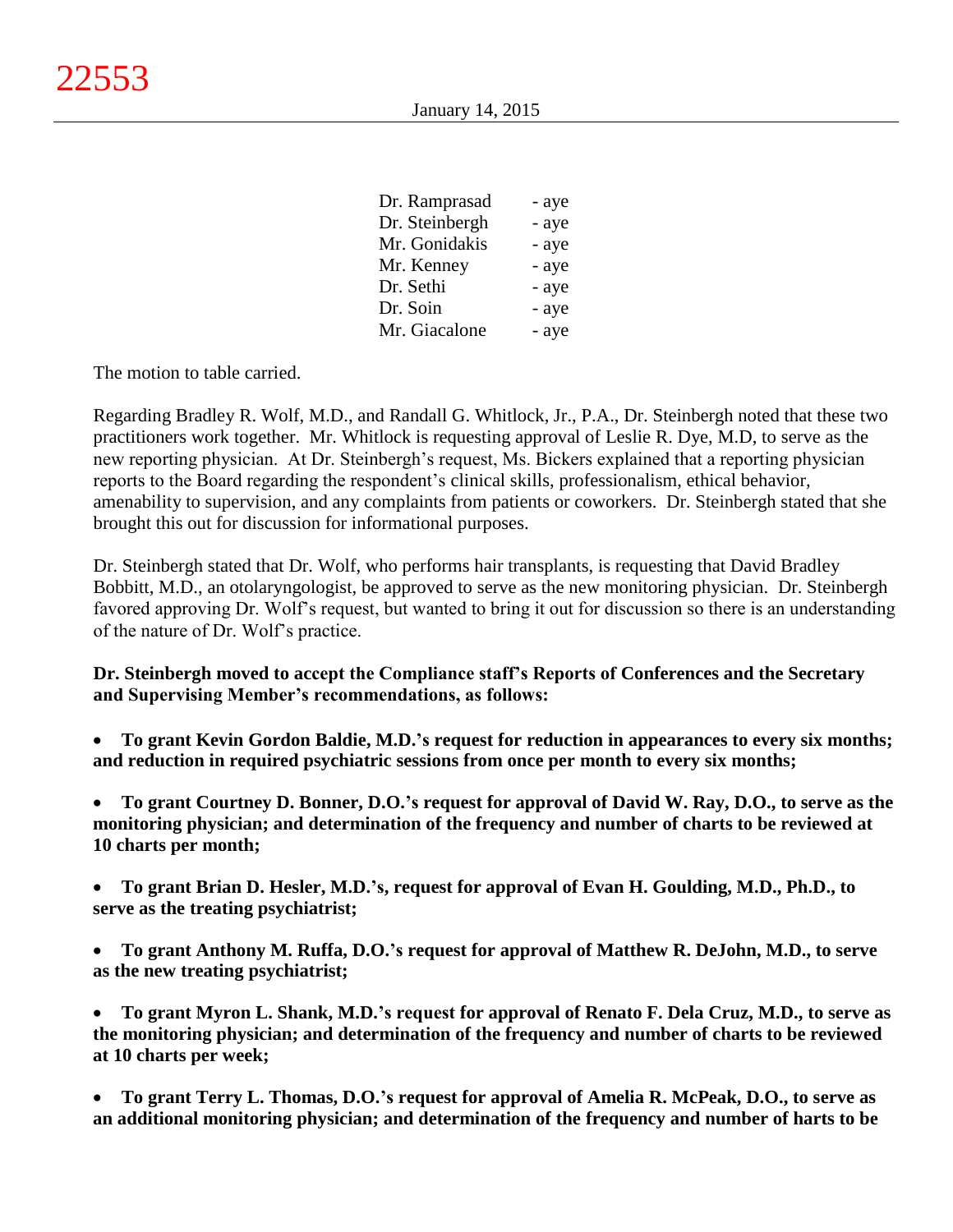**reviewed at 5 charts per month from each practice location;**

 **To grant Mark Aaron Weiner, D.O.'s request for approval of Bela S. Shah, M.D., to conduct psychiatric assessment and subsequent treatment; and permission to travel to Michigan without prior notification;**

 **To grant Randall G. Whitlock, Jr., P.A.'s request for approval of Leslie R. Dye, M.D., to serve as the new reporting physician; and**

 **To grant Bradley R. Wolf, M.D.'s request for approval of David Bradley Bobbitt, M.D., to serve as the new monitoring physician;**

**Dr. Ramprasad seconded the motion.** A vote was taken:

| <b>ROLL CALL:</b> | Dr. Rothermel  | - abstain |
|-------------------|----------------|-----------|
|                   | Dr. Saferin    | - abstain |
|                   | Dr. Ramprasad  | - aye     |
|                   | Dr. Steinbergh | - aye     |
|                   | Mr. Gonidakis  | - aye     |
|                   | Mr. Kenney     | - aye     |
|                   | Dr. Sethi      | - aye     |
|                   | Dr. Soin       | - aye     |
|                   | Mr. Giacalone  | - aye     |
|                   |                |           |

The motion carried.

## REINSTATEMENT REQUEST

## CHRISTINA L. SUMMERS, M.T.

Mr. Kenney stated that on June 11, 2014, the Board issued an Order that suspended Ms. Summer' massage therapy license for an indefinite period, but not less than 30 days. The Order was based on Ms. Summers' conviction in the Lucas County Court of Common Pleas on one felony count of Attempted Trafficking in Cocaine.

Mr. Kenney continued that the June 2014 Order further set out the conditions that Ms. Summer must meet for the reinstatement of her massage therapy to include the following: Submission of a reinstatement application and fee; and successful completion of a course in personal ethics and written report setting forth what she had learned and how she will apply what was learned to her massage therapy practice.

Mr. Kenney stated that Ms. Summers has submitted the required documentation of her ability to resume practice and is currently in compliance with the terms of the June 11, 2014 Board Order.

## **Dr. Steinbergh moved that the request for the reinstatement of the massage therapy license of**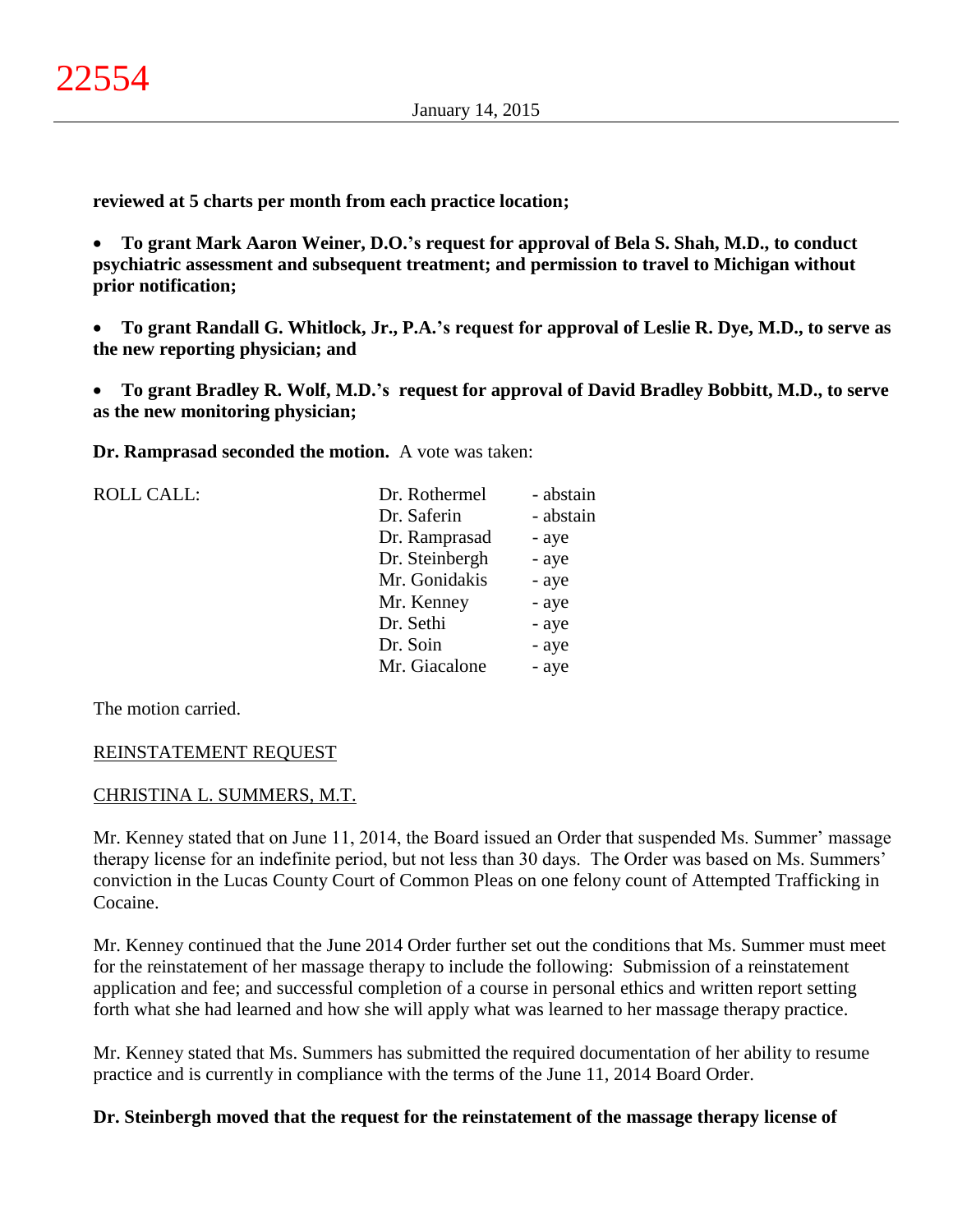**Christina L. Summers, M.T., be approved, effective immediately, subject to the probationary terms and conditions as outlined in the June 11, 2014 Board Order for a minimum of two years. Mr. Giacalone seconded the motion.** A vote was taken:

| <b>ROLL CALL:</b> | Dr. Rothermel  | - abstain |
|-------------------|----------------|-----------|
|                   | Dr. Saferin    | - abstain |
|                   | Dr. Ramprasad  | - aye     |
|                   | Dr. Steinbergh | - aye     |
|                   | Mr. Gonidakis  | - aye     |
|                   | Mr. Kenney     | - aye     |
|                   | Dr. Sethi      | - aye     |
|                   | Dr. Soin       | - aye     |
|                   | Mr. Giacalone  | - aye     |
|                   |                |           |

The motion carried.

## FINAL PROBATIONARY APPEARANCES

#### GEORGE D. J. GRIFFIN, M.D.

Dr. Griffin was appearing before the Board pursuant to his request for release from the terms of the Board's Order of April 14, 2010. Ms. Bickers reviewed Dr. Griffin's history with the Board.

Dr. Ramprasad noted that he knows Dr. Griffin well, and therefore he is recusing himself from this discussion.

In response to questioning by Dr. Steinbergh, Dr. Griffin stated that he currently practices orthopedics, seeing patients four days per week and operating two days per week. Dr. Griffin's primary effort is in the field of spine reconstruction. Dr. Griffin stated that he has relearned the proper method of prescribing medications and making sure that there are no variances that can be avoided. Dr. Griffin also responded that the courses he has taken in controlled substances management and medical record-keeping have been helpful to him.

Responding to questioning from Mr. Giacalone, Dr. Griffin stated that he initially came to the attention of the Board regarding the amounts of pain medicine he had been prescribing. When asked by Mr. Giacalone if Dr. Griffin thought the amounts were high at the time he prescribed the pain medications, Dr. Griffin responded that the amounts were something that his patients had gradually worked up to. Dr. Griffin also commented that he no longer sees those patients.

Mr. Giacalone recounted the amounts of medication that Dr. Griffin had prescribed at that time and found them to be staggering. Mr. Giacalone asked if Dr. Griffin had been concerned about respiratory distress or addiction. Dr. Griffin replied that he had been concerned about addiction and diversion, so he tested his patient frequently. Dr. Griffin stated that respiratory distress had not been an issue because his patients had gradually worked up to those levels.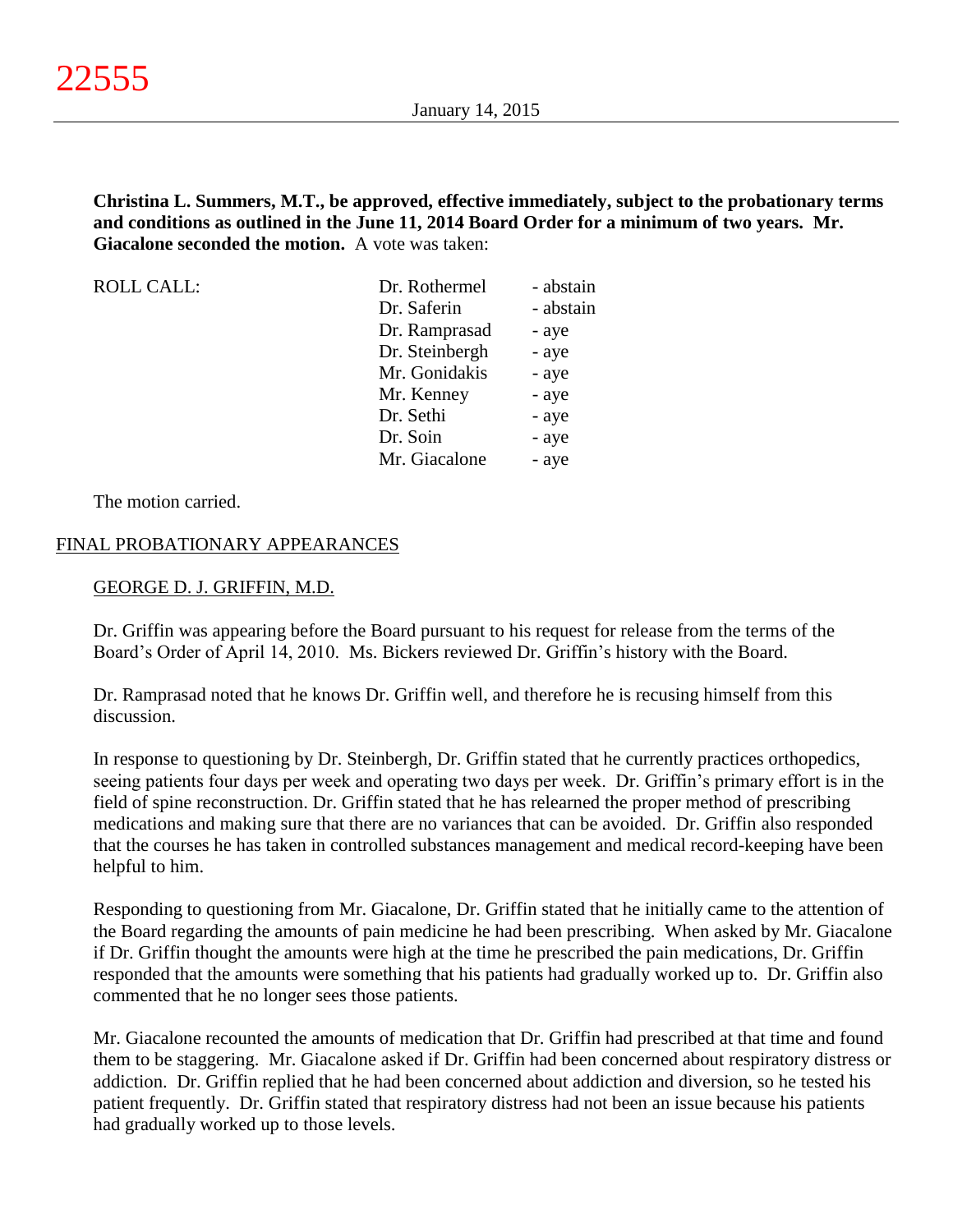Mr. Giacalone noted Patient 11, who had negative drug screens for medications which Dr. Griffin had been prescribing, positive drug screens for other medications, and a criminal history of drug-related felonies. In addition, a pharmacist had advised that Patient 11 was selling drugs. Mr. Giacalone asked if Patient 11 was a normal patient. Dr. Griffin answered that Patient 11 was not a normal patient. Dr. Griffin stated that he is no longer prescribing in those amounts and he tries to stay beneath the Board-recommended level of 80 MED (morphine equivalent dose).

Dr. Soin commented that he can understand how a patient's tolerance can build to a certain level and that this is why the 80 MED threshold was instituted. Dr. Soin asked about Dr. Griffin's protocol for positive drug screens. Dr. Griffin replied that he first talks to the patient, then based on that he may refer the patient to an addiction psychologist, and then based on that he decides whether to continue prescribing pain medication. Dr. Soin asked what would cause Dr. Griffin to continue prescribing medication despite a positive drug screen. Dr. Griffin replied that he may continue prescribing if he has known the patient for a long time, if the patient forthcoming and honest, and if the patient understood that what they were doing was not permitted and that they must be fully compliant moving forward. Dr. Griffin stated that if he received satisfactory answers, he would continue prescribing at a lover lever and with closer monitoring.

In response to further questioning by Dr. Soin, Dr. Griffin responded that he provides his patients with written informed consent before prescribing opioids and he discloses that they cannot smoke marijuana while on opioids. Dr. Griffin further responded that the informed consent does not discuss the risks of using canniboids or any illicit drugs with opioids, but stated that he discusses this with his patients.

Dr. Soin agreed with Mr. Giacalone's earlier statements that the amounts that had been prescribed by Dr. Griffin were extremely high by any reasonable standard.

In response to questioning by Dr. Sethi, Dr. Griffin stated that he prescribes pain medication for his orthopedic patients post-operatively and pre-operatively if needed, but he does not have a pain management practice. Dr. Griffin further responded that he prescribed post-operatively for up to three months, two weeks at a time, and then decreases the medication until it is gone. Dr. Griffin noted that his patients have major reconstructive spine surgery, including disc and hardware insertion.

Mr. Kenney commented that further practice of this nature could put Dr. Griffin's medical license in jeopardy.

**Dr. Steinbergh moved to release Dr. Griffin from the terms of the Board's Order of April 14, 2010, effective immediately. Mr. Gonidakis seconded the motion.** A vote was taken:

| <b>ROLL CALL:</b> | Dr. Rothermel  | - abstain |
|-------------------|----------------|-----------|
|                   | Dr. Saferin    | - abstain |
|                   | Dr. Ramprasad  | - abstain |
|                   | Dr. Steinbergh | - aye     |
|                   | Mr. Gonidakis  | - aye     |
|                   | Mr. Kenney     | - aye     |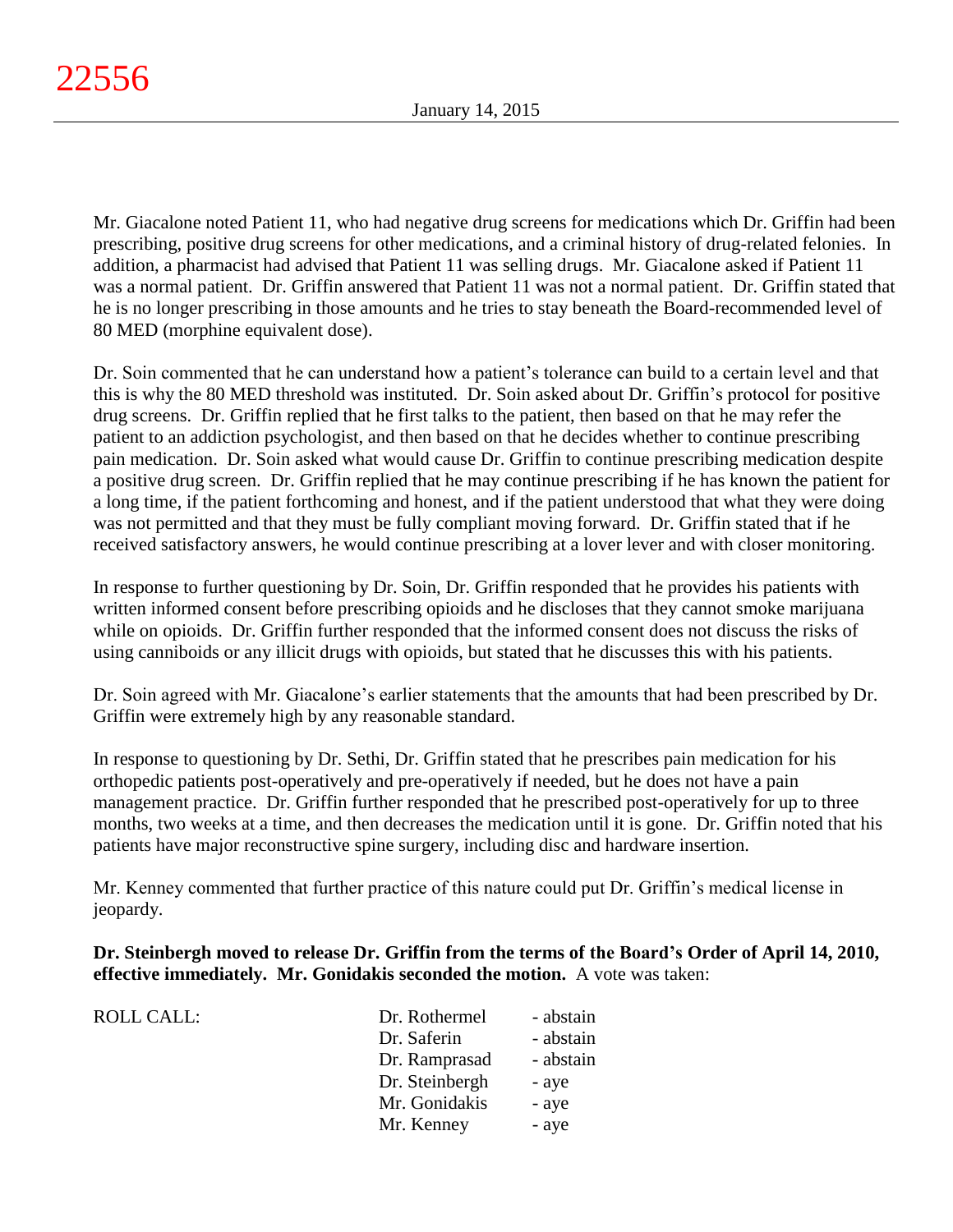| Dr. Sethi     | - aye |
|---------------|-------|
| Dr. Soin      | - aye |
| Mr. Giacalone | - aye |

The motion carried.

## PAUL D. REIKOWSKI, JR., M.T.

Mr. Reikowski was appearing before the Board pursuant to his request for release from the terms of his January 15, 2009 Consent Agreement. Ms. Bickers reviewed Mr. Reikowski's history with the Board.

Dr. Steinbergh asked if Mr. Reikowski has been totally compliant with the terms of his Consent Agreement. Ms. Bickers replied that Mr. Reikowski has been compliant for the last six months; his Agreement was tolled on two occasions for failure to comply with the provision to call into FirstLab daily.

In response to questions from Dr. Steinbergh, Mr. Reikowski stated that he is doing very well and he is active in Alcoholics Anonymous (AA). Mr. Reikowski stated that AA has helped him immensely to grow and to become the man he can be. Mr. Reikowski further responded that he currently practices massage therapy in a chiropractic office five days per week, seeing 50 to 60 patients per week.

## **Dr. Steinbergh moved to release Mr. Reikowski from the terms of his January 15, 2009 Consent Agreement, effective immediately. Mr. Gonidakis seconded the motion.** A vote was taken:

| <b>ROLL CALL:</b> | Dr. Rothermel  | - abstain |
|-------------------|----------------|-----------|
|                   | Dr. Saferin    | - abstain |
|                   | Dr. Ramprasad  | - aye     |
|                   | Dr. Steinbergh | - aye     |
|                   | Mr. Gonidakis  | - aye     |
|                   | Mr. Kenney     | - aye     |
|                   | Dr. Sethi      | - aye     |
|                   | Dr. Soin       | - aye     |
|                   | Mr. Giacalone  | - aye     |

The motion carried.

#### OPERATIONS REPORT

**Human Resources:** Mr. Groeber stated that the position of Renewal Supervisor has been filled with a start date of Janaury 26, 2015. Also, the position of License Examiner 2 has been filled by Kenny William as of December 29, 2014. Applications are currently being accepted for the positions of Deputy Director to fill the position vacated by Mr. Blanton. Mr. Groeber added that a parliamentarian candidate for the Board will be interviewed. Lastly, Mr. Groeber stated that MaryCourtney Ore, Deputy Director of Communications, has resigned effective January 3, 2015; Mr. Groeber will give an update on the position at the next Board meeting.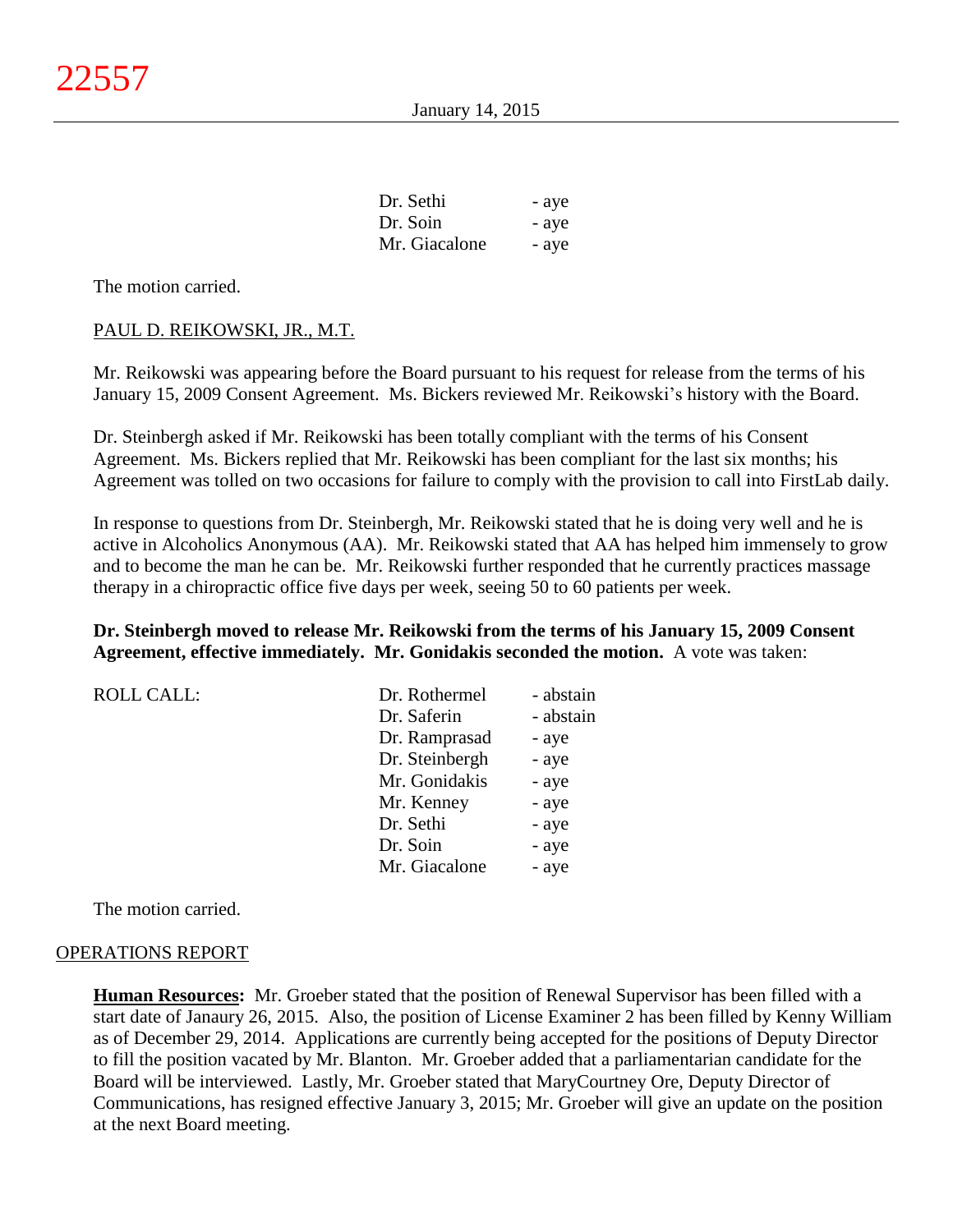**Budget:** Mr. Groeber stated that revenue and expenses both grew at about the same pace over the previous month. The cash balance as of November 2014 was slightly over \$4,000,000.00.

**Information Technology:** Mr. Groeber anticipated that the Board's new website will be released by January 23.

Regarding the new e-licensing system being developed, Mr. Groeber stated that the Board continues its efforts to be at the forefront of the solution and hoped to be selected as a pilot board for the new system.

**Communications and Outreach:** Mr. Groeber noted the list of meetings and presentations on the Operations Report and invited questions from the Board regarding those meetings.

**Licensure:** Mr. Groeber stated that good progress has been made with the time to license, especially with expedited licensure applications. Mr. Groeber stated that he will provide a full set of statistics at the next Board meeting.

**Investigations:** Regarding the proposed purchase of bulletproof vests for investigators, Mr. Groeber stated that rules and procedures are being finalized on how to utilize the vests should the Board give its final approval to purchase. Rules and procedures are also being developed should the Board approve the purchase of vehicles for investigators, which would give the Board more options on how to use the vehicles for investigations.

**Enforcement:** Mr. Groeber stated that the Enforcement caseload remained flat from November to December with an active caseload of 344, somewhat higher than at the same time in the previous year due to the clearing of some "logjams." Mr. Groeber stated that efforts are being made to move active cases through the process as efficiently as possible.

**Hearing Unit:** Mr. Groeber stated that work is still being done on getting the fine level of detail for the Hearing Unit functions. Mr. Groeber noted that the median days open for cases on the Hearing Unit docket at this time last year was 69 days; it is now 198 days. Mr. Groeber stated that many factors have resulted in that increase and the goal is to reduce the number to a more normalized level over the next several months.

# 2015 FSMB ANNUAL MEETING

**Dr. Steinbergh moved to approve that Donald R. Kenney, Sr., attend the 2015 Annual Meeting of the FSMB and accept the FSMB Voting Delegate scholarship, and that attendance at the meeting is in connection with Mr. Kenney's responsibilities as, and is related to his position as, a member of the State Medical Board of Ohio. Dr. Saferin seconded the motion.** A vote was taken:

| Dr. Rothermel | - aye |
|---------------|-------|
| Dr. Saferin   | - aye |
| Dr. Ramprasad | - aye |
|               |       |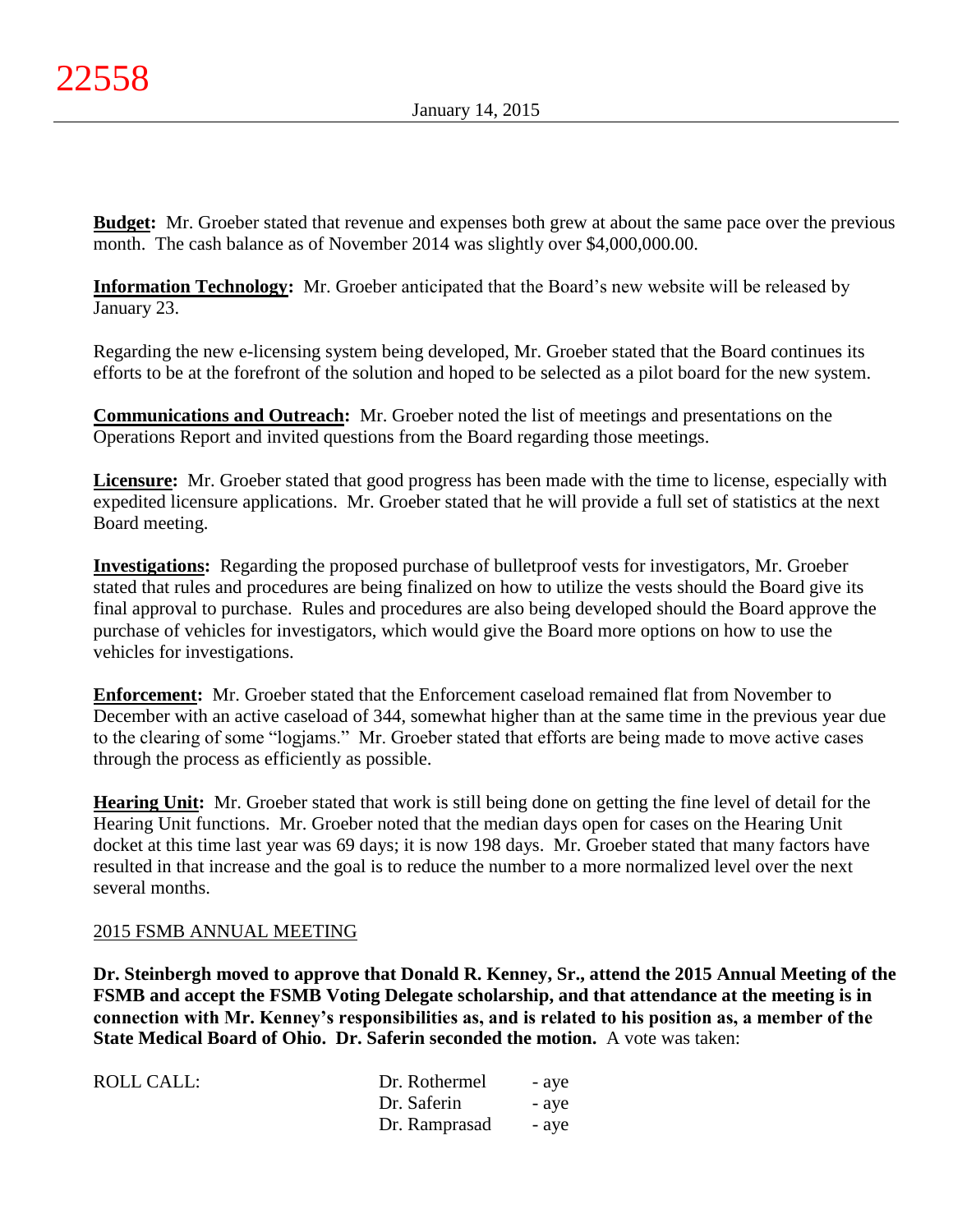| Dr. Steinbergh | - aye |
|----------------|-------|
| Mr. Gonidakis  | - aye |
| Mr. Kenney     | - aye |
| Dr. Sethi      | - aye |
| Dr. Soin       | - aye |
| Mr. Giacalone  | - aye |

The motion carried.

**Dr. Steinbergh moved to approve that A.J. Groeber, Executive Director, attend the 2015 Annual Meeting of the FSMB and accept the FSMB Executive Director scholarship, and that attendance at the meeting is in connection with Mr. Groeber's responsibilities as, and is related to his position as, Executive Director of the State Medical Board of Ohio. Dr. Saferin seconded the motion.** A vote was taken:

| <b>ROLL CALL:</b> | Dr. Rothermel  | - aye |
|-------------------|----------------|-------|
|                   | Dr. Saferin    | - aye |
|                   | Dr. Ramprasad  | - aye |
|                   | Dr. Steinbergh | - aye |
|                   | Mr. Gonidakis  | - aye |
|                   | Mr. Kenney     | - aye |
|                   | Dr. Sethi      | - aye |
|                   | Dr. Soin       | - aye |
|                   | Mr. Giacalone  | - aye |
|                   |                |       |

The motion carried.

The Board engaged in a brief discussion of other Board members who may be interested in attending the 2015 Annual Meeting. Dr. Steinbergh opined that it is important that as many Board members as possible attend the meeting for educational and informational purposes. Dr. Steinbergh asked all Board members to consider attending the meeting.

#### TRAVEL REQUEST

**Dr. Steinbergh moved to approve travel expenses in accordance with the state travel policy of AJ Groeber, Kimberly Anderson, and Jonithon LaCross to attend the Executive Telehealth Spring Summit Meeting on April 9-10, 2015, in Washington, DC, and to find that Mr. Groeber's attendance at conference is in connection to his duties as it relates to his positon as Executive Director of the State Medical Board of Ohio, Ms. Anderson's attendance at the conference is in connection with her duties as it relates to her duties as Chief Legal Counsel of the State Medical Board of Ohio, and Mr. Lacross' attendance at the conference is in connection with his duties as it relates to his duties as Director of Public Policy and Government Affairs of the State Medical Board of Ohio. Dr. Saferin seconded the motion.**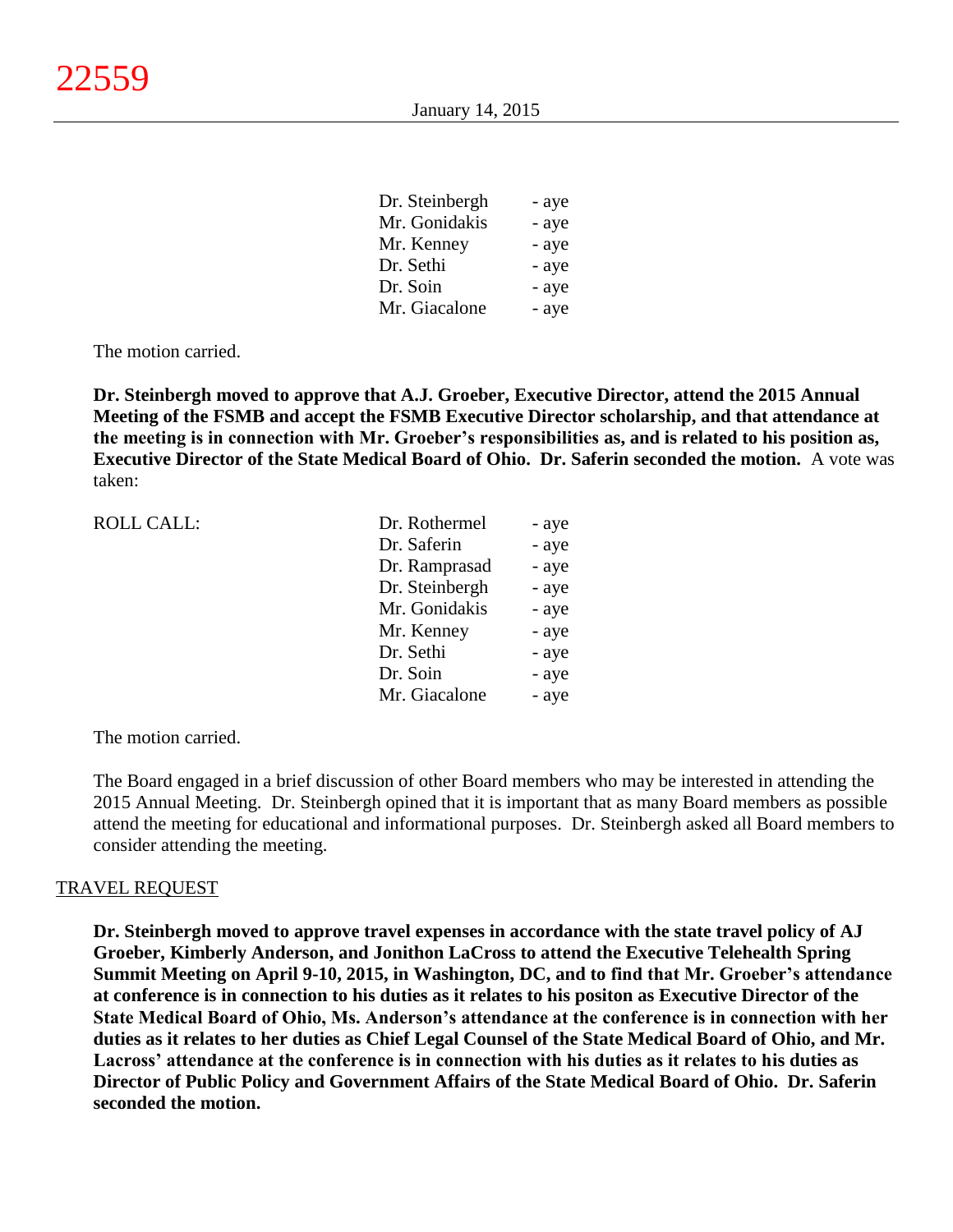Mr. Gonidakis question the wisdom of paying \$1,000.00 for attendance to this conference. Mr. Groeber stated that with telemedicine being an important issue, this conference is a good opportunity to see what other medical boards and outside entities are doing in this area. The conference seems to be mostly attuned to the private sector, but Mr. Groeber felt it was important for the State Medical Board of Ohio to be represented since it will draft rules and influence legislation concerning telemedicine. Mr. Groeber stated that he contacted the organizers of the conference seeking to have the fee reduced or waived, but was unsuccessful.

A vote was taken on Dr. Steinbergh's motion:

| <b>ROLL CALL:</b> | Dr. Rothermel  | - aye |
|-------------------|----------------|-------|
|                   | Dr. Saferin    | - aye |
|                   | Dr. Ramprasad  | - aye |
|                   | Dr. Steinbergh | - aye |
|                   | Mr. Gonidakis  | - nay |
|                   | Mr. Kenney     | - aye |
|                   | Dr. Sethi      | - aye |
|                   | Dr. Soin       | - aye |
|                   | Mr. Giacalone  | - aye |
|                   |                |       |

The motion carried.

Dr. Steinbergh asked that the agenda for the conference be distributed to the Board members when it is available. Mr. Groeber agreed.

## RULES & POLICIES

## PROPOSED RULE 4731-11-12, OFFICE-BASED OPIOID TREATMENT

**Dr. Steinbergh moved to approve the Findings and Order adopting Rule 4731-11-12, and that the adopted rule be final filed with an effective date of January 31, 2015. Mr. Gonidakis seconded the motion.** A vote was taken:

| <b>ROLL CALL:</b> | Dr. Rothermel  | - aye |
|-------------------|----------------|-------|
|                   | Dr. Saferin    | - aye |
|                   | Dr. Ramprasad  | - aye |
|                   | Dr. Steinbergh | - aye |
|                   | Mr. Gonidakis  | - aye |
|                   | Mr. Kenney     | - aye |
|                   | Dr. Sethi      | - aye |
|                   | Dr. Soin       | - aye |
|                   | Mr. Giacalone  | - aye |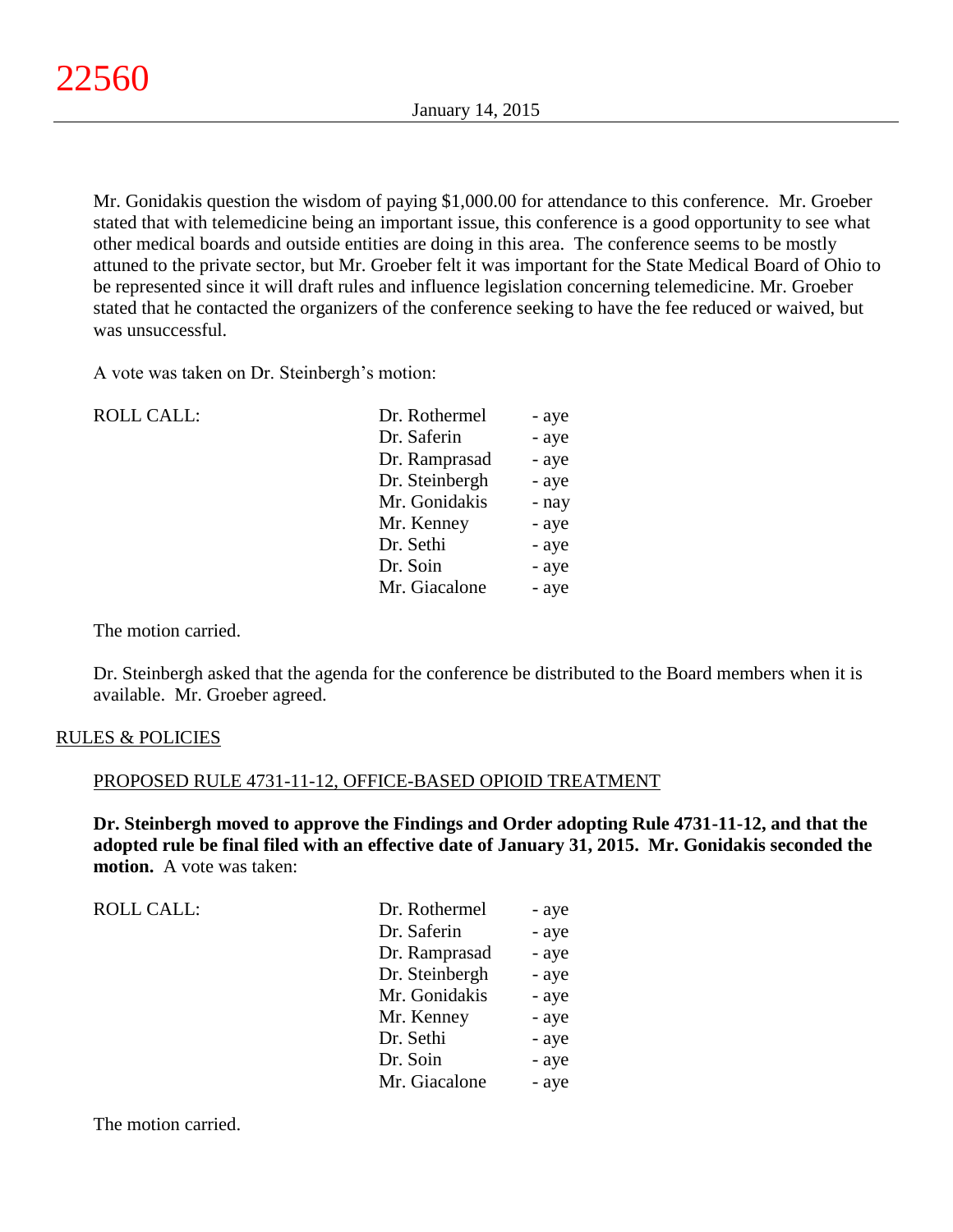## ADOPTION OF AMENDED RULES

**Dr. Steinbergh moved to approve the Findings and Order adopting amended Rule 4731-1-06, 4730- 1-08, 4731-2-03, 4730-2-05, and 4731-11-12, and that the adopted rules be final files with an effective date of January 31, 2015. Dr. Saferin seconded the motion.** A vote was taken:

| ROLL CALL: |  |
|------------|--|
|            |  |

| <b>ROLL CALL:</b> | Dr. Rothermel  | - aye |
|-------------------|----------------|-------|
|                   | Dr. Saferin    | - aye |
|                   | Dr. Ramprasad  | - aye |
|                   | Dr. Steinbergh | - aye |
|                   | Mr. Gonidakis  | - aye |
|                   | Mr. Kenney     | - aye |
|                   | Dr. Sethi      | - aye |
|                   | Dr. Soin       | - aye |
|                   | Mr. Giacalone  | - aye |
|                   |                |       |

The motion carried.

## REPORTS BY ASSIGNED COMMITTEES

#### LICENSURE COMMITTEE

## LICENSURE APPLICATION REVIEWS

#### JAY RONALD ROWES, M.D.

Dr. Saferin stated that the Licensure Committee had a conference call with Dr. Rowes this morning due to concerns that Dr. Rowes, who has applied for medical licensure in Ohio, has not practiced clinical medicine since 2006. Dr. Rowes informed the Committee that he was only interested in administrative medicine, not clinical medicine, and he did not object to a limitation on his license.

**Dr. Saferin moved to approve Dr. Rowes' application for a medical license in Ohio and to immediately limit and restrict that license to the practice of administrative, non-clinical medicine. Dr. Saferin further moved that all limitations and restrictions shall terminate upon evidence acceptable to the Board or it's designee that Dr. Rowes has successfully recertified with the American Board of Ophthalmology and completed a Board-approved preceptorship. Mr. Gonidakis seconded the motion.** A vote was taken:

| Dr. Rothermel  | - aye |
|----------------|-------|
| Dr. Saferin    | - aye |
| Dr. Ramprasad  | - aye |
| Dr. Steinbergh | - aye |
| Mr. Gonidakis  | - aye |
|                |       |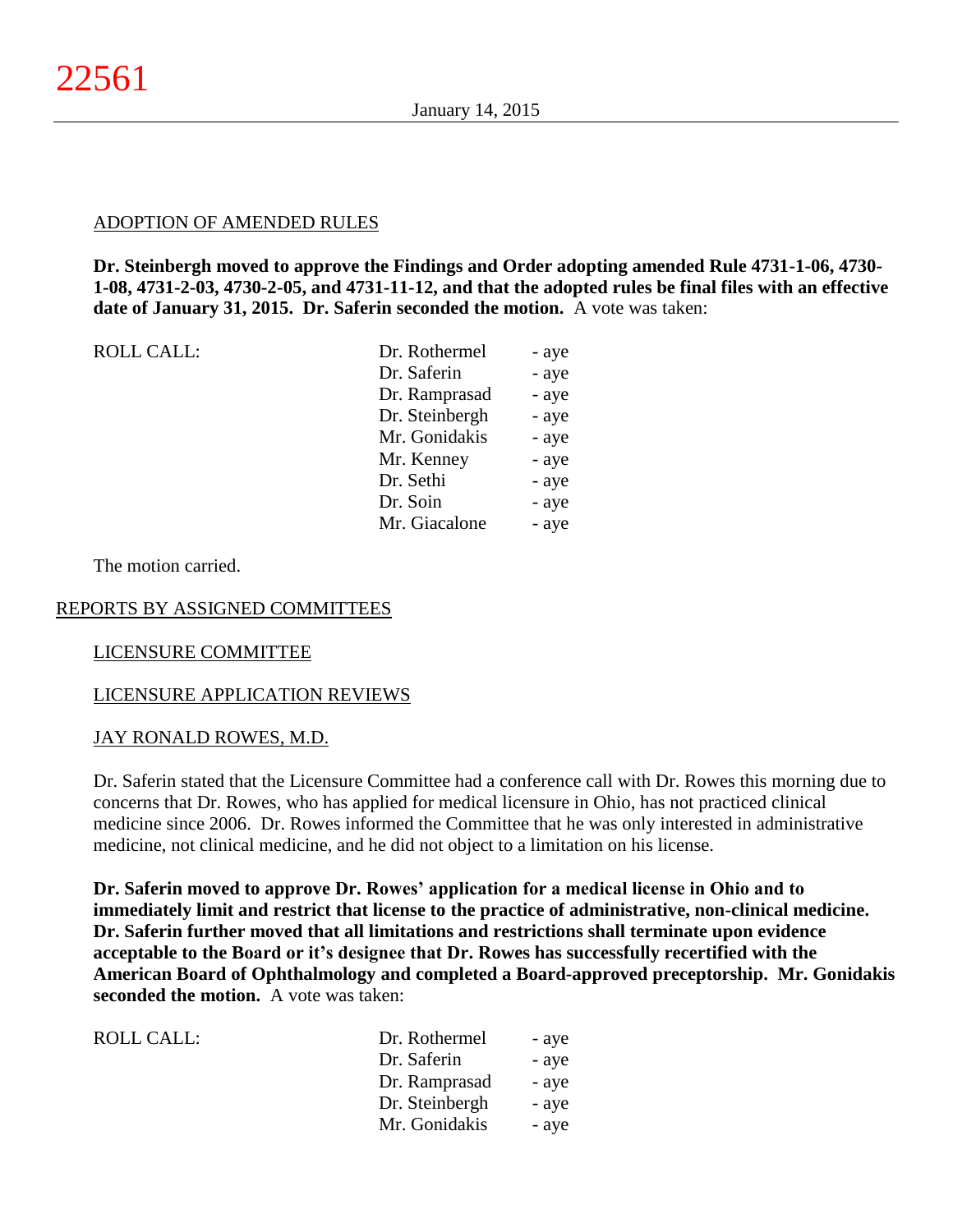| Mr. Kenney    | - aye |
|---------------|-------|
| Dr. Sethi     | - aye |
| Dr. Soin      | - aye |
| Mr. Giacalone | - aye |

The motion carried.

## PHYSICIAN LICENSURE PROCESS

Dr. Saferin stated that the Licensure Committee discussed ways to improve the licensure process. Based on recommendations from Mr. Miller, the Committee makes two recommendations. First, the Committee recommends discontinuance of the requirement that applicants submit certificates of recommendation. Information provided by Mr. Miller showed that the certificates of recommendation accounts for 15% of the time and effort to get licensed.

Mr. Miller stated that the certificates of recommendation have traditionally been a way to demonstrate good moral character, which is a function now being fulfilled by the criminal background check requirement. Mr. Miller stated that the certificates of recommendation are invariably positive, but can hold up an application when they are not sent in by the recommender in a timely manner or when the recommender fills out the form incorrectly.

Dr. Steinbergh noted that in the past few years, the Board has taken disciplinary action two times based on improper certificates of recommendation. Mr. Miller noted that those two cases concerned a restoration of licensure application; The current proposal, if adopted by the Board, will eliminate the requirement for initial applications but not for restoration applications. Mr. Miller further noted that the Board's actions in those cases were against the recommenders, not the applicant.

# **Dr. Saferin moved to discontinue the requirement for certificates of recommendation for applications for initial medical licensure. Mr. Giacalone seconded the motion.**

In response to further questioning, Mr. Miller stated that the Board will continue to receiving applicant information on education and training, criminal background checks, actions taken by other state medical boards, Drug Enforcement Administration (DEA) actions, employer recommendations, and profiles from the American Medical Association (AMA) and the American Osteopathic Association (AOA).

A vote was taken on Dr. Saferin's motion:

| <b>ROLL CALL:</b> | Dr. Rothermel  | - aye |
|-------------------|----------------|-------|
|                   | Dr. Saferin    | - aye |
|                   | Dr. Ramprasad  | - aye |
|                   | Dr. Steinbergh | - aye |
|                   | Mr. Gonidakis  | - aye |
|                   | Mr. Kenney     | - aye |
|                   | Dr. Sethi      | - aye |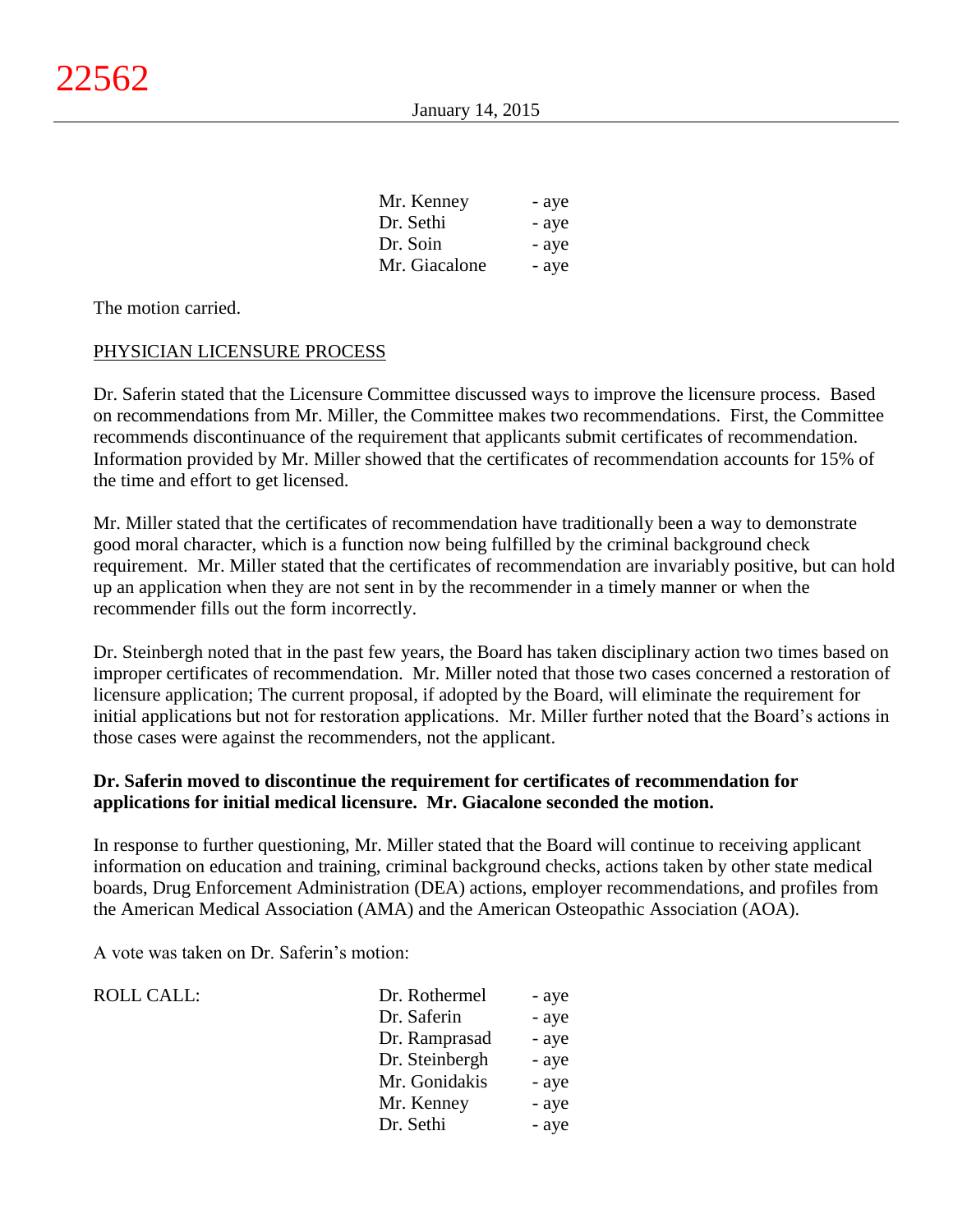| Dr. Soin      | - aye |
|---------------|-------|
| Mr. Giacalone | - aye |

The motion carried.

Second, Dr. Saferin stated that the Licensure Committee recommends discontinuing the requirement that the Board issue wallet cards. Dr. Saferin stated that this requirement is statutory, and therefore a change in the law would be required to implement this.

Mr. Miller stated that at a meeting a credentialers two years ago, it was requested that the Board discontinue this requirement. Since that time, the interest in this among credentialers has only increased. Mr. Miller noted that some other healthcare regulatory boards in Ohio have discontinues wallet cards without any apparent problems. Mr. Miller stated that the Board's website is approved by the Joint Commission and the National Committee for Quality Assurance as a primary source of license verification. Mr. Miller also stated that the Board's website gives more detailed and up-to-date information than wallet cards do.

Dr. Steinbergh stated that at time she has used her wallet card, along with her identification, at pharmacies to authorize prescriptions or prescription renewals. Mr. Miller stated that a pharmacy would also be able to access the Board's website for verification, along with the physician's identification, and would get more up-to-date information than a wallet card would be able to provide. Board members also noted the savings that would result from not printing the wallet cards.

## **Dr. Saferin moved that the Board support discontinuing the issuance of wallet cards to physicians. Dr. Sethi seconded the motion.** A vote was taken:

| <b>ROLL CALL:</b> | Dr. Rothermel  | - aye |
|-------------------|----------------|-------|
|                   | Dr. Saferin    | - aye |
|                   | Dr. Ramprasad  | - aye |
|                   | Dr. Steinbergh | - aye |
|                   | Mr. Gonidakis  | - aye |
|                   | Mr. Kenney     | - aye |
|                   | Dr. Sethi      | - aye |
|                   | Dr. Soin       | - aye |
|                   | Mr. Giacalone  | - aye |
|                   |                |       |

The motion carried.

## SPECIALTY BOARD RECERTIFICATION & CONTINUING MEDICAL EDUCATION

Dr. Saferin stated that the American Board of Medical Specialties (AMBS) has inquired as to whether the Board would consider counting an individual's Maintenance of Certification (MOC) activities towards meeting Ohio's Continuing Medical Education (CME) requirements for license renewal. The Committee will invite representatives from the ABMS to a telephone conference to gather information and to discuss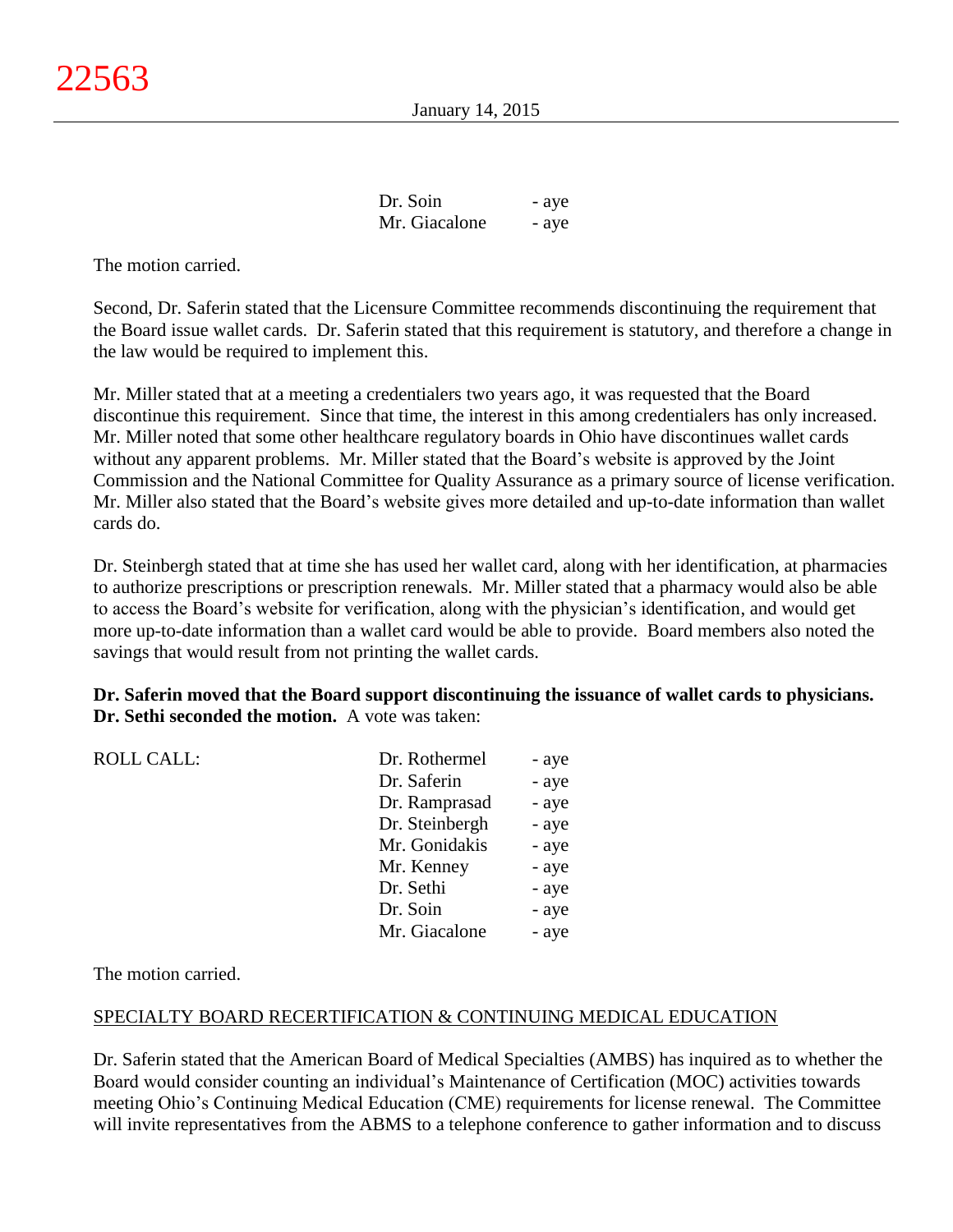this matter further. Mr. Miller stated that the courses required by MOC would obviously count towards the CME requirement, but the larger question is whether or how other MOC activities can or should be counted.

Dr. Saferin stated that he will report back to the Board following the conversation with the ABMS.

# POLICY COMMITTEE

## LEGISLATIVE UPDATES

## ONE-BITE REPORTING EXEMPTION

Mr. Gonidakis stated that the one-bite reporting exemption was discussed by the Policy Committee. A draft of this proposed legislation should be ready for the Board's review by next month. Mr. LaCross commented that Mr. Gonidakis, Dr. Rothermel, and Mr. Giacalone have provided valuable input on this matter.

## LEGISLATIVE UPDATE

Mr. LaCross stated that the 131<sup>st</sup> Legislative Assembly has begun. The new Chair of the House Health and Aging Committee is Representative Gonzalez and the new ranking member is Representative Antonio. The Chair of the Subcommittee on Health is Representative Sprague.

Mr. LaCross stated that he is working with Mr. Kenney, Mr. Gonidakis, and others to reintroduce fining authority bill into the House. Mr. LaCross will keep the Board members informed of its progress. Mr. LaCross further stated that he has been working on this bill with the help of Dr. Saferin. Mr. LaCross stated that both this bill and the fining authority bill are included in the Board's budget proposal. When hearings on both these bills are scheduled, Mr. LaCross will invite Board members to provide their expertise to help prepare Mr. Groeber's testimony. Dr. Steinbergh asked if language for an administrative license will be included in the podiatric licensing bill. Mr. LaCross confirmed that such language will be included in the podiatric licensing bill.

Mr. LaCross continued that conversations about Expedited Partner Therapy continue, with the help of Mr. Gonidakis and Dr. Steinbergh. Mr. LaCross continued that the Physician Assistants bill is being drafted and should look like the bill that passed the House in the last legislative session. Lastly, Mr. LaCross stated that bills concerning Suboxone clinics and opioids will likely be presented to the legislature in the near future.

Regarding the issue of Suboxone clinics, Dr. Soin stated that he is personally resistant to the model used for the Pain Management Clinics legislation, which requires that such a clinic be owned by a physician. Dr. Soin preferred the model used by the Board of Pharmacy, in which each clinic has a responsible person or party. Dr. Soin cited two reasons for his position. First, there are several addiction and treatment centers that are not owned by physicians that should have opportunity to provide good service. Second, Dr. Soin felt that the Board of Pharmacy model is more consistent with free markets and the free flow of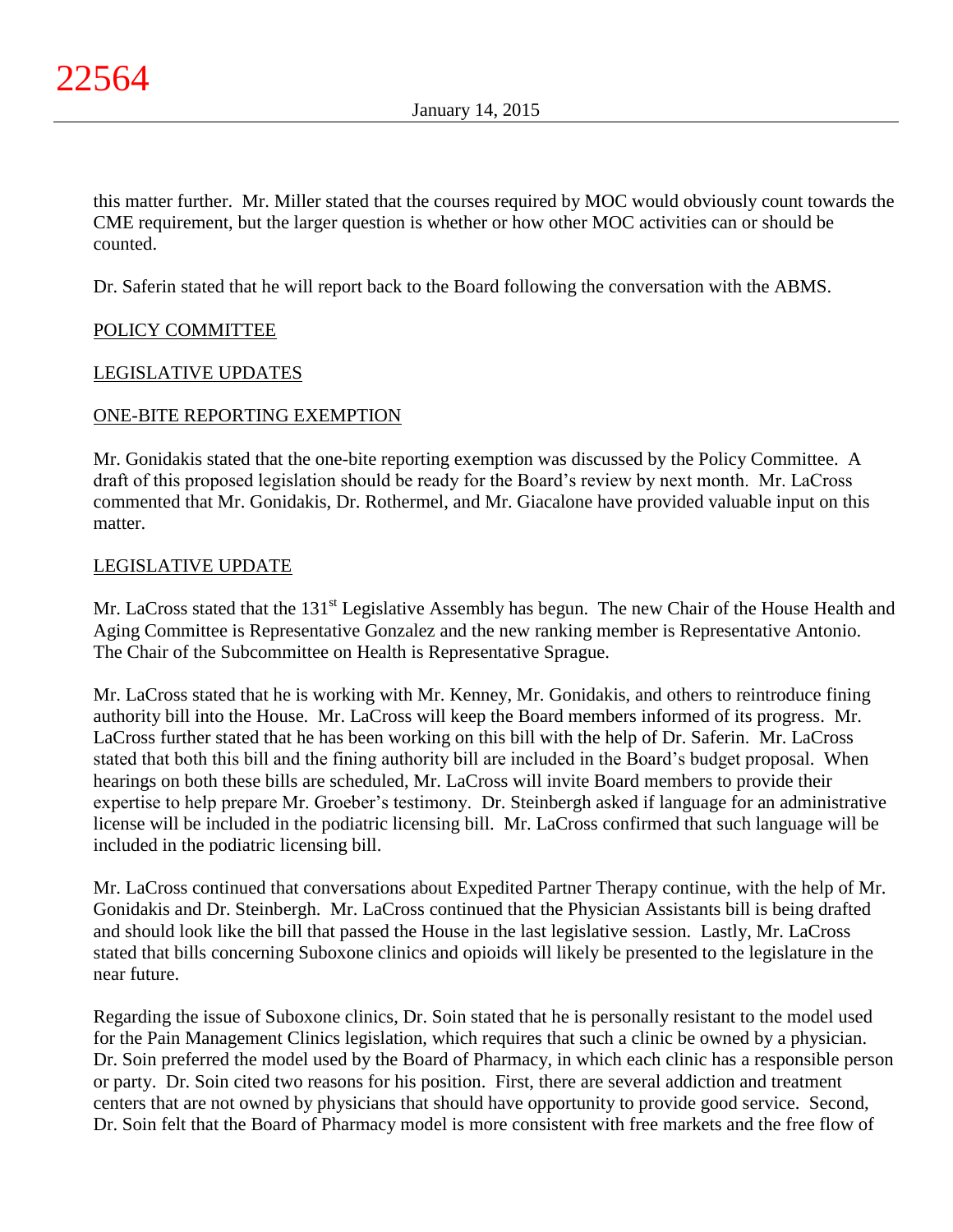capital. Dr. Soin commented that under the current model, when he dies his wife will become a criminal because she will own his pain clinic without being a physician.

Mr. Gonidakis stated that the Board members will receive regular reports from Mr. LaCross and himself throughout this year. Mr. Gonidakis invited Board members' suggestions regarding legislation.

# DRAFT GUIDANCE ON PRESCRIBING EXTENDED-RELEASE OPIOIDS FOR THE TREATMENT OF CHRONIC, NON-TERMINAL PAIN

Dr. Soin stated that these draft guidelines are a collective effort of many people, including Ms. Anderson, Mr. Schmidt, and Mr. LaCross, and he thanked them for their efforts.

**Dr. Soin moved to approve draft guidance on prescribing extended-release opioids for the treatment of chronic, non-terminal pain for circulation to interested parties. Mr. Gonidakis seconded the motion.** A vote was taken:

| <b>ROLL CALL:</b> | Dr. Rothermel  | - aye |
|-------------------|----------------|-------|
|                   | Dr. Saferin    | - aye |
|                   | Dr. Ramprasad  | - aye |
|                   | Dr. Steinbergh | - aye |
|                   | Mr. Gonidakis  | - aye |
|                   | Mr. Kenney     | - aye |
|                   | Dr. Sethi      | - aye |
|                   | Dr. Soin       | - aye |
|                   | Mr. Giacalone  | - aye |
|                   |                |       |

The motion carried.

## RULES & AMENDMENTS

**Dr. Steinbergh moved to approve draft amended Rules 4731-11-01, 4731-11-09, and 4731-11-11 for circulation to interested parties. Mr. Gonidakis seconded the motion.** A vote was taken:

| <b>ROLL CALL:</b> | Dr. Rothermel  | - aye |
|-------------------|----------------|-------|
|                   | Dr. Saferin    | - aye |
|                   | Dr. Ramprasad  | - aye |
|                   | Dr. Steinbergh | - aye |
|                   | Mr. Gonidakis  | - aye |
|                   | Mr. Kenney     | - aye |
|                   | Dr. Sethi      | - aye |
|                   | Dr. Soin       | - aye |
|                   | Mr. Giacalone  | - aye |

The motion carried.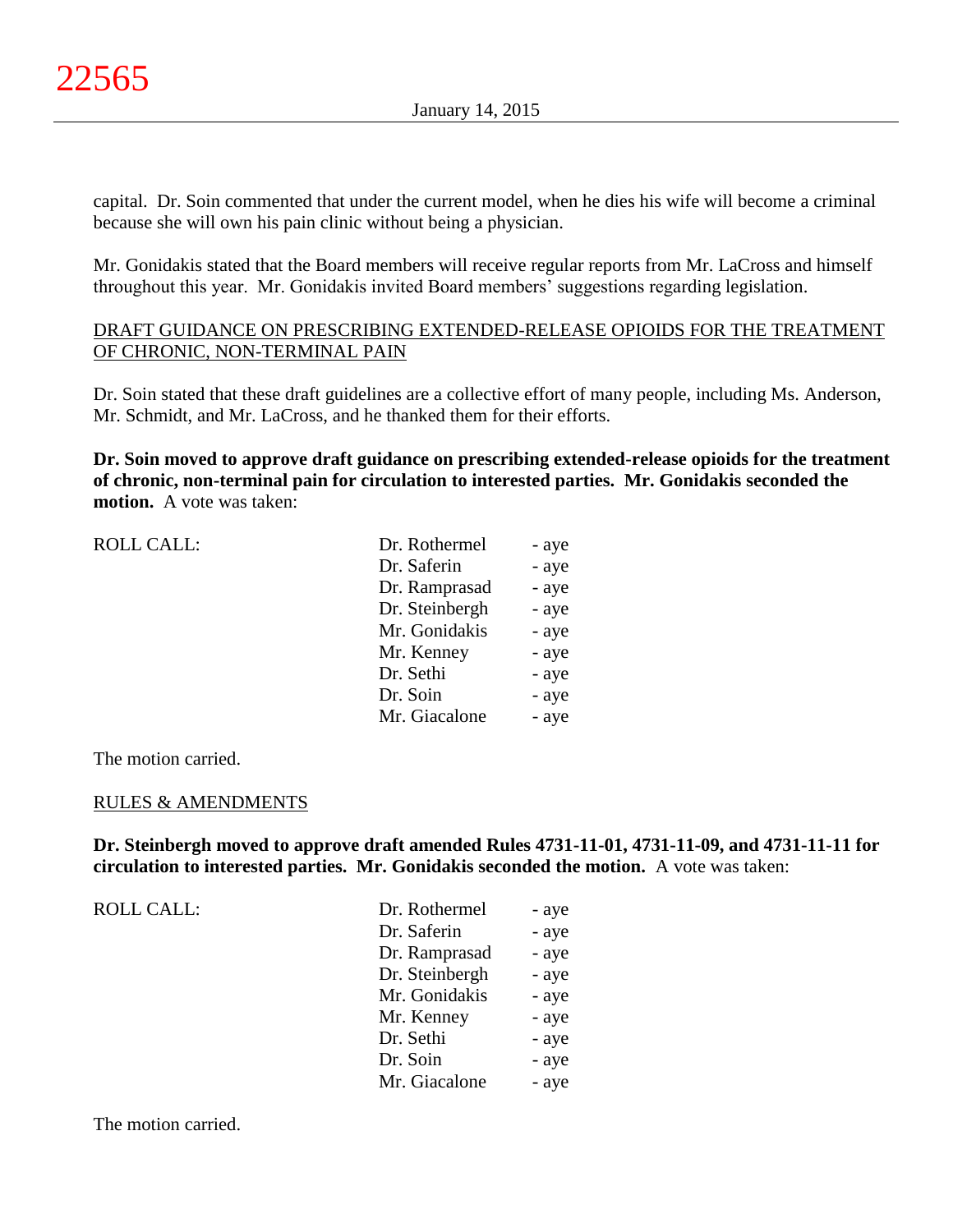# FINANCE COMMITTEE

Mr. Kenney stated that the Board's revenue and expenses are in-line with the projections with only slight variation.

# INVESTIGATOR VEHICLES

Mr. Groeber stated that currently, some Board investigators use state vehicles leased by the Board while others use their own vehicles and are paid reimbursement, depending on each investigator's circumstances. Mr. Groeber is exploring the possibility of providing all Board investigators with vehicles. Mr. Groeber noted several advantages to this, including doing away with mileage reimbursement, having to manage only a single standard, being able to purchase additional technology for the vehicles, and being able to normalize the mileage by rotating vehicles between investigators. Mr. Groeber stated that the additional cost of this proposal, based on an initial analysis, would be between \$5,000.00 and \$7,000.00 annually.

Mr. Groeber will perform further analysis for the Board's consideration.

# INVESTIGATOR VESTS

Mr. Kenney stated that information on bulletproof vests for the investigators will be provided at the next Board meeting, including different types of vests and the costs. Mr. Kenney hoped to have the proposal ready for the vote by the Board at the next meeting.

Dr. Rothermel asked if investigators will be required to wear the vests if they are purchased. Mr. Groeber stated that the proposed rules regarding the vests are still being finalized and he will discuss this with the investigators. Mr. Groeber opined that in some situations, wearing the vests may not be necessary. Mr. Kenney stated that this is not an effort to make the investigators more like police officers and that the investigators' demeanor will continue to be cordial and professional. Mr. Kenney stated that the Committee has discussed rules that the investigator must wear the vest whenever they are carrying their firearm, and wearing the vest would be optional at other times. Dr. Steinbergh stated that though she had opposed arming the investigators, she supports the use of vests.

# PHYSICIAN ASSISTANT/SCOPE OF PRACTICE COMMITTEE REPORT

# PHYSICIAN ASSISTANT FORMULARY REVIEW

Dr. Sethi stated that Michael Dobrovich, D.O., has requested that physician assistants be able to give IV medications, including IV diuretics, IV Ace Inhibitors, IV electrolyte replacement solutions, antiarrhythmic agents, IV inotropic agents, IV hydralazine, IV anti-hypertensives. The Committee discussed this and concluded that physician assistants are not qualified to give these IV medications due to the many possible side-effects. The Committee recommends retaining those medications in the "physician initiated" category.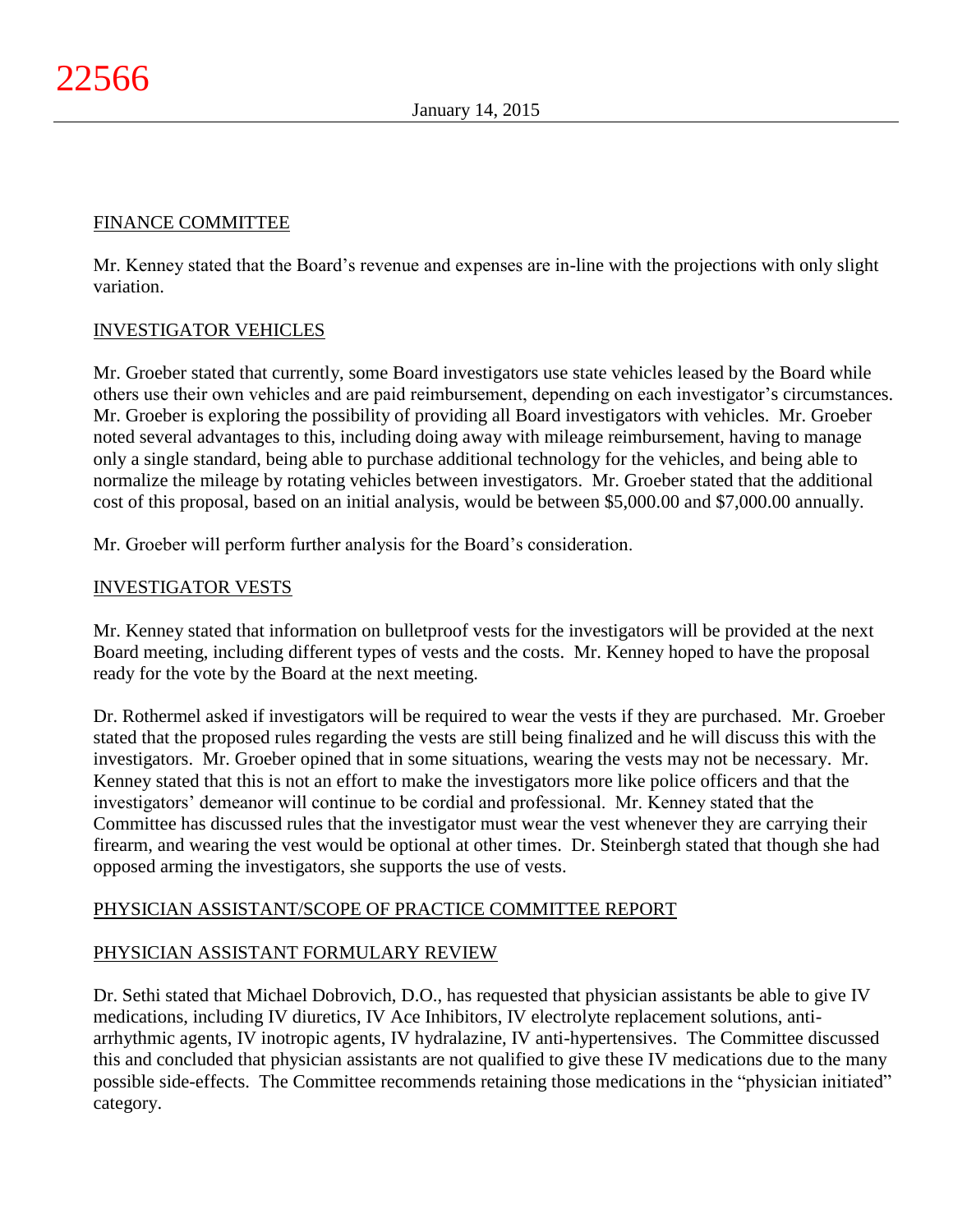Dr. Sethi continued that regarding the physician assistant formulary, the Committee has recommended adding the medication Marinol to the appetite-stimulant category and moving the medication Magace into that same category.

**Dr. Steinbergh moved to approve the recommendations of the Physician Assistant/Scope of Practice Committee. Dr. Saferin seconded the motion.** A vote was taken:

| <b>ROLL CALL:</b> | Dr. Rothermel  | - aye |
|-------------------|----------------|-------|
|                   | Dr. Saferin    | - aye |
|                   | Dr. Ramprasad  | - aye |
|                   | Dr. Steinbergh | - aye |
|                   | Mr. Gonidakis  | - aye |
|                   | Mr. Kenney     | - aye |
|                   | Dr. Sethi      | - aye |
|                   | Dr. Soin       | - aye |
|                   | Mr. Giacalone  | - aye |
|                   |                |       |

The motion carried.

## REPORTS AND RECOMMENDATIONS

## KURT WILLIAM FROEHLICH, M.D.

Ms. Anderson informed the Board that a motion for reconsideration of the matter of Kurt William Froehlich, M.D., has been filed by Dr. Froehlich's attorney. The motion alleges that there was no proper motion to amend the Proposed Order. The motion further alleges that the Board did not properly consider the written objections filed in that matter. In addition, a question has been raised about whether the 30-day wind-down period included in the Proposed Order was left in place in the Amended Order.

Ms. Anderson reminded the Board that a motion for reconsideration can be passed by the Board so that procedural matters may be addressed, such as the possibility of not having made a proper motion and clarification of the 30-day wind-down issue.

## **Dr. Steinbergh moved to reconsider the matter of Kurt William Froehlich, M.D. Mr. Giacalone seconded the motion.** A vote was taken:

| <b>ROLL CALL:</b> | Dr. Rothermel  | - abstain |
|-------------------|----------------|-----------|
|                   | Dr. Saferin    | - abstain |
|                   | Dr. Ramprasad  | - aye     |
|                   | Dr. Steinbergh | - aye     |
|                   | Mr. Gonidakis  | - aye     |
|                   | Mr. Kenney     | - aye     |
|                   | Dr. Sethi      | - aye     |
|                   | Dr. Soin       | - aye     |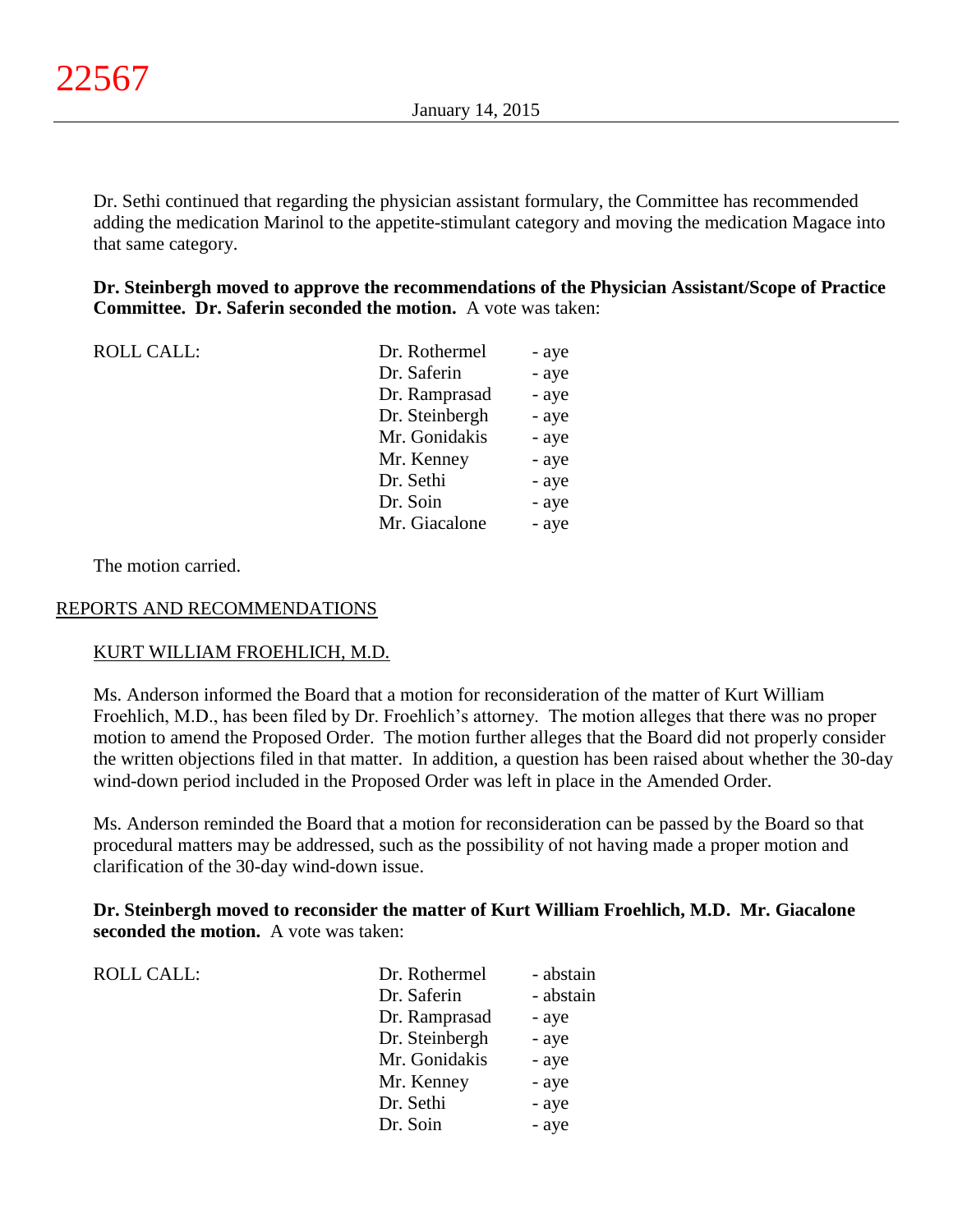Mr. Giacalone - aye

The motion to reconsider carried.

Mr. McGovern rose and began addressing the Board. Not having been recognized, Mr. Kenney ruled that Mr. McGovern was out of order. Mr. McGovern continued to attempt addressing the Board. At Mr. Kenney's direction, the Ohio State Highway Patrolman present escorted Mr. McGovern from the meeting.

**Dr. Steinbergh moved to amend the Proposed Order in the matter of Kurt William Froehlich, M.D., to permanently revoke Dr. Froehlich's license to practice medicine and surgery in Ohio, effective immediately upon mailing of the notification of approval by the Board. Dr. Sethi seconded the motion.**

Mr. Kenney stated that he will now entertain discussion in the above matter.

Ms. Anderson reiterated that the Findings of Fact and Conclusions of Law in the matter of Dr. Froehlich have already been accepted by the Board.

Mr. Giacalone asked if the Board should consider including a 30-day wind-down period following the effective date of the Order. Dr. Steinbergh disagreed with having a wind-down period due to the seriousness of this matter. However, Dr. Steinbergh stated that she could accept such language if the Board finds it acceptable. Dr. Steinbergh suggested tabling this matter so that the proposed Order can be reviewed by the Board members. Dr. Ramprasad agreed that the proposed Order should be drafted for the Board's review, though he opined that Dr. Froehlich's attorney has raised many questions that do not seem to make any difference to Dr. Ramprasad. Dr. Ramprasad recommended that a 30-day wind-down period be included, stating that Dr. Froehlich does not seem to be a danger to current patients and he has been practicing continuously since the events of 2012.

Regarding the allegation that Dr. Froehlich's written objections were not properly considered by the Board, Dr. Steinbergh stated that all Board members attested to having read and considered all objections. Ms. Anderson agreed, but stated that the question regarding consideration of objections is not a procedural matter and is not proper to be addressed in a reconsideration.

## **Dr. Steinbergh moved to table this discussion. Dr. Sethi seconded the motion.** A vote was taken:

| <b>ROLL CALL:</b> | Dr. Rothermel  | - abstain |
|-------------------|----------------|-----------|
|                   | Dr. Saferin    | - abstain |
|                   | Dr. Ramprasad  | - aye     |
|                   | Dr. Steinbergh | - aye     |
|                   | Mr. Gonidakis  | - aye     |
|                   | Mr. Kenney     | - aye     |
|                   | Dr. Sethi      | - aye     |
|                   | Dr. Soin       | - aye     |
|                   | Mr. Giacalone  | - aye     |
|                   |                |           |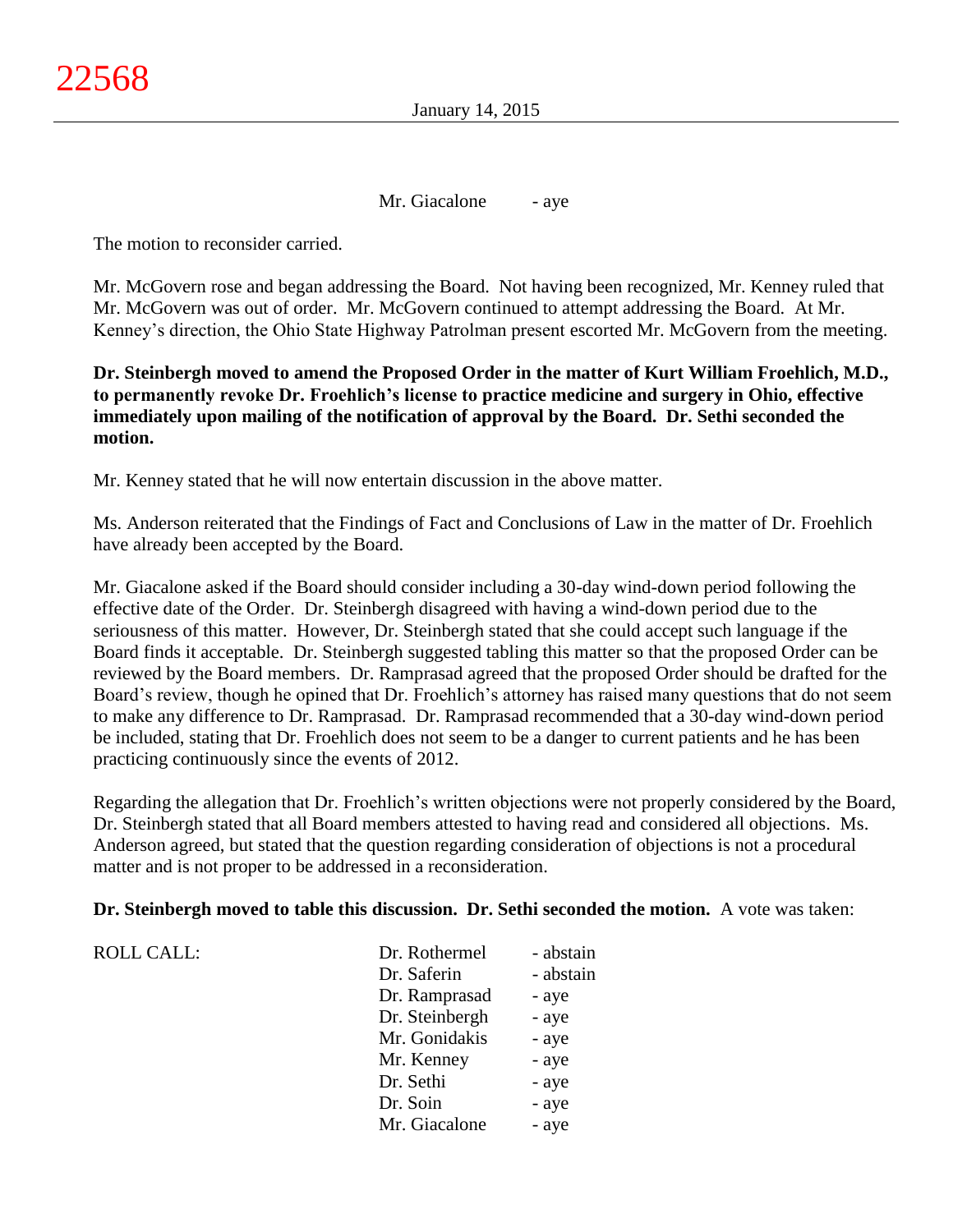The motion to table carried.

## COMPLIANCE COMMITTEE

Mr. Kenney stated that on December 10, 2014, the Compliance Committee met with Christopher Demas, M.D.; Harry F. Howell, II, M.T.; David B. Levy, D.O.; Cassandra R. Parrott, D.O.; Carol G. Ryan, M.D.; and Donald R. Savage, Jr., M.D., and moved to continue them under the terms of their respective Board actions.

Further, the Compliance Committee accepted Compliance staff's report of conferences on November 3rd and 4th, and further approved the draft minutes from the November 5, 2014 Compliance Committee.

The Board took a brief recess at 4:20 p.m. and returned at 4:45 p.m.

## REPORTS AND RECOMMENDATIONS

## KURT WILLIAM FROEHLICH, M.D.

**Dr. Steinbergh moved to remove the matter of Kurt William Froehlich, M.D., from the table. Dr. Ramprasad seconded the motion.** A vote was taken:

| <b>ROLL CALL:</b> | Dr. Rothermel  | - abstain |
|-------------------|----------------|-----------|
|                   | Dr. Saferin    | - abstain |
|                   | Dr. Ramprasad  | - aye     |
|                   | Dr. Steinbergh | - aye     |
|                   | Mr. Gonidakis  | - aye     |
|                   | Mr. Kenney     | - aye     |
|                   | Dr. Sethi      | - aye     |
|                   | Dr. Soin       | - aye     |
|                   | Mr. Giacalone  | - aye     |

The motion carried.

Dr. Steinbergh stated that her motion to amend has been drafted and distributed to the Board members. The amended Order will permanently revoke Dr. Froehlich's license to practice medicine and surgery in Ohio on the 31<sup>st</sup> day following the effective date of the Order. During the 30-day interim, Dr. Froehlich shall not undertake the care of any patient not already under his care. The Order will become effective immediately upon mailing of the notification of approval by the Board.

Mr. Taylor noted that this amended Order differs from Dr. Steinbergh's initial motion, which is currently before the Board for consideration, in that it includes a 30-day wind-down period. Mr. Taylor asked if any Board member objected to the change in Dr. Steinbergh's motion.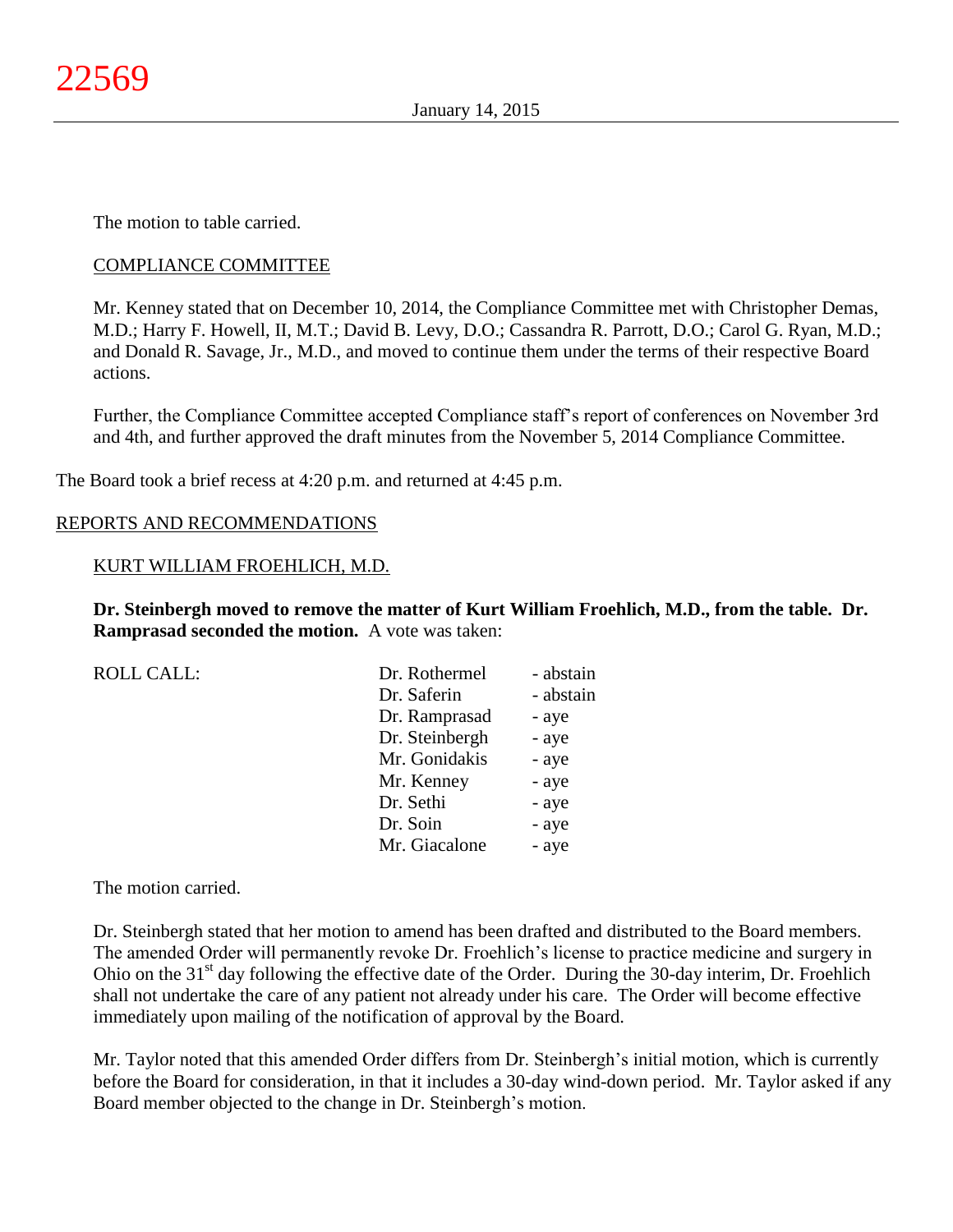# **No Board member objected to the change in Dr. Steinbergh's motion. The change to the motion was accepted.**

Ms. Debolt noted that, with the exception of the wind-down period, the proposed amended Order is consistent with the intent that had been previously expressed by the Board.

A vote was taken on Dr. Steinbergh's motion:

| <b>ROLL CALL:</b> | Dr. Rothermel  | - abstain |
|-------------------|----------------|-----------|
|                   | Dr. Saferin    | - abstain |
|                   | Dr. Ramprasad  | - aye     |
|                   | Dr. Steinbergh | - aye     |
|                   | Mr. Gonidakis  | - aye     |
|                   | Mr. Kenney     | - aye     |
|                   | Dr. Sethi      | - aye     |
|                   | Dr. Soin       | - aye     |
|                   | Mr. Giacalone  | - aye     |
|                   |                |           |

The motion carried.

**Dr. Steinbergh moved to approve the Order, as amended, in the matter of Kurt William Froehlich, M.D. Dr. Sethi seconded the motion.** A vote was taken:

ROLL CALL:

| Dr. Rothermel  | - abstain |
|----------------|-----------|
| Dr. Saferin    | - abstain |
| Dr. Ramprasad  | - aye     |
| Dr. Steinbergh | - aye     |
| Mr. Gonidakis  | - aye     |
| Mr. Kenney     | - aye     |
| Dr. Sethi      | - aye     |
| Dr. Soin       | - aye     |
| Mr. Giacalone  | - aye     |

The motion carried.